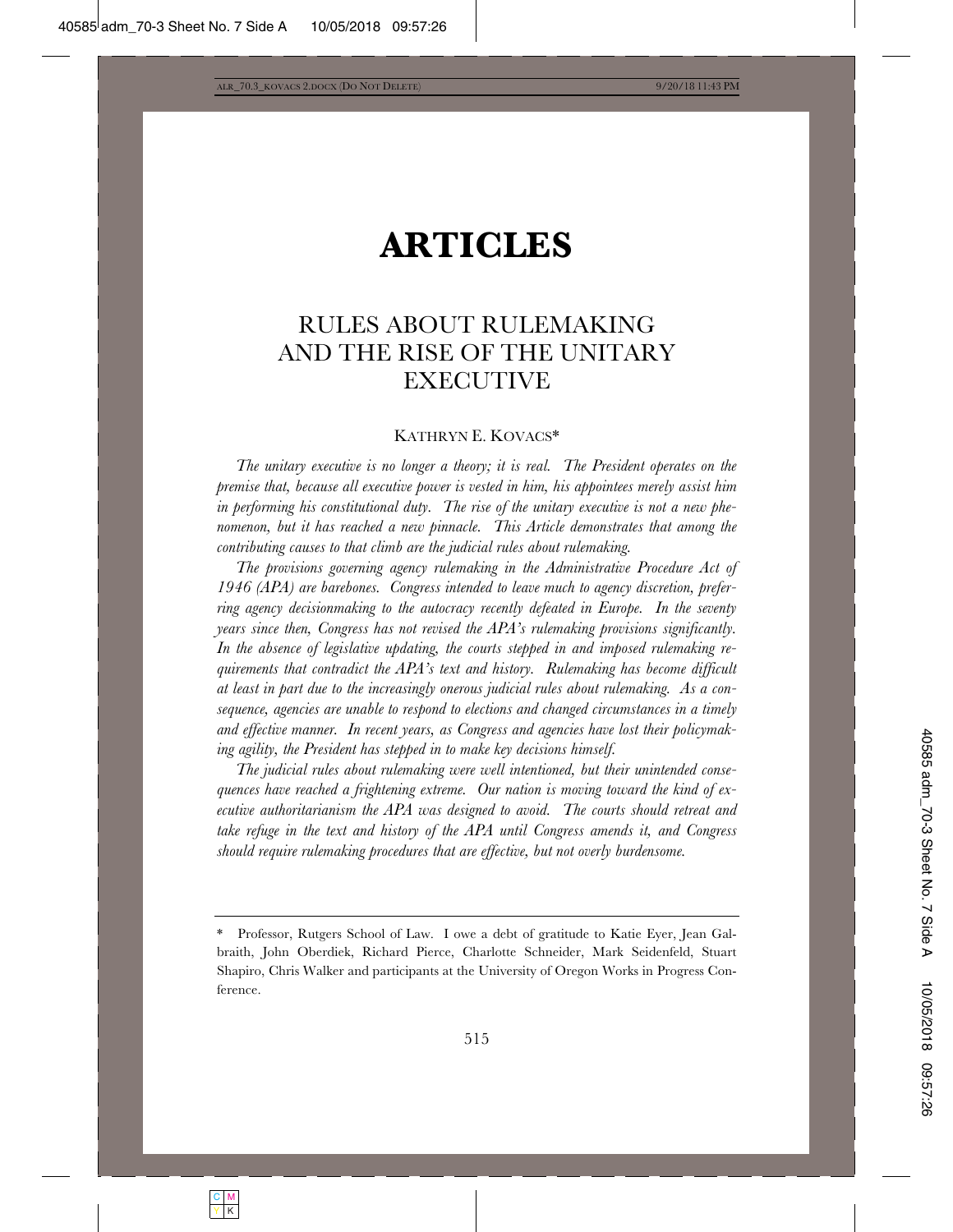| $\mathbf{B}$ . |    |  |
|----------------|----|--|
| $C_{\cdot}$    |    |  |
| D.             |    |  |
| Е.             |    |  |
|                |    |  |
|                |    |  |
| $\mathbf{B}$ . |    |  |
| $C_{\cdot}$    |    |  |
| D.             |    |  |
|                |    |  |
| A.             |    |  |
| <b>B.</b>      |    |  |
|                |    |  |
|                | 2. |  |
|                | 3. |  |
|                |    |  |
| $C_{\cdot}$    |    |  |
|                |    |  |
|                | 2. |  |
|                | 3. |  |
|                |    |  |
|                |    |  |

# I. INTRODUCTION

The theory of the unitary executive is a theory no longer. The President now operates on the premise that, because the Constitution vests all executive power in him, his appointees merely assist him in performing his constitutional duty to take care that the laws are faithfully executed. Even statutory delegations to a particular officer are read as within the President's authority. The rise of the unitary executive is not a new phenomenon. Each President exceeds his predecessor's control of the Fourth Branch. "Presidential administration"1 is morphing into autocracy.2

Among the many causes of this devolution is the fact that agencies have lost their policymaking agility. It is commonly accepted that congressional

<sup>1.</sup> Elena Kagan, *Presidential Administration*, 114 HARV. L. REV. 2245, 2310 (2001).

<sup>2.</sup> *See infra* Section IV.C.2.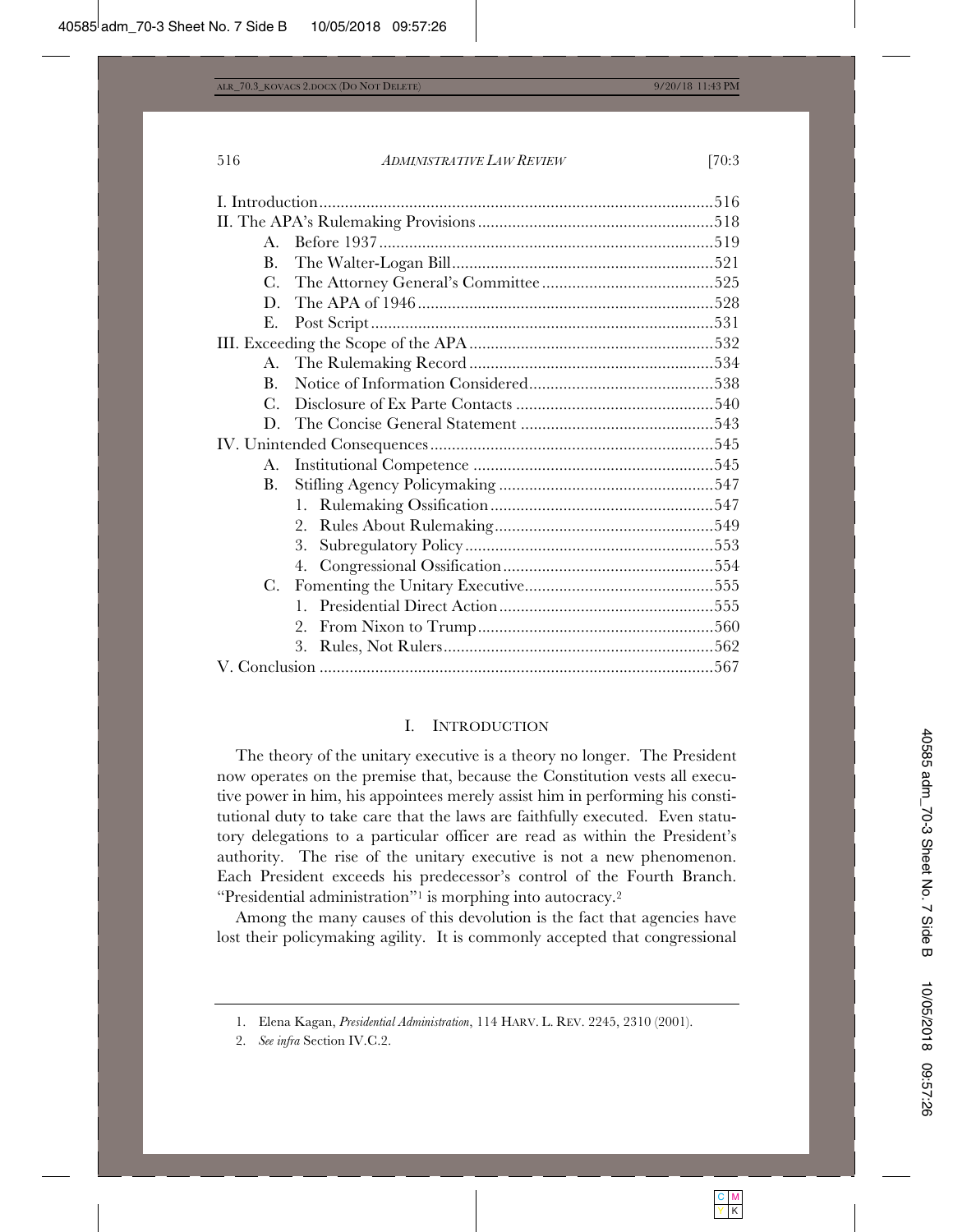inertia foments presidential policymaking. Agency inertia does as well.3 Thus, while President Reagan left immigration policy to Congress, President Obama executed immigration policy by redirecting agency enforcement priorities, and President Trump did it by Proclamation.4 As Congress and federal agencies loosen their grip on policymaking, the President picks up the slack.5

Agencies are having an increasingly difficult time responding to changing circumstances and changing political realities in a timely and effective manner. A heavy, patchwork quilt of judicially created administrative law now overlays agency functions diminishing their policymaking agility. One thread in that quilt is the judicial rules of rulemaking.

The Administrative Procedure Act of 1946 (APA) left rulemaking procedure largely to agency discretion. The requirements were clear and simple and did not inspire much conflict. Members of Congress on both sides of the aisle preferred agency rulemaking to the autocracy recently defeated in Europe. The fear that that kind of government might take hold in the United States inspired the APA.6

Times changed. In the 1960s and 1970s, Congress gave agencies the duty to write rules that would have enormous impacts on the economy and people's lives. But Congress did not update the APA. So the courts did it themselves. Courts, however, are institutionally unsuited for balancing the myriad concerns that must be weighed in designing administrative procedure and anticipating the consequences of various alternatives.<sup>7</sup> The courts' attempts to remedy the perceived problems with agency rulemaking had unanticipated consequences. Among other things, those rules have contributed to rulemaking ossification, which in turn contributes to presidential direct action.8

My goals in this Article are two-fold. First, I will provide a definitive account of why the judicial rules about rulemaking conflict with the text and history of the APA and why that is so problematic. Second, I will make a unique contribution to the discourse on rulemaking ossification by showing that it has contributed to the rise of the unitary executive. I want to pull on one thread in the quilt of judicially created administrative law in the hope that the quilt will begin to unravel and inspire Congress to resume weav-

- 7. *See infra* Section IV.A.
- 8. *See infra* Section IV.B.

<sup>3.</sup> *See infra* Section IV.C.1.

<sup>4.</sup> *See infra* text accompanying notes 347–352.

<sup>5.</sup> *See infra* text accompanying notes 330–332, 361.

<sup>6.</sup> *See infra* Part II.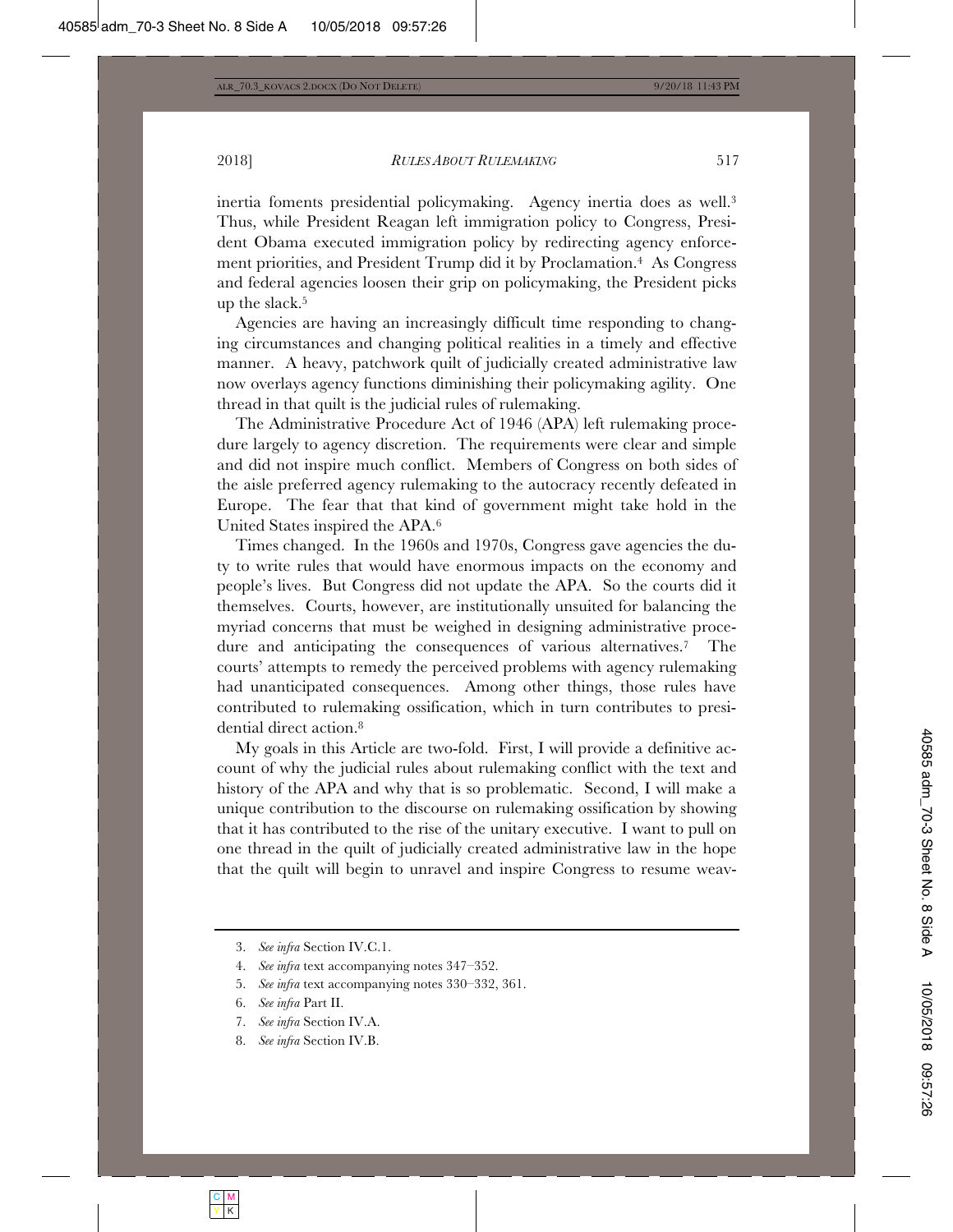ing.9

Part II of this Article builds a foundation in history by telling the story of Section 4 of the APA. The APA followed years of deliberation and debate. It was a monumental compromise, and Congress necessarily left much of the Act vague. The rulemaking provisions, however, are quite clear, and they did not spark much controversy.

Part III explains how the judicial rules about rulemaking contradict the text and history of the APA. The rules requiring agencies to produce a rulemaking record, provide notice of the information considered in drafting a proposed rule, disclose ex parte contacts, and accompany the final rule with a lengthy explication and response to comments not only lack grounding in the text, but they contradict Congress's considered and uniform judgment.

Part IV elucidates the unintended consequences of those rules. It begins by explaining the courts' institutional incapacity for fashioning rules of administrative procedure. Then it explains how these rules, despite their wellintentioned origins, have contributed to rulemaking ossification, which in turn has contributed to the devolution from presidential administration to the very autocracy the Greatest Generation<sup>10</sup> designed the APA to avoid.

#### II. THE APA'S RULEMAKING PROVISIONS

I begin with a detailed statutory history of the APA's rulemaking provisions. As I have explained elsewhere, the importance of that history exceeds that of a typical legislative history; it is critical to understanding the APA. The APA is a superstatute that arose from an exceptional legislative effort.11 William Eskridge and John Ferejohn established that courts should respect the deliberation underlying superstatutes, taking "the deliberative process seriously, as having significant normative force," and defer to "the deliberated views of Congress and the President."12 The APA is an unusual superstatute, however, in that its implementation is not delegated to a single agency. Thus, unlike other superstatutes, no single agency interprets the Act on an ongoing basis, updating its application in a deliberative web with

<sup>9.</sup> *Cf.* JONATHAN SAFRAN FOER, EXTREMELY LOUD AND INCREDIBLY CLOSE 17 (2005) ("I wanted to pull the thread, unravel the scarf of my silence and start again from the begin- $\min_{\mathbf{g}} \ldots$ ").

<sup>10.</sup> TOM BROKAW, THE GREATEST GENERATION xxx (1998) (dubbing the people who came of age during World War II "the greatest generation any society has ever produced").

<sup>11.</sup> *See generally* Kathryn E. Kovacs, *Superstatute Theory and Administrative Common Law*, 90 IND. L.J. 1207 (2015) (discussing the history of the Administrative Procedure Act (APA)).

<sup>12.</sup> WILLIAM N. ESKRIDGE, JR.&JOHN FEREJOHN, A REPUBLIC OF STATUTES: THE NEW AMERICAN CONSTITUTION 435–36 (2010).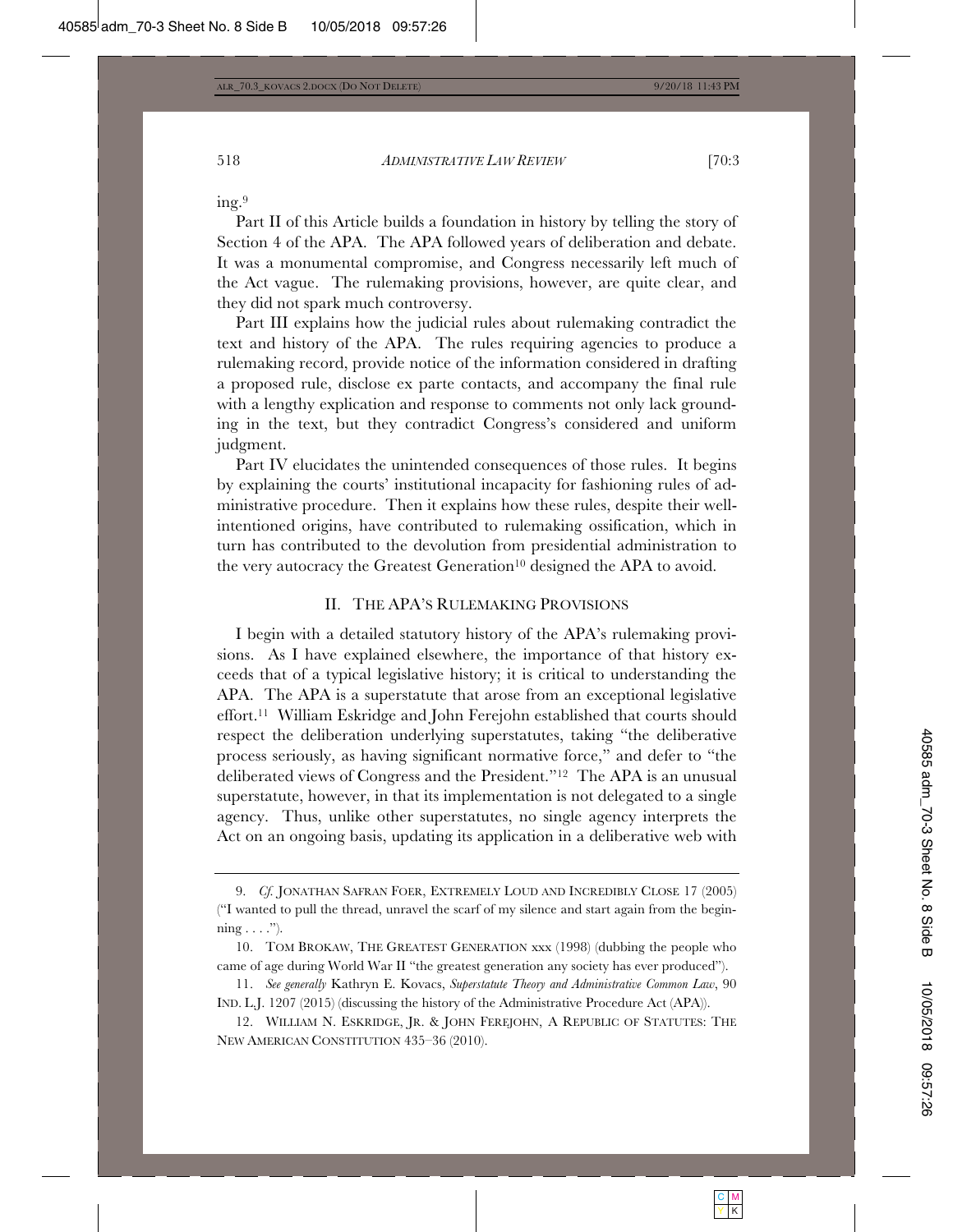Congress, the President, the courts, and the public.13 Consequently, unlike other superstatutes, interpretations of the APA may not exceed the scope of the text Congress enacted and the President signed. To determine the scope of the text in turn requires a close examination of the full context and history of each provision of the APA.14

The history below shows that, as compared to the rest of the APA, the rulemaking provisions largely were undisputed. When Congress first began to debate administrative reform in the 1930s, the debate focused on adjudication and judicial review. Early on, the only real controversy about rulemaking concerned the burden of requiring agencies to hold public hearings in all rulemakings. That controversy dissipated by the time the Attorney General's Committee issued its report in 1940. Even the conservative minority of that Committee advised against imposing such rigid requirements across the board. Congress left rulemaking procedure largely to agency discretion.

# *A. Before 1937*

Before the APA, agencies employed a "multitudinous variety of procedures" for promulgating rules with "no unifying principle."15 Though some agencies consulted with interested parties in rulemaking,16 generally statutes did not specify rulemaking procedures or require notice to interested parties.<sup>17</sup>

15. A.H. Feller, *Administrative Law Investigation Comes of Age*, 41 COLUM. L. REV. 589, 595 (1941).

16. *See* COMM. ON ADMIN. PROCEDURE, ADMINISTRATIVE PROCEDURE IN GOVERNMENT AGENCIES, S. DOC. NO. 77-8, at 103 (1941) [hereinafter AG'S COMMITTEE REPORT]; JERRY L. MASHAW, CREATING THE ADMINISTRATIVE CONSTITUTION: THE LOST ONE HUNDRED YEARS OF AMERICAN ADMINISTRATIVE LAW 310 (2012) (noting that before the APA, some agencies informed the public of rules and guidelines and consulted with interested groups); *see also* TOM C. CLARK, U.S. DEP'T OF JUSTICE, ATTORNEY GENERAL'S MANUAL ON THE ADMINISTRATIVE PROCEDURE ACT 31 (1947) [hereinafter AG'S MANUAL] (explaining that federal agencies already "extensively employed" informal rulemaking procedures like "informal hearings (with or without a stenographic transcript), conferences, . . . submission of written views").

17. *See* AG'S COMMITTEE REPORT, *supra* note 16, at 102; Symposium, *Present at the Creation: Regulatory Reform Before 1946*, 38 ADMIN. L. REV. 511, 520 (1986); *Report of the Special Committee on Administrative Law*, 62 ANN. REP. A.B.A. 789, 809 (1937) ("Generally speaking, the practice in this country has not been to issue rules and regulations after notice and hearing of interested parties.").

<sup>13.</sup> *See* Kovacs, *supra* note 11, at 1238–39.

<sup>14.</sup> *Id.* at 1250–51.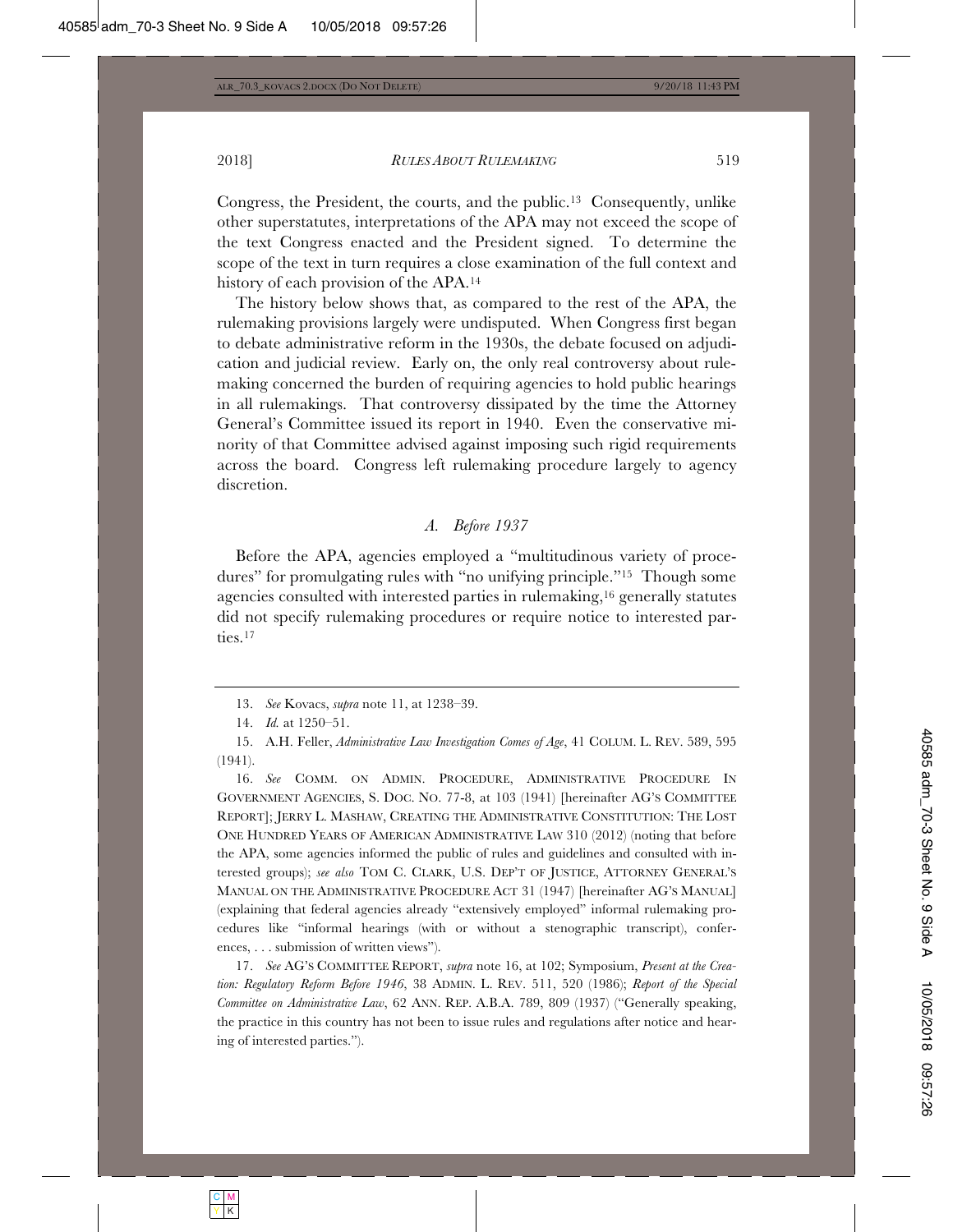As I have detailed elsewhere,<sup>18</sup> the drive for administrative reform started to gain steam in 1933 when Franklin Delano Roosevelt became president and kicked off the New Deal. The American Bar Association (ABA) responded by establishing a Special Committee on Administrative Law.19 That Committee played a "pivotal role" in the development of the APA.20

The Committee's early efforts focused on agency adjudication.21 The Federal Register Act of 1935 implemented the Committee's recommendation that agencies be required to publish their rules in the Federal Register.22 But it was not until 1937 that the Committee first addressed agency rulemaking procedures.23 By then the Supreme Court had begun to approve New Deal programs; recession had set in; and President Roosevelt's court-packing plan had failed.24 "Roosevelt suddenly was not infallible."25

At the same time, the liberal faith in agency expertise was giving way to a fear that agencies would become tools of autocracy.26 As Reuel Schiller explained, by the mid-1930s, Americans were aware of "the true dimensions of European totalitarianism."27 By the late 1930s, Americans had begun to fear that President Roosevelt would go down the same road.28 Indeed, those fears even spread to New Deal supporters.29 "That shift put wind in the sails of administrative reform in Congress."30

18. *See* Kathryn E. Kovacs, *A History of the Military Authority Exception in the Administrative Procedure Act*, 62 ADMIN. L. REV. 673, 683–84 (2010).

19. *See* George B. Shepherd, *Fierce Compromise: The Administrative Procedure Act Emerges from New Deal Politics*, 90 NW. U. L. REV. 1557, 1569–70 (1996).

20. Kovacs, *supra* note 18, at 682.

21. Shepherd, *supra* note 19, at 1573, 1575, 1583 ("The committee had almost completely ignored rulemaking, although it was the category of agency activity by which agencies had the greatest impact.").

22. Pub. L. No. 74-220, ch. 417, 49 Stat. 500 (codified as amended at 44 U.S.C. §§ 1501–1511).

- 25. Shepherd, *supra* note 19, at 1582.
- 26. *See* Kovacs, *supra* note 18, at 683.

27. *See* Reuel E. Schiller, *Reining in the Administrative State: World War II and the Decline of Expert Administration*, *in* TOTAL WAR AND THE LAW: THE AMERICAN HOME FRONT IN WORLD WAR II 188 (Daniel R. Ernst & Victor Jews eds., 2002) [hereinafter Schiller, *Reining*]; *see also* Reuel E. Schiller, *Free Speech and Expertise: Administrative Censorship and the Birth of the Modern First Amendment*, 86 VA. L. REV. 1, 77 (2000) [hereinafter Schiller, *Free Speech*].

30. Kovacs, *supra* note 18, at 684.

<sup>23.</sup> *See* Shepherd, *supra* note 19, at 1583.

<sup>24</sup>*. See id.* at 1580–82; Kovacs, *supra* note 18, at 683–84.

<sup>28.</sup> *See* Schiller, *Reining*, *supra* note 27, at 188–89.

<sup>29.</sup> *Id.* at 189; Schiller, *Free Speech*, *supra* note 27, at 85–86.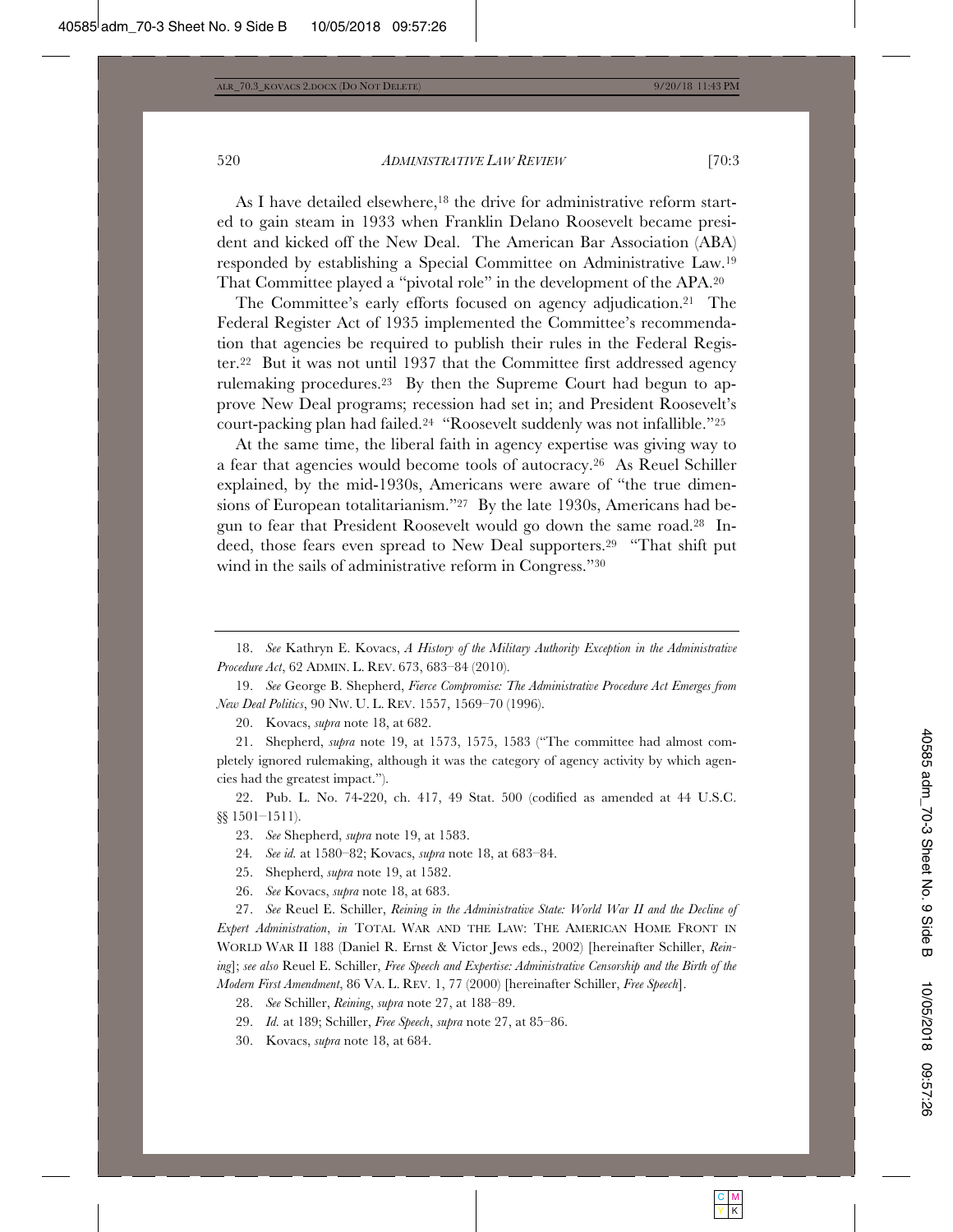#### *B. The Walter-Logan Bill*

The ABA Committee proposed a bill in 1937 that would have required all agencies to implement "every statute affecting persons or property" through rules.31 Rulemaking would have to be completed within one year and "after the publication of notice to and hearing interested parties."32 The Committee chair explained that the proposal was intended "to enable the citizen and his attorney to find out in advance of litigation or in advance of taking action what the administrative officers of the government or of the particular agency understand the law to be."33 The point was to give "businessmen . . . more certainty."34 Requiring agencies to issue rules also would avoid separation of powers problems: "law-making, whether by statute or rules and regulations, is essentially a political function, and to require the courts to legislate from case to case in filling in the details of statutes is to bring them into conflict with the other two political branches of our Government."35 Lastly, requiring notice and hearings before issuing rules "would be helpful to the government officers" and prevent agencies from exceeding their delegated powers.36

The following year, the Committee urged the ABA Board of Governors to approve its proposal. Among other things, the Committee implied that the Roosevelt Administration was starting to resemble the Soviet Union's Marxist dictatorship.37 "The Committee's bitter critique of the administrative state was suffused with accusations of totalitarianism."38 The Board of Governors approved the proposal in 1938.39

After Congressman Francis Walter and Senator Mills Logan introduced modified versions of the ABA's proposed bill, it came to be known as the Walter-Logan bill.<sup>40</sup> The bill passed both houses of Congress in 1940 with the support of Republicans and conservative Democrats.41 Among other

38. Schiller, *Free Speech*, *supra* note 27, at 86.

39*. Report of the Special Committee on Administrative Law*, *supra* note 37, at 334.

40. *See* Shepherd, *supra* note 19, at 1598; *see also* S. 915, 76th Cong. (1939); H.R. 6324, 76th Cong. (1939).

41. 86 CONG. REC. 4742, 13,747–48, 13,815–16 (1940); *see also* Shepherd, *supra* note

<sup>31</sup>*. Report of the Special Committee on Administrative Law*, *supra* note 17, at 846.

<sup>32.</sup> *Id.*

<sup>33.</sup> *Id.* at 263; *see also id.* at 813 (Committee report).

<sup>34.</sup> *Id.*

<sup>35</sup>*. Id.* at 813.

<sup>36.</sup> *Id.* at 809–10.

<sup>37.</sup> *Report of the Special Committee on Administrative Law*, 63 ANN. REP. A.B.A. 331, 343 (1938); *see also* Reuel E. Schiller, *The Era of Difference: Courts, Expertise, and the Emergence of New Deal Administrative Law*, 106 MICH. L. REV. 399, 422–23 (2007).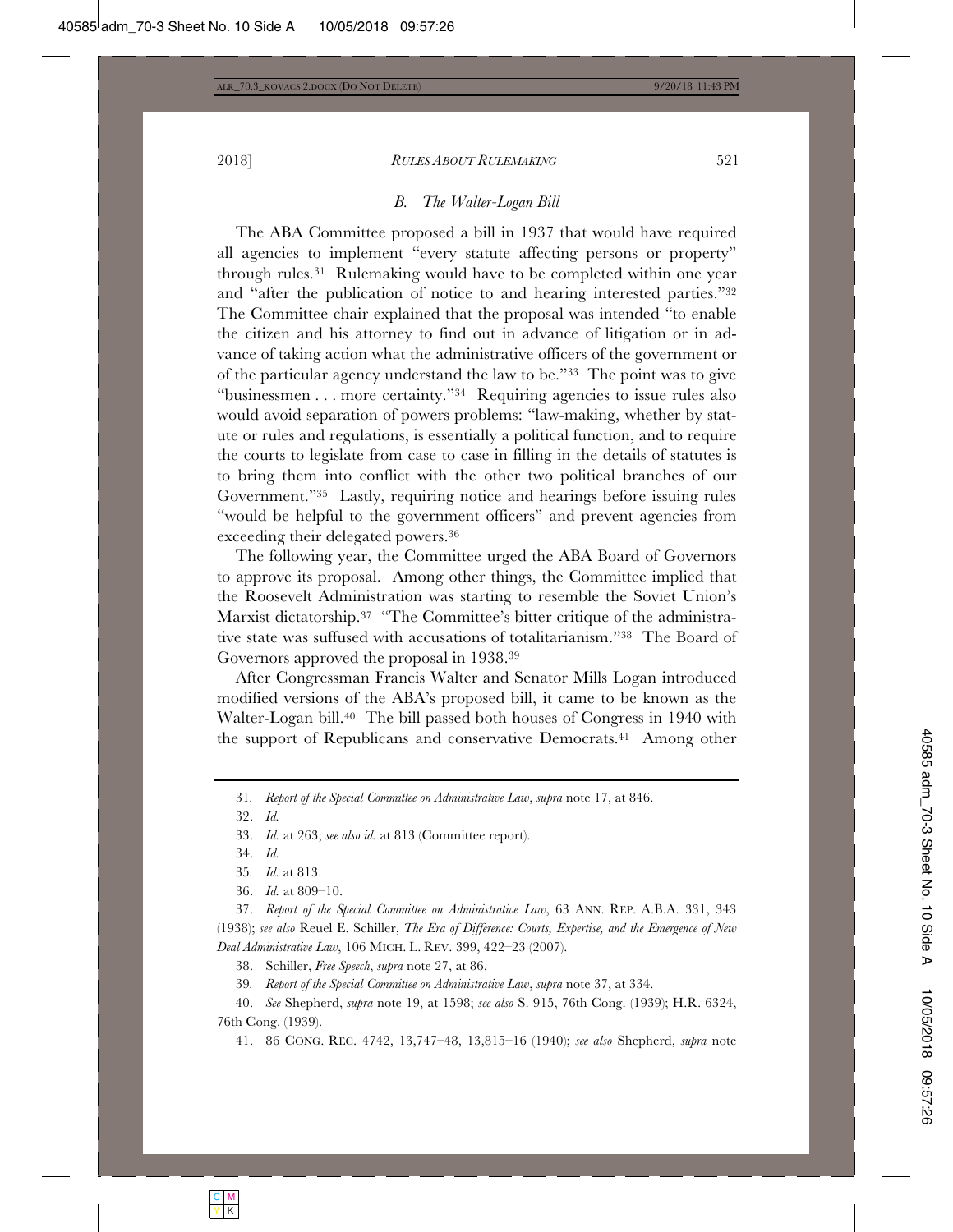things, it required agencies to issue rules within one year of the enactment of any new statute.42 New rules or amendments of existing rules that "fill[ed] in the details of any statute affecting the rights of persons or property" could be issued only following notice and public hearings.43 Notice had to be published in the Federal Register, state the date of the hearing, and set forth the language of the proposed rule.44

At the House Judiciary Committee's hearings on the bill, the chair of the ABA Committee, O.R. McGuire, testified in support of the bill, reiterating the Committee's report.45 Numerous agencies objected that the bill's rulemaking provisions were too ambiguous because the text did not specify the types of regulations covered.46 Agencies also objected that the public notice and hearing requirement would impose a heavy burden and expense on agencies and prevent them from performing their functions.47 The Department of Agriculture thought that requirement was "nothing short of

43*. Id.* § 2(a).

44. *Id.* In its entirety, § 2(a) provided:

Hereafter administrative rules and all amendments or modifications or supplements of existing rules implementing or filling in the details of any statute affecting the rights of persons or property shall be issued by the head of the agency and by each independent agency respectively charged with the administration of any statute only after publication of notice and public hearings. (1) Such notice shall be published in the Federal Register, shall state the date of the public hearing, which shall be not less than ten days after the date of the notice, and shall set forth the language of the rules proposed to be adopted.

*Id.* (emphasis omitted).

45. *Bills to Provide for the More Expeditious Settlement of Disputes with the United States, and for Other Purposes: Hearings on H.R. 4236, HR 6198, and H.R. 6324 Before the Subcomm. No. 4 of the H. Comm. on the Judiciary*, 76th Cong. 23–24, 26 (1939) (opining that hearings would give agencies and interested parties the benefit of hearing each other's views and make everyone involved "more tolerant and considerate;" ensure that agencies stay within the bounds of their statutory authority; and avoid concrete controversies, delays, and separation of powers problems).

46. *Id.* at 70 (Interior); *id.* at 77 (Agriculture).

47. *Id.* at 39 (SEC, the provision for hearings on existing rules might "tie up the work of administrative agencies for months, even years, to come"); *id.* at 66–67 (FTC, rules hearings would leave little time for violations in specific cases); *id.* at 69 (Interior, "lays burdens of almost inestimable magnitude upon the executive branch of the Government"); *id.* at 71 (Interior, "heavy burden" and "expense"); *id.* at 102 (War, "tremendous additional burden"); *id.*  at 105 (Treasury, "undue burden"); *id.* at 109 (FCC, "render impossible the efficient performance" of the agency's functions).

<sup>19,</sup> at 1619, 1622.

<sup>42.</sup> H.R. 6324 § 2(b).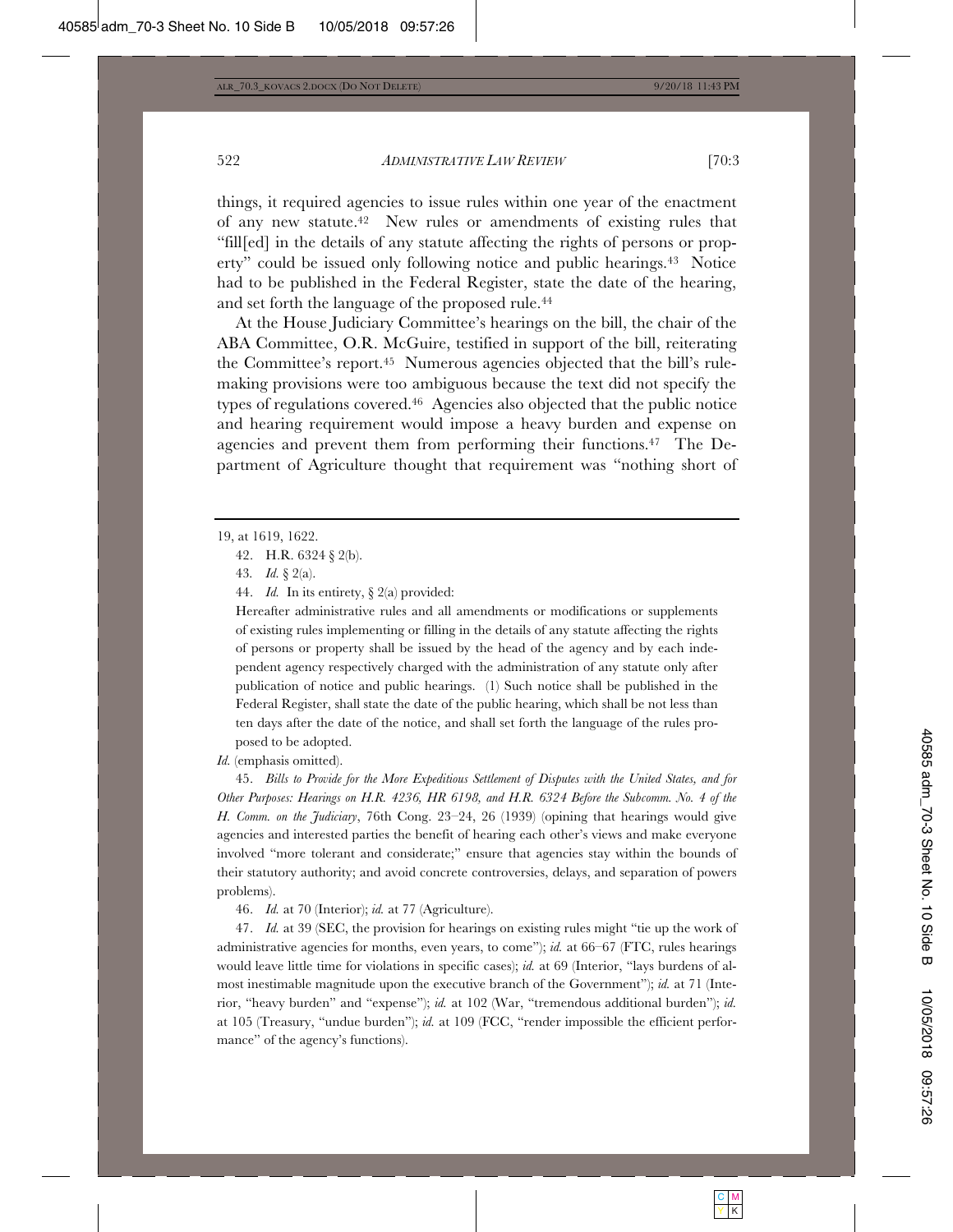2018] *RULES ABOUT RULEMAKING* 523

fantastic" when applied to statutes that affect numerous individuals.48 Several agencies believed that public hearings were unnecessary because they could better obtain the expert knowledge they needed through informal conferences or written comments.49 Others were concerned that opponents of proposed regulations could filibuster public hearings, preventing agencies from issuing regulations.50 The War Department minced no words in declaring the bill "gravely subversive . . . , destructive of efficiency . . . , obstructive to progress . . . , and generally disastrous."51

In its favorable report, the Senate Judiciary Committee reiterated the ABA Committee's concern about separation of powers. The Committee explained that agencies had failed to exercise their discretion to issue rules interpreting statutes, leaving that task to the courts.52 Case-by-case interpretation may have been acceptable, the Committee opined, when agencies "were not concerned with present-day economic and social problems."53 Rules would inform individuals of what the agency believed the statute to mean, provide consistency, and provide "great assistance to the court in reaching a correct interpretation."54 Yet, although the Committee was willing to force agencies to issue rules,55 it professed a desire "to leave the administrative agencies as free as possible to function consistent with the supremacy of the law."56

The Senate Committee defended the requirement for public notice and hearings, explaining that, in the states and federal agencies that already provided such process, it had "operated to make the rules more reasonable and to reduce litigation to a minimum."57 The Senate Committee further

48. *Id.* at 78 (Agriculture).

51*. Id.* at 102 (War).

53. S. REP. NO. 76-442, at 11.

54. *Id.*; *see also* H.R. REP. NO. 76-1149, at 5.

55. The bill was intended to require agencies to issue rules to "fill[] in the details of the statutes" they administered. S. REP. NO. 76-442, at 6.

56. *Id.* at 14; *see also* H.R. REP. NO. 76-1149, at 8.

57. S. REP. NO. 76-442, at 12. The House report did not include this discussion.

<sup>49.</sup> *Id.* at 38 (SEC, agencies would not acquire the necessary "detail of expert knowledge" at a hearing); *id.* at 70 (Interior, the agency could obtain the same results as public hearings by soliciting written comments or having informal consultations); *id.* at 109 (FCC, public hearings would have "practically . . . no value," and it was better to proceed by conferences with experts).

<sup>50.</sup> *Id.* at 70 (Interior); *id.* at 111 (Federal Power Commission).

<sup>52.</sup> S. REP. NO. 76-442, at 11 (1939). The House Judiciary Committee report parroted the Senate report and added: "This has involved the courts in serious conflicts with administrative agencies and with pressure groups friendly to such agencies." H.R. REP. NO. 76- 1149, at 5 (1939).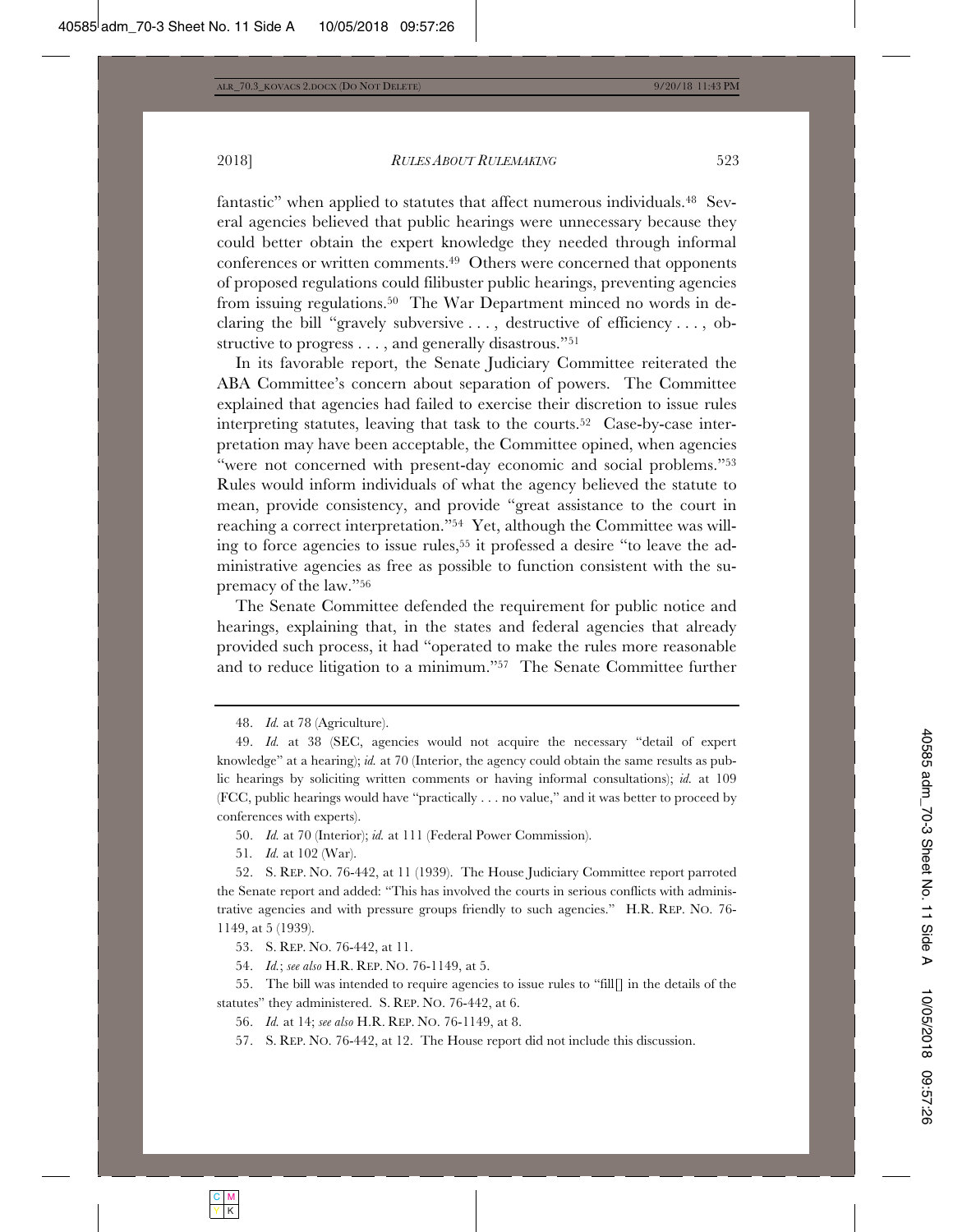reasoned that, because agencies were exercising delegated quasi-legislative authority from Congress, they should employ the same procedures as Congress.58 Finally, the Senate Committee said that public notice and hearings would give agencies the benefit of "the viewpoints and experience" of those who might be affected by the rules and give advance notice of the agency's position to the public and the courts.59

The minority of the House Judiciary Committee included a report objecting to the "heavy unnecessary burden" of providing a public hearing before adopting any rule "no matter of how minor a character" and regardless of the suitability of the subject matter for public discussion.60 Public hearings, the minority believed, would expose agencies to "obstructive and dilatory tactics" and prevent prompt action when needed.<sup>61</sup>

When the Walter-Logan bill hit the floor, members of Congress debated the judicial review provisions extensively, but mentioned rulemaking procedure only a few times.62 Some members objected to providing public notice and hearings because it would be excessively burdensome.63 Representative Sabath pointed out that such procedures would be unsuitable for certain types of rules and impractical in situations where prompt rulemaking was needed.64 Representative Sabath also objected that the bill would "leave the administration of a statute open to obstructive and dilatory tactics on the part of interests who are opposed to its effective enforcement and who might intentionally prolong hearings inordinately."<sup>65</sup> Congressman Cochran opposed the Senate amendment requiring notice of the language of a proposed rule because often agencies hold "informational hearings" to determine if a rulemaking is necessary; "It would defeat the whole purpose of such a hearing if the agency had to issue in advance a proposed draft of a rule."66 Congressman Bulwinkle thought the bill "might result in illconsidered and hasty regulations, which could be corrected only after the

63. 86 CONG. REC. 4738–39 (1940).

64. *Id.* at 4739.

65. *Id.*; *see also id.* at 4600 (statement of Rep. Ford) (requiring public hearings would mean that "the great and powerful groups . . . could employ batteries of high-priced lawyers who, by interposing unlimited objections, could thus block all restraint while the rank and file . . . would be barred from being heard").

66. *Id.* at 13,808.

<sup>58.</sup> *Id.*

<sup>59.</sup> *Id.*

<sup>60.</sup> H.R. REP. NO. 76-1149, pt. 2, at 6.

<sup>61.</sup> *Id.*

<sup>62.</sup> *See* Shepherd, *supra* note 19, at 1610 ("proponents focused on the benefits of increased judicial review"); *id.* at 1613 ("Opponents concentrated their arguments on the bill's provision of broader judicial review.").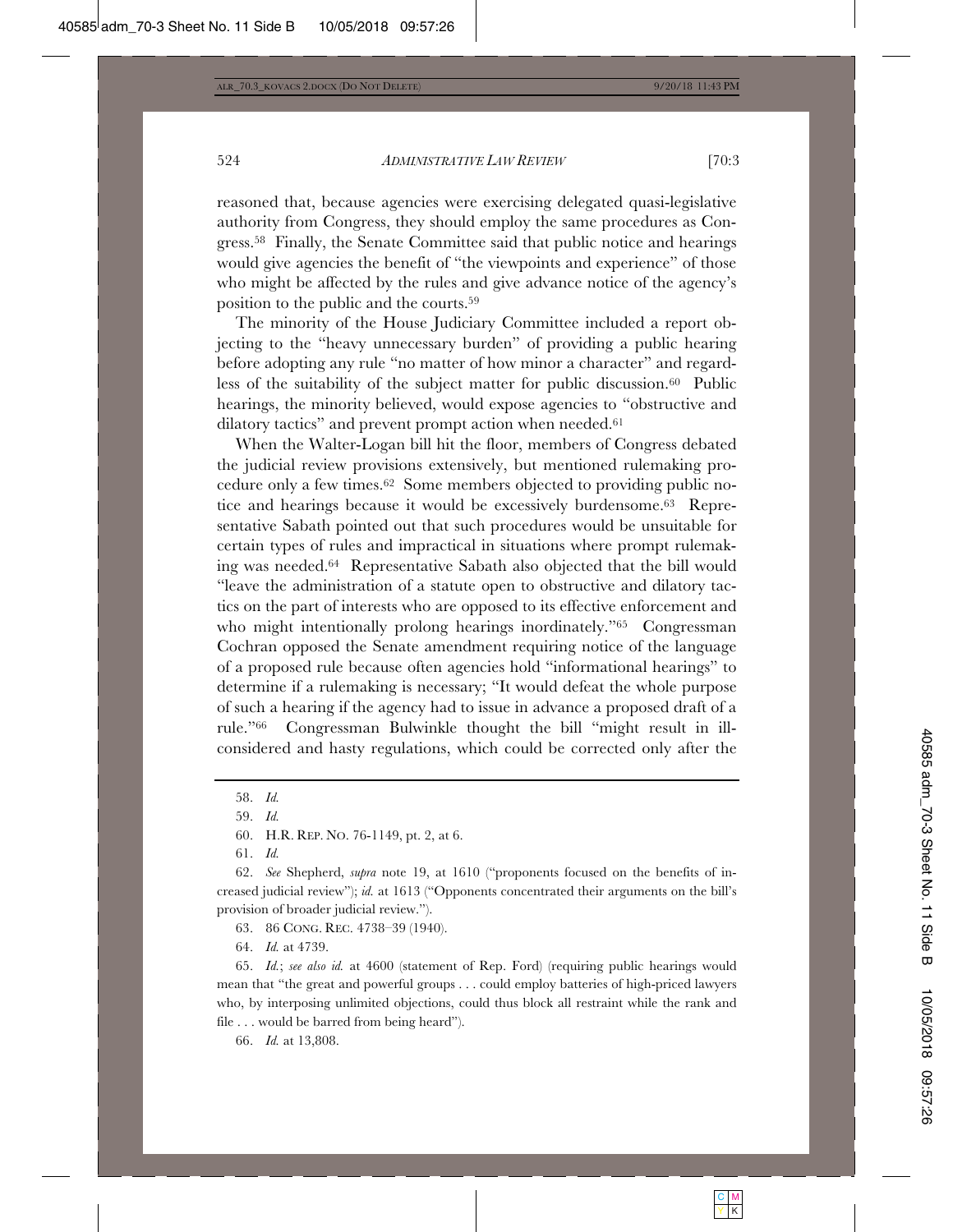hearing and notice procedure, and so ad infinitum."67 Congressman Walter countered that if Congress could manage to hold hearings on proposed statutes, "certainly we ought to insist that hearings be held when rules are being considered."68

The bill's supporters echoed the ABA's rhetoric. The floor debates "were riddled with comparisons of the administrative state to fascist and communist governments and accusations that administrative agencies were [being] used to advance [Roosevelt's] totalitarian ambitions."69 Opponents answered "in equally hyperbolic terms."70

The Walter-Logan bill passed the House by a vote of 282 to 96.71 Voting in favor were "all but two Republicans, 83% of Southern Democrats, and 41% of Northern Democrats."72 All voting Republicans and ten conservative Democrats passed the bill in the Senate by a vote of 27 to 25.73 The House, with many members absent, concurred in the Senate's amendments by a vote of 176 to 51.74

President Roosevelt vetoed the bill. He objected that the bill would undermine agency adjudication and drive too many disputes into court, and he thought the bill would have an unacceptable effect on defense functions.75 The President preferred to await the report of the committee he had asked the Attorney General to form to study administrative reform "before approving any measure in this complicated field."76 He did not mention rulemaking.

The House failed to override the President's veto when "many conservative Democrats . . . defected from their coalition with Republicans."77

#### *C. The Attorney General's Committee*

The Attorney General's Committee on Administrative Procedure sub-

74. 86 CONG. REC. 13,815–16 (1940).

75. Franklin Delano Roosevelt, *The President Vetoes the Bill Regulating Administrative Agencies, Note to the House of Representatives (Dec. 18, 1940)*, *in* THE PUBLIC PAPERS AND ADDRESSES OF FRANKLIN D. ROOSEVELT 616–17, 621 (1941).

76. *Id.* at 620.

77. Shepherd, *supra* note 19, at 1630; 86 CONG. REC. 13,953 (1940).

<sup>67</sup>*. Id.* at 4666.

<sup>68.</sup> *Id.* at 4667.

<sup>69.</sup> Schiller, *Free Speech*, *supra* note 27, at 87.

<sup>70.</sup> Kovacs, *supra* note 18, at 686.

<sup>71. 86</sup> CONG. REC. 4742–44 (1940).

<sup>72.</sup> Shepherd, *supra* note 19, at 1619.

<sup>73. 86</sup> CONG. REC. 13,747–48 (1940); *see also* Shepherd, *supra* note 19, at 1622.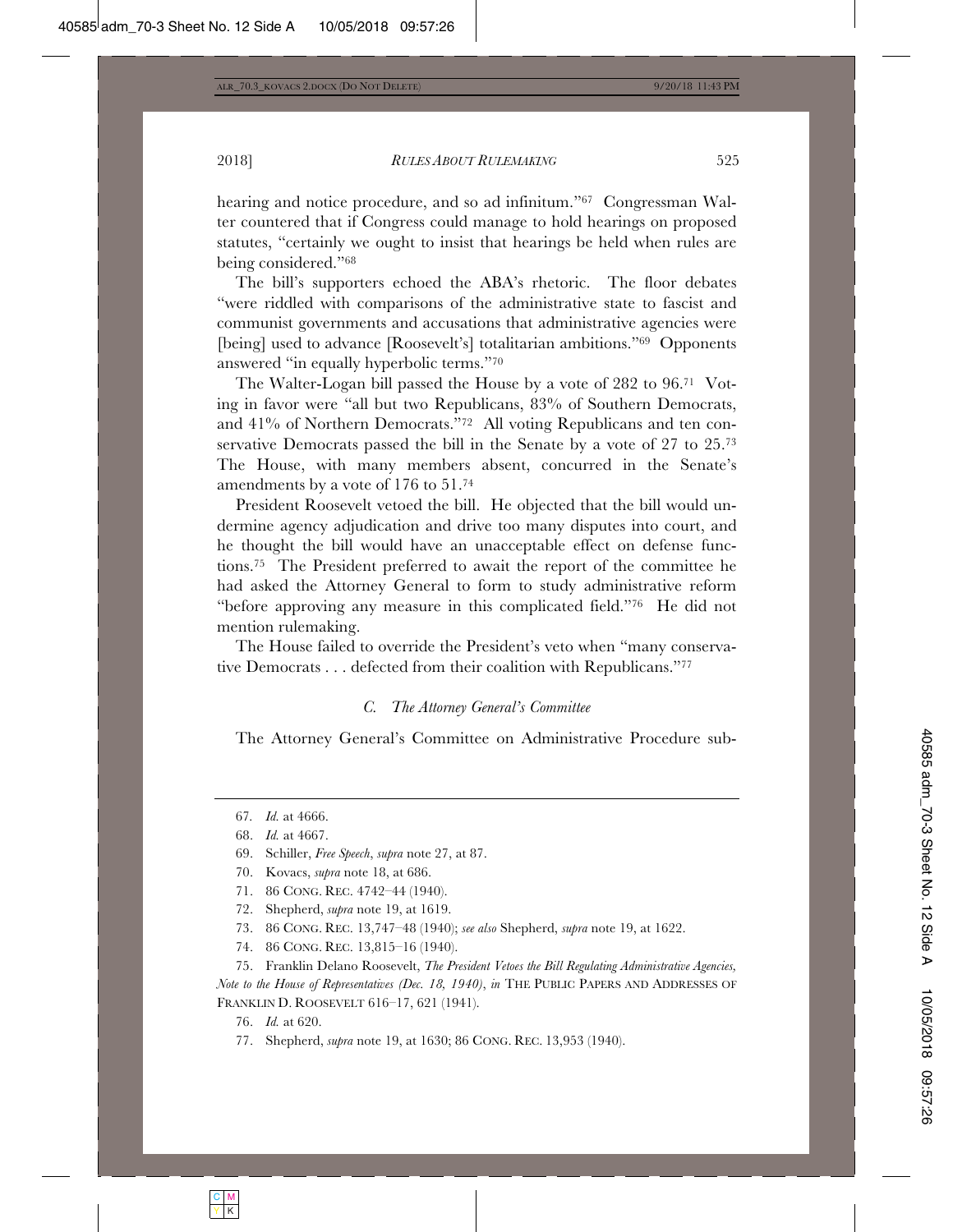mitted its report about a month later.78 The report included two proposed bills: one from the liberal majority and one from the conservative minority.79 In addition, the most conservative member of the committee, Duncan Lawrence Groner, then-Chief Judge of the U.S. Court of Appeals for the District of Columbia Circuit,<sup>80</sup> submitted a bill "which combined the most restrictive sections of the Walter-Logan bill and the minority bill."81

The majority professed a desire to "improve, without rigidifying, the rule-making process by emphasizing the importance of outside participation prior to the issuance of rules."82 The majority thought it "essential" that the public participate in rulemaking to inform the agency and protect private interests.83 Yet the majority bill "imposed no additional controls on agency rulemaking."84 It required agencies to designate someone to "expedite" rulemaking "subject to the control and supervision of the agency" and make their regulations available to the public, $85$  but it did not mandate rulemaking or any particular rulemaking procedure.

The minority bill declared a policy that agencies "shall issue rules" through procedures designed to "secur[e] the participation of interested parties" and "shall . . . prefer . . . rule making" to case-by-case adjudication.86 The bill required agencies to issue substantive rules "as rapidly as deemed practicable," but it softened that requirement by specifying that agencies only had to issue rules "so far as applicable or appropriate in view of the legislation and subject matter."87 Judge Groner's proposal reiterated the policy statement and rulemaking requirement, but omitted the softening caveat.88

The minority bill required agencies to give notice of proposed rulemaking "wherever practicable," inviting interested parties "to make written

82. AG'S COMMITTEE REPORT, *supra* note 16, at 6.

83. *Id.* at 103.

84. Shepherd, *supra* note 19, at 1634.

- 85. AG'S COMMITTEE REPORT, *supra* note 16, at 195.
- 86. *Id.* at 224–25.
- 87. *Id.* at 225–26.
- 88. S. 918, 77th Cong. §§ 300, 302 (1941).

<sup>78.</sup> AG'S COMMITTEE REPORT, *supra* note 16.

<sup>79.</sup> *Id.* at 191, 217; *see also* Shepherd, *supra* note 19, at 1632.

<sup>80.</sup> Daniel R. Ernst, *Dicey's Disciple on the D.C. Circuit: Judge Harold Stephens and Administrative Law Reform, 1933–1940*, 90 GEO. L.J. 787, 788 (2002); Blake B. Hulnick, *Consumer Crusade: Justice Hugo Black As Senate Investigator*, 24 J.S. LEGAL HIST. 69, 82 n.86 (2016).

<sup>81.</sup> Shepherd, *supra* note 19, at 1636; *see also id.* at 1633. Judge Groner's bill became S. 918, 77th Cong. (1941). Shepherd, *supra* note 19, at 1636. The majority and minority bills became S. 675, 77th Cong. (1941), and S. 674, 77th Cong. (1941), respectively. Shepherd, *supra* note 19, at 1636.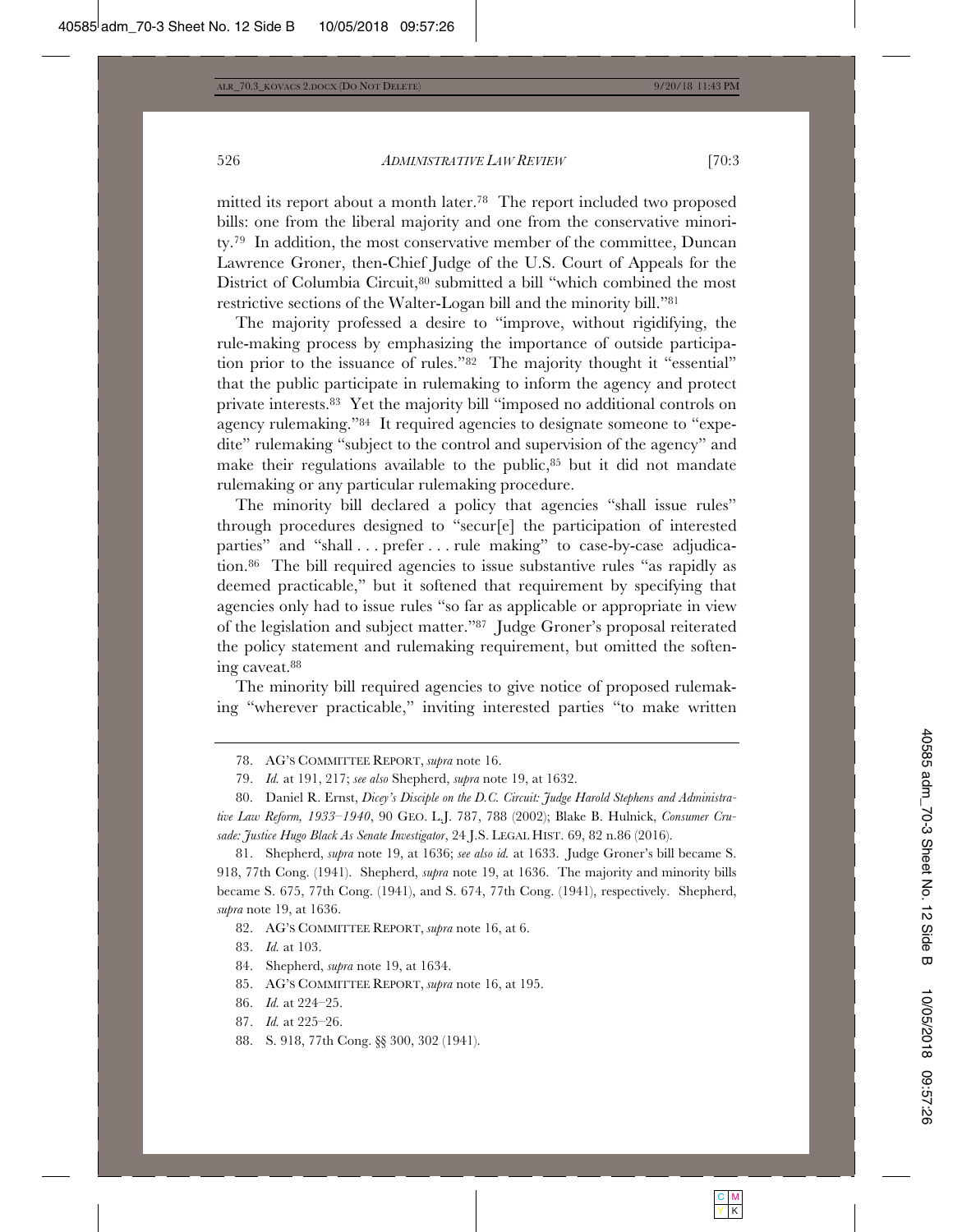suggestions or to participate in rule-making proceedings."89 The notice had to identify the "issues or scope of the proposed rules . . . with as much particularity and definiteness as deemed practicable."90 The bill allowed agencies to give notice by providing "tentative drafts of rules" or "reports or summaries of hearings, investigations, or conferences."91 Judge Groner's proposal was similar, except that it specified that notice of a proposed rulemaking had to "set forth the substance of the rules proposed to be adopted."92

The minority bill authorized agencies to employ, as "deemed appropriate by them," written comments, consultation and conferences, informal hearings, or formal hearings.<sup>93</sup> The minority advised against requiring agencies to use "any one procedure" preferring instead to give them "wide discretion" over rulemaking.94 Imposing rigid procedural requirements, as the Walter-Logan bill would have, would lead agencies either to avoid rulemaking or to issue "secret rules."95 In contrast, Judge Groner would have required agencies to provide public hearings "if requested."96

By the end of 1941, the United States was at war, and Congress suspended its work on administrative reform.97 I have explained elsewhere the developments during the war years that "paved the path to the APA."98 In short, congressional Democrats lost some political power; Roosevelt retreated from the New Deal; and the ABA withdrew from its previously "combative approach."99 The federal bench had shifted to the left, making judicial review less of a hot button issue on both sides of the aisle.100 The federal bureaucracy had exploded in size and reached the lives of more individuals through price controls and rationing, which highlighted the need to rein agencies in.101 As Americans' faith in expertise continued to wane,

- 93. AG'S COMMITTEE REPORT, *supra* note 16, at 228–29.
- 94. *Id.* at 229.
- 95. *Id.*
- 96. S. 918 § 303.
- 97. *See* Shepherd, *supra* note 19, at 1641.
- 98. *Id.*
- 99. *Id.* at 1645–46; *see also* Kovacs, *supra* note 18, at 694–96.
- 100. Kovacs, *supra* note 18, at 694.

101. *Id.* at 695; *see also* S. REP. NO. 79-752 (1945), *reprinted in* ADMINISTRATIVE PROCEDURE ACT: LEGISLATIVE HISTORY, 79TH CONG., 1944–46, at 248 (1946) [hereinafter LEGISLATIVE HISTORY] ("[W]ar legislation, administration, and congressional investigations brought administrative processes more and more into prominence.").

<sup>89.</sup> AG'S COMMITTEE REPORT, *supra* note 16, at 228.

<sup>90</sup>*. Id.*

<sup>91.</sup> *Id.*

<sup>92.</sup> S. 918 § 303.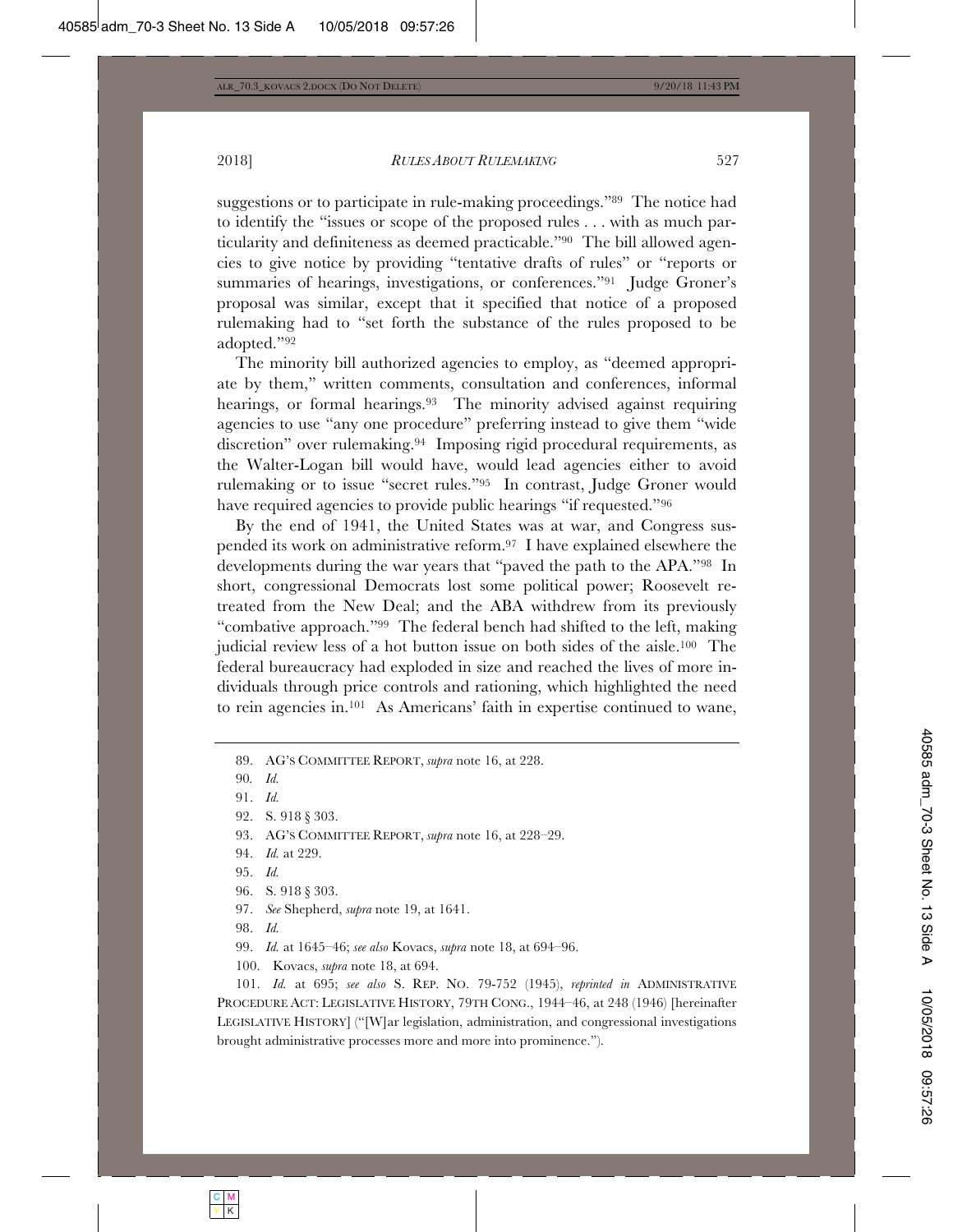"the belief that administrative power could pave the road to totalitarianism gained prominence 'across the political spectrum and had even entered mainstream culture.'"102

# *D. The APA of 1946*

While Congress focused on the war, the ABA Committee continued its work.103 The Committee's new chairman, Carl McFarland, had served in the Justice Department in the Roosevelt Administration,104 but he was in the minority on the Attorney General's Committee.105 As Chair of the ABA Administrative Law Committee, McFarland drafted a new bill designed as a compromise.106 Senator McCarran and Representative Sumners introduced the ABA's bill shortly after D-Day in 1944.107 The bill required what we now call notice-and-comment rulemaking.108 Agencies would have to publish notice of proposed rulemaking including "a description of the subjects and issues involved;" afford interested parties an opportunity to participate through written submissions, conferences or consultations, or informal hearings; give "all relevant matter . . . full consideration;" and publish the agency's "reasons and conclusions."109 Formal hearings would be held only if another statute required it. 110

McCarran and Sumners revised their bill in response to "a volume of further suggestions from every quarter."<sup>111</sup> The only significant difference in the new bill's rulemaking provisions was that in the notice of proposed rulemaking, the revised bill allowed agencies to provide "either the terms or substance of the proposed rule or a description of the subjects and issues involved."112 The provision regarding rulemaking procedures also was revised slightly to require agencies to give interested parties "an opportunity

108. S. 2030 § 3.

<sup>102.</sup> Kovacs, *supra* note 18, at 695 (quoting Schiller, *Free Speech*, *supra* note 27, at 88).

<sup>103.</sup> *Proceedings of the House of Delegates*, 68 A.B.A. 115, 147 (1943).

<sup>104.</sup> *See Addendum to the Papers of Carl McFarland [a]*, ARTHUR J. MORRIS L. LIBR., http://archives.law.virginia.edu/records/mss/85-3a (last visited July 30, 2018).

<sup>105.</sup> AG'S COMMITTEE REPORT, *supra* note 16, at 203. *See generally* Ashley Sellers, *Carl McFarland—The Architect of the Federal Administrative Procedure Act*, 16 VA. J. INT'L L. 12 (1975).

<sup>106.</sup> *Supplemental Report of the Special Committee on Administrative Law*, 68 A.B.A. 254, 256 (1943); Shepherd, *supra* note 19, at 1649–50.

<sup>107.</sup> S. 2030, 78th Cong. (1944); H.R. 5081, 78th Cong. (1944).

<sup>109.</sup> *Id.*

<sup>110.</sup> *Id.*

<sup>111.</sup> S. REP. NO. 79-752 (1945), *reprinted in* LEGISLATIVE HISTORY, *supra* note 101, at 190.

<sup>112.</sup> S. 7, 79th Cong. § 4(a) (1945); H.R. 1203, 79th Cong. § 4(a) (1945).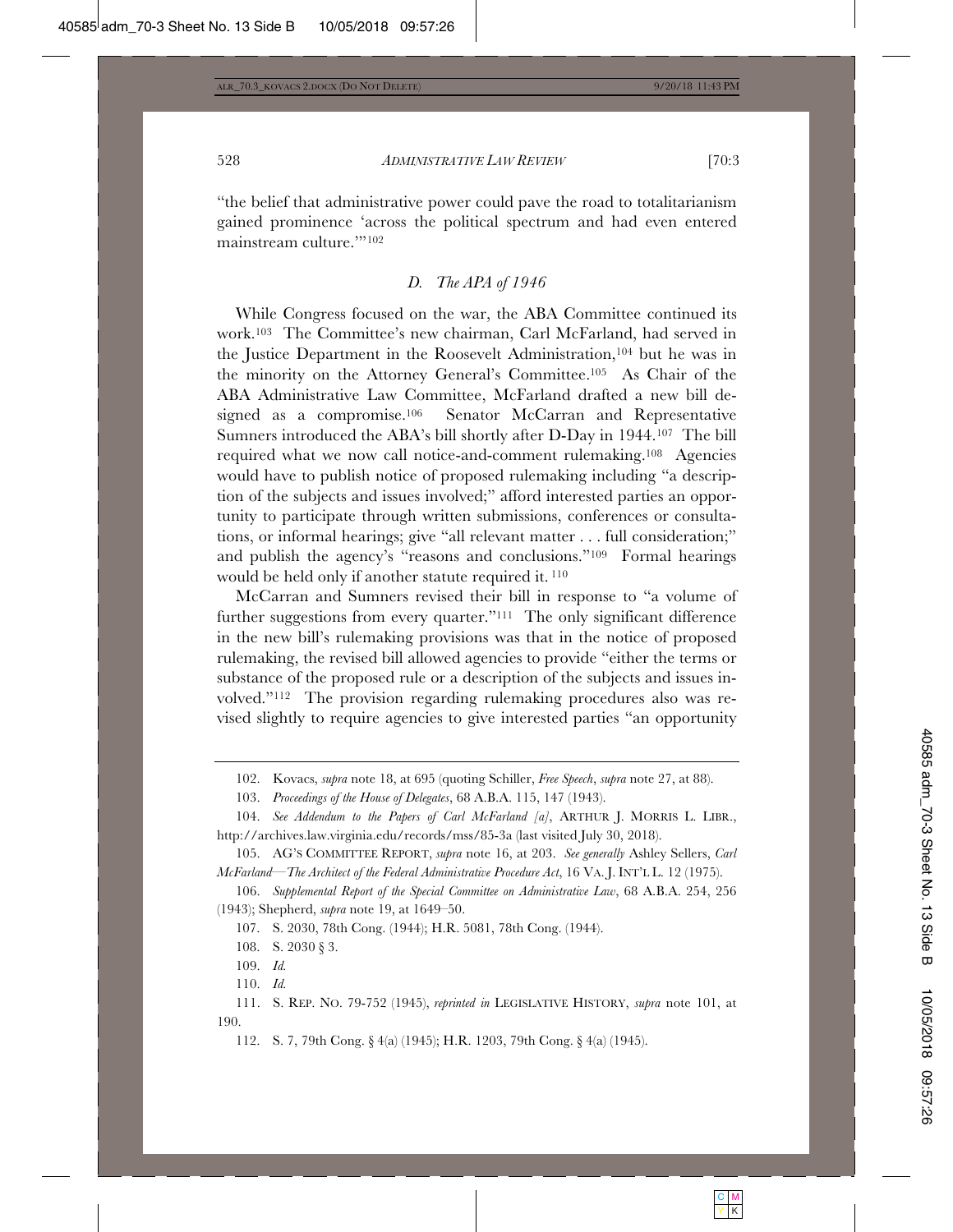to participate in the rule making through submission of written data, views, or argument with or without opportunity to present the same orally in any manner."113

Following closed door discussions with the Truman Administration, the ABA, and others, the Senate Judiciary Committee revised the bill again.<sup>114</sup> A June 1945 Committee print showed the original bill, revisions, explanations, and a summary of comments received.115 The Committee revised the explanation requirement: instead of requiring agencies to publish their "reasons and conclusions," the new draft required agencies to "incorporate in any rules adopted a concise general statement of their basis and purpose."116 The ABA had not explained why it chose to use language apparently more suited to adjudication in the rulemaking provisions.117 Unidentified "private parties" thought the Senate Committee's revision inadequate, but the Committee felt that "a concise general statement of basis and purpose" would explain fully the factual and legal basis for the rule, "as well as the real object or objects sought."<sup>118</sup> As the Committee later explained, the "concise general statement" language required agencies to "analyze and consider all relevant matter presented" and "explain the actual basis and objectives of the rule" "with reasonable fullness."119 The Attorney General submitted a letter supporting the bill with an appendix analyzing the bill's provisions.120 The Attorney General said that the "concise general statement" was "not intended to require an elaborate analysis of rules," but rather was designed to give the public "a general idea of the purpose of, and . . . basic justification for" the rule.121

The House Judiciary Committee held hearings in 1945,<sup>122</sup> but those

116. *Id.* at 19.

117. *See generally* Shepherd, *supra* note 19, at 1660 (discussing the testimony of ABA representatives before the House Judiciary Committee).

118*.* LEGISLATIVE HISTORY, *supra* note 101, at 20.

119. *Id.* at 201.

120. *Id.* at 223–24.

121. *Id.* at 225; *see also id.* at 20 (Senate Judiciary Committee stating that "'a concise general statement . . .' would seem to achieve all that more elaborate procedure could do effectively"); *id.* at 358–59 (Congressman Walter explaining that notice-and-comment rulemaking would inform the public of the agency's intentions).

122. *See Administrative Procedure: Hearings on Federal Administrative Procedure and H.R. 184, H.R. 339, H.R. 1117, H.R. 1203, H.R. 1206, and H.R. 2602 Before H. Comm. On the Judiciary*, 79th Cong. (1945), *reprinted in* LEGISLATIVE HISTORY, *supra* note 101, at 45.

<sup>113.</sup> S. 7 § 4(b); H.R. 1203 § 4(b).

<sup>114</sup>*. See* LEGISLATIVE HISTORY, *supra* note 101, at 11, 191; Shepherd, *supra* note 19, at 1656.

<sup>115.</sup> LEGISLATIVE HISTORY, *supra* note 101, at 11–44, 191.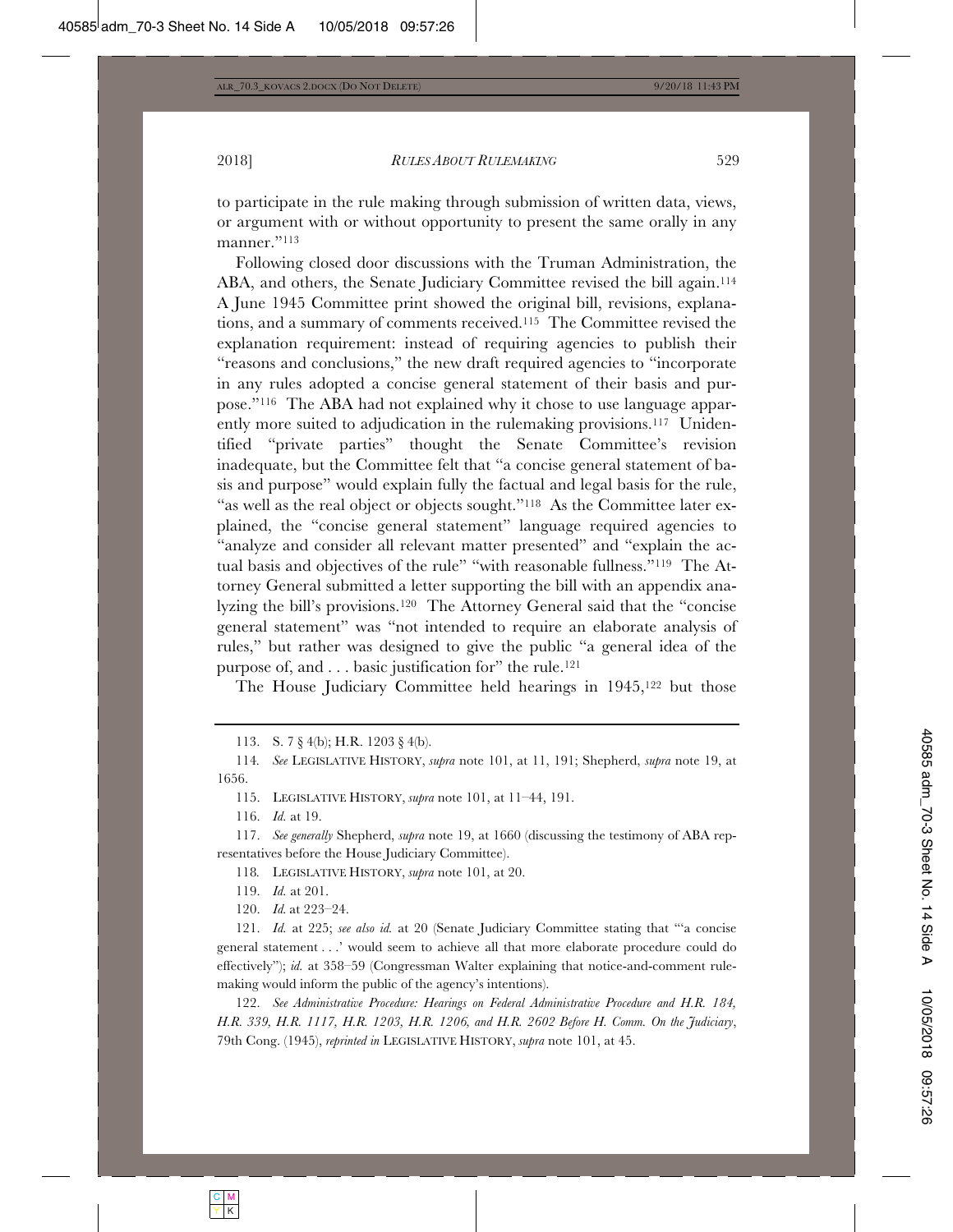hearings were "a side show" to the "main act" namely, more private negotiations with the Truman Administration and private parties.123 At the hearings, there was very little discussion of rulemaking at all, much less any significant debate about it.124

The bill passed the Senate Judiciary Committee unanimously125 and passed the Senate on a voice vote with no debate.126 The House Judiciary Committee's report was similar to the Senate report for purposes of the discussion here.<sup>127</sup> The bill passed the House Committee unanimously<sup>128</sup> with "corrections and clarifications"129 and passed the House on voice vote, again with little debate.130 Republicans did not think the bill went far enough, but they were loath to upset the compromise. "Although flawed, the bill was better than nothing."131 The Senate concurred in the House amendments on a voice vote,132 and President Truman signed the bill into law on June 11, 1946.133

Section 4 of the APA of 1946 requires agencies to publish notice of proposed rulemaking in the Federal Register including "(1) a statement of the time, place, and nature of public rule making proceedings; (2) reference to the authority under which the rule is proposed; and (3) either the terms or substance of the proposed rule or a description of the subjects and issues involved."134 Interested persons are entitled "to participate in the rule making through submission of written data, views, or arguments with or without opportunity to present the same orally in any manner."135 The agency is required to consider "all relevant matter presented" and "incorporate in any rules adopted a concise general statement of their basis and pur-

126. LEGISLATIVE HISTORY, *supra* note 101, at 344; Shepherd, *supra* note 19, at 1666, 1668.

127. *See generally* H.R. REP. NO. 79-1980 (1946), *reprinted in* LEGISLATIVE HISTORY, *supra* note 101, at 233.

128. LEGISLATIVE HISTORY, *supra* note 101, at 347; Shepherd, *supra* note 19, at 1669.

129. LEGISLATIVE HISTORY, *supra* note 101, at 250.

130. *Id.* at 406; Shepherd, *supra* note 19, at 1670–74.

131. Shepherd, *supra* note 19, at 1672.

132. LEGISLATIVE HISTORY, *supra* note 101, at 423.

133. Administrative Procedure Act, Pub. L. No. 79-404, 60 Stat. 237 (1946).

- 134. *Id.* at § 4.
- 135. *Id.*

<sup>123.</sup> Shepherd, *supra* note 19, at 1659–60; *see also id.* at 1661; LEGISLATIVE HISTORY, *supra* note 101, at 191, 246.

<sup>124.</sup> *See generally* Shepherd, *supra* note 19, at 1659–60 (providing an overview of the testimony and discussion before the House Judiciary Committee).

<sup>125.</sup> *See* LEGISLATIVE HISTORY, *supra* note 101, at 187; Shepherd, *supra* note 19, at 1662.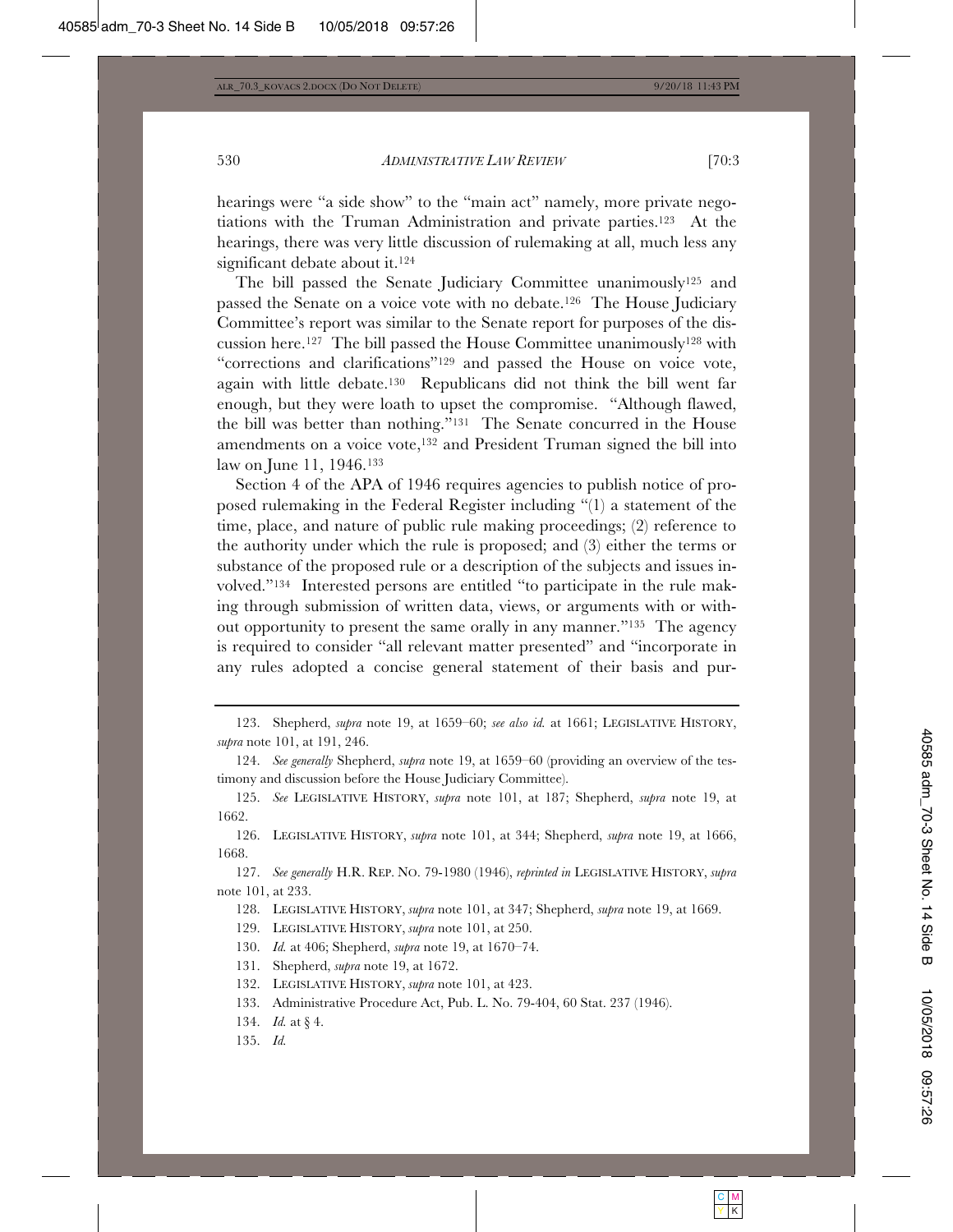pose."136

# *E. Post Script*

The APA was a compromise that left both conservatives and liberals disappointed.137 That compromise was possible because the bill was so ambiguous.138 Rather than attempt to iron out their differences in the text, the parties tried to create legislative history that would lead the courts to interpret the Act in their favor.139 A majority of the Senate Judiciary Committee would have preferred to restrict agencies more.140 Hence, their report "interpreted the bill's ambiguous provisions as imposing strict new controls on agencies."141 The Attorney General, on the other hand, would have preferred less control of agencies. He interpreted the bill as restating existing law and imposing limited constraints on agencies.142

The Attorney General's view has largely prevailed. Following enactment, the Attorney General issued the Attorney General's Manual on the Administrative Procedure Act, in which he interpreted the APA section by section.<sup>143</sup> The Supreme Court has given the Attorney General's Manual varying levels of deference over the years.144

Unlike many other provisions in the APA, however, the Attorney General's interpretation of the rulemaking provisions did not differ materially from that of congressional conservatives. The Attorney General said that the Act's rulemaking provisions simply were intended to ensure the public

138. Shepherd, *supra* note 19, at 1665; Adrian Vermeule, *Our Schmittian Administrative Law*, 122 HARV. L. REV. 1095, 1138 (2009). As the Supreme Court observed: "The Act thus represents a long period of study and strife; it settles long-continued and hard fought contentions, and enacts a formula upon which opposing social and political forces have come to rest. It contains many compromises and generalities and, no doubt, some ambiguities." Wong Yang Sung v. McGrath, 339 U.S. 33, 40–41 (1950).

139. Shepherd, *supra* note 19, at 1665.

140. *Id.* at 1663.

144*. See* Norton v. S. Utah Wilderness All., 542 U.S. 55, 63 (2004) ("persuasive"); Darby v. Cisneros, 509 U.S. 137, 148 n.10 (1993) (citing Steadman v. SEC, 450 U.S. 91, 102 n.22 (1981)) ("some deference"); Chrysler Corp. v. Brown, 441 U.S. 281, 302 n.31 (1979) ("some weight"); Vt. Yankee Nuclear Power Corp. v. Nat. Res. Def. Council, Inc., 435 U.S. 519, 546 (1978) ("some deference"); *see also* Bowen v. Georgetown Univ. Hosp., 488 U.S. 204, 218 (1988) (Scalia, J., concurring) ("great weight").

<sup>136.</sup> *Id.*

<sup>137.</sup> Kovacs, *supra* note 18, at 705; Shepherd, *supra* note 19, at 1674, 1678.

<sup>141.</sup> *Id.*

<sup>142</sup>*. Id.* at 1663, 1666.

<sup>143.</sup> AG'S MANUAL, *supra* note 16, at 6, 7.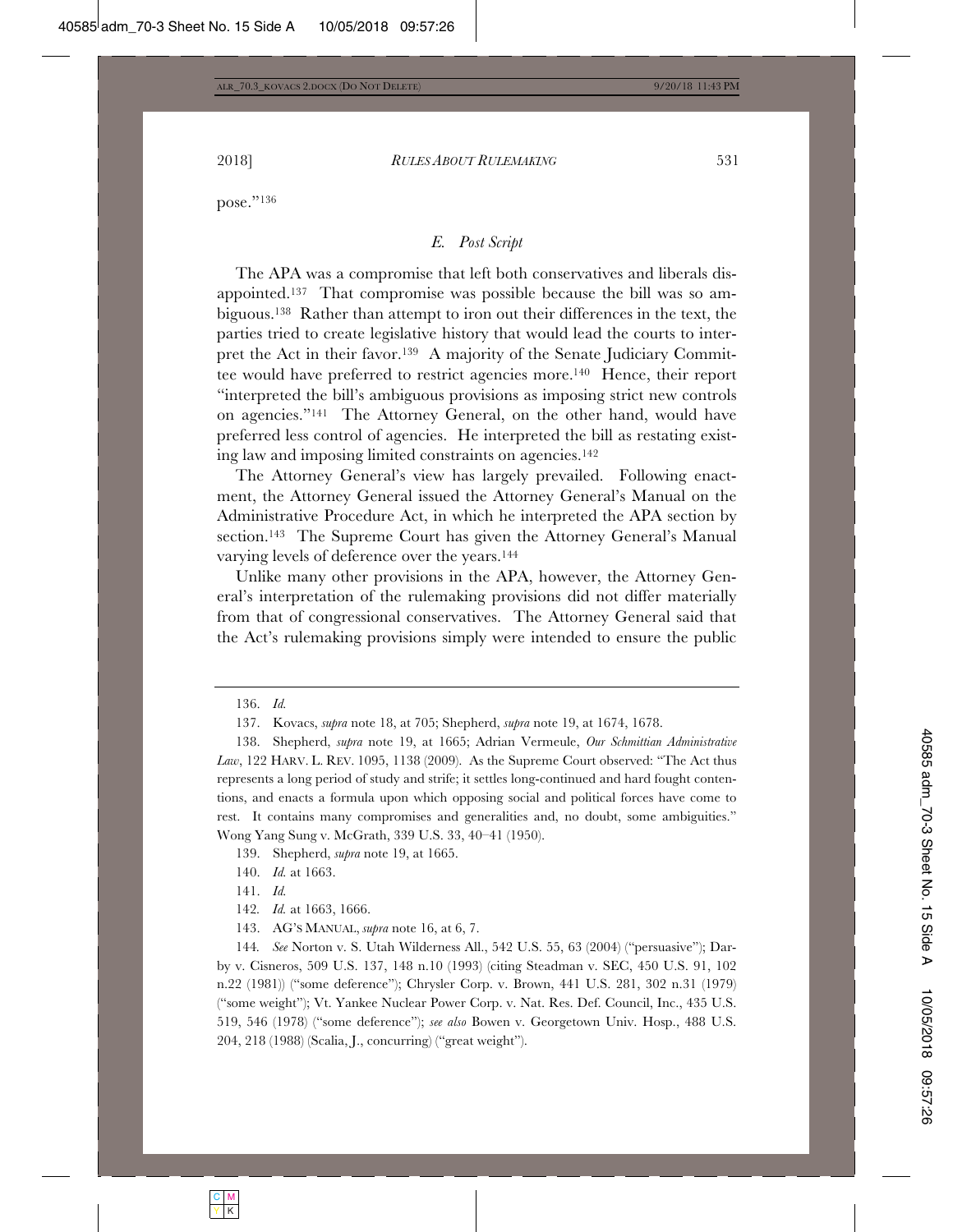an opportunity to participate in rulemaking.145 The notice of proposed rulemaking could contain either the rule itself, the substance of the rule, or a more general statement, so long as it was "sufficiently informative to assure interested persons an opportunity to participate intelligently in the rule making process."146 The mode of public participation was left to agency discretion.147 The Act required agencies to consider "all relevant matter presented," but the Attorney General clarified that agencies were not required to formulate rules based exclusively on "any 'record' made in informal rule making proceedings."148 Rather, agencies also could rely on "materials in its files and the knowledge and experience of the agency."149 Finally, the Attorney General reiterated his view that the "concise general statement of . . . basis and purpose" need not contain any "elaborate analysis," but must merely "advise the public of the general basis and purpose of the rules."150

#### III. EXCEEDING THE SCOPE OF THE APA

In *Vermont Yankee Nuclear Power Corp. v. NRDC*,151 the Supreme Court recognized that the APA left rulemaking procedure "basically . . . within the discretion of the agencies."152 Section 4 "established the maximum procedural requirements" courts may impose on agencies, unless due process requires more.153 The Court considered it a "very basic tenet of administrative law that agencies should be free to fashion their own rules of procedure."154 The congressional reports and the Attorney General's Manual supported the Court's reading.155 The Court also found "compelling reasons" for its interpretation.156 Judicial tailoring of agency procedures would make judicial review "totally unpredictable."157 Agencies would respond to that uncertainty by providing too much procedure, thus

145. AG'S MANUAL, *supra* note 16, at 26. 146. *Id.* at 29–30. 147. *Id.* at 31. 148. *Id.* 149. *Id.* at 31–32. 150. *Id.* at 32. 151. 435 U.S. 519 (1978). 152. *Id.* at 524. 153. *Id.* at 524, 542. 154. *Id.* at 544. 155. *Id.* at 545–46. 156. *Id*. at 546. 157. *Id.*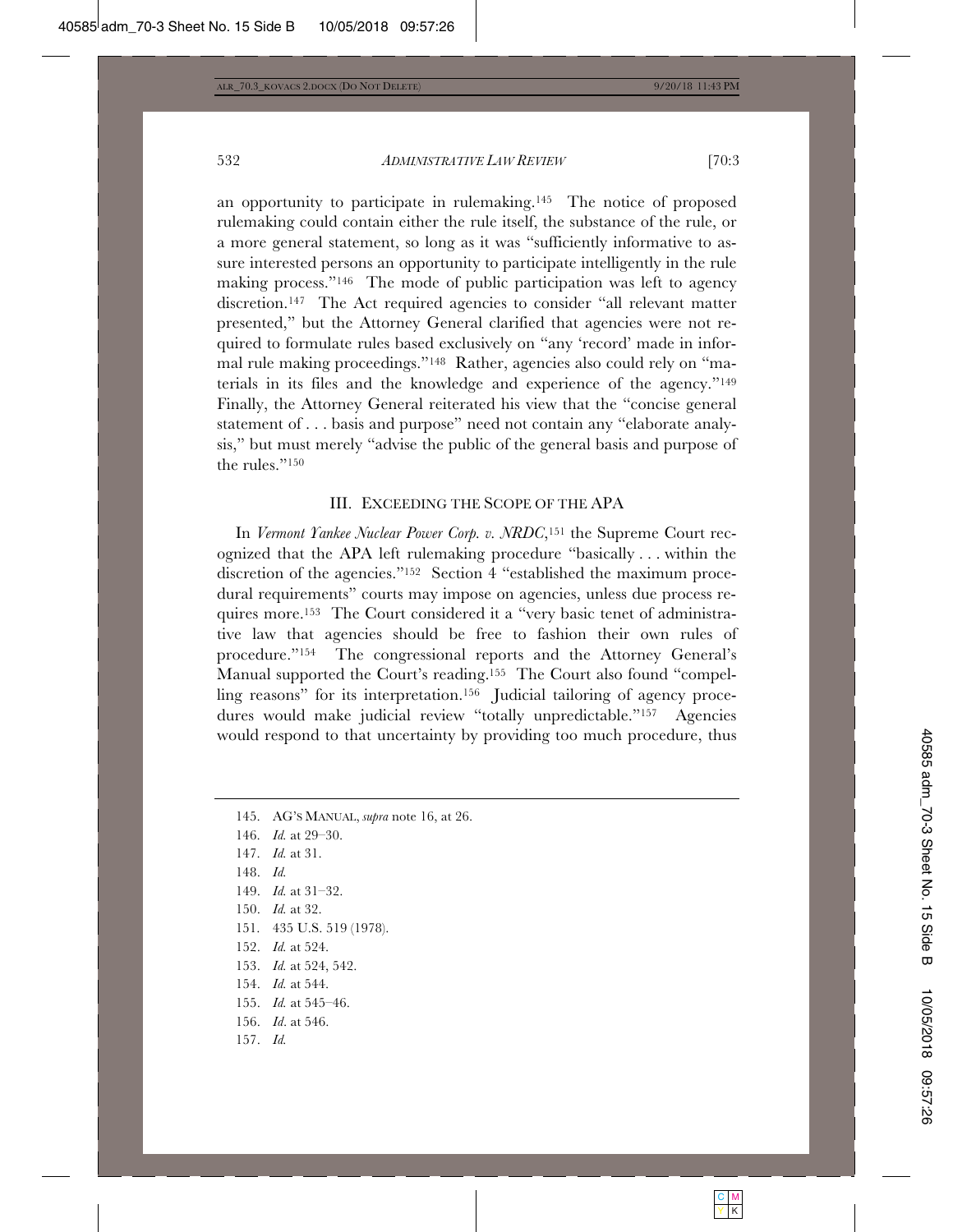negating the advantages of informal rulemaking.158 The Court also emphasized that in informal rulemaking agencies are not required to produce the kind of record that comes from a formal hearing.<sup>159</sup> "Congress intended that the discretion of the agencies and not that of the courts be exercised in determining when extra procedural devices should be employed."160 Thus, the D.C. Circuit exceeded its authority in requiring trial-type procedures in an informal rulemaking.161

Nonetheless, federal courts have continued to impose rulemaking requirements that exceed the simple formula in the APA. As Sydney Shapiro and Richard Murphy wrote recently, "the marvelously simple and speedy rulemaking procedures of 1946 . . . bear about as much resemblance to the rulemaking procedures of 2016 as an acorn does to a mighty seventy-yearold oak."162

Some of these judicially created rules about rulemaking are true common law in that they "venture too far afield from statutory text or discernible legislative purpose to count simply as statutory interpretation."163 Others at least arguably interpret provisions of the APA, albeit quite broadly.

158. *Id.* at 547.

161. *Id.* at 523–24. The Court reinforced *Vermont Yankee* when it adhered to the APA's text in *Darby v. Cisneros*, 509 U.S. 137, 154 (1993) (holding that the APA cabins common law exhaustion doctrine); *Director, Office of Workers' Compensation Programs, Dep't of Labor v. Greenwich Collieries*, 512 U.S. 267, 280–81 (1994) (invalidating a burden-shifting rule as inconsistent with the APA); *Dickinson v. Zurko*, 527 U.S. 150, 155, 161 (1999) (holding § 559 did not preserve the courts' ability to continue to fashion administrative common law, but merely "grandfathered common-law variations" that were clearly established when the APA was enacted); and *Perez v. Mortgage Bankers Ass'n*, 135 S. Ct. 1199, 1208–09 (2015) (holding § 553 does not require notice-and-comment for interpretive rules). *See generally* Kathryn E. Kovacs, *Pixelating Administrative Common Law in* Perez v. Mortgage Bankers Association, 125 YALE L.J. F. 31 (2015) (urging the Supreme Court to admonish lower courts for creating administrative common law rules "that exceed the boundaries of the APA").

162. Sidney A. Shapiro & Richard W. Murphy, *Arbitrariness Review Made Reasonable: Structural and Conceptual Reform of the Hard Look*, 92 NOTRE DAME L. REV. 331, 332–33 (2016).

163. Gillian E. Metzger, Foreword, *Embracing Administrative Common Law*, 80 GEO. WASH. L. REV. 1293, 1295 (2012); *see also* Jack M. Beermann, *Common Law and Statute Law in Administrative Law*, 63 ADMIN. L. REV. 1, 3 (2011) (arguing that common law reflects "a degree of creativity beyond that expected of a court engaged in the construction and application of an authoritative text"); Kenneth Culp Davis, *Administrative Common Law and the Vermont Yankee Opinion*, 1980 UTAH L. REV. 3, 3 ("Common law is law that courts have created without interpreting a constitutional or statutory provision."); Kovacs, *supra* note 11, at 1212 ("Common law exceeds the boundaries of any permissible interpretation.").

<sup>159.</sup> *Id.* at 547–48.

<sup>160.</sup> *Id.* at 546.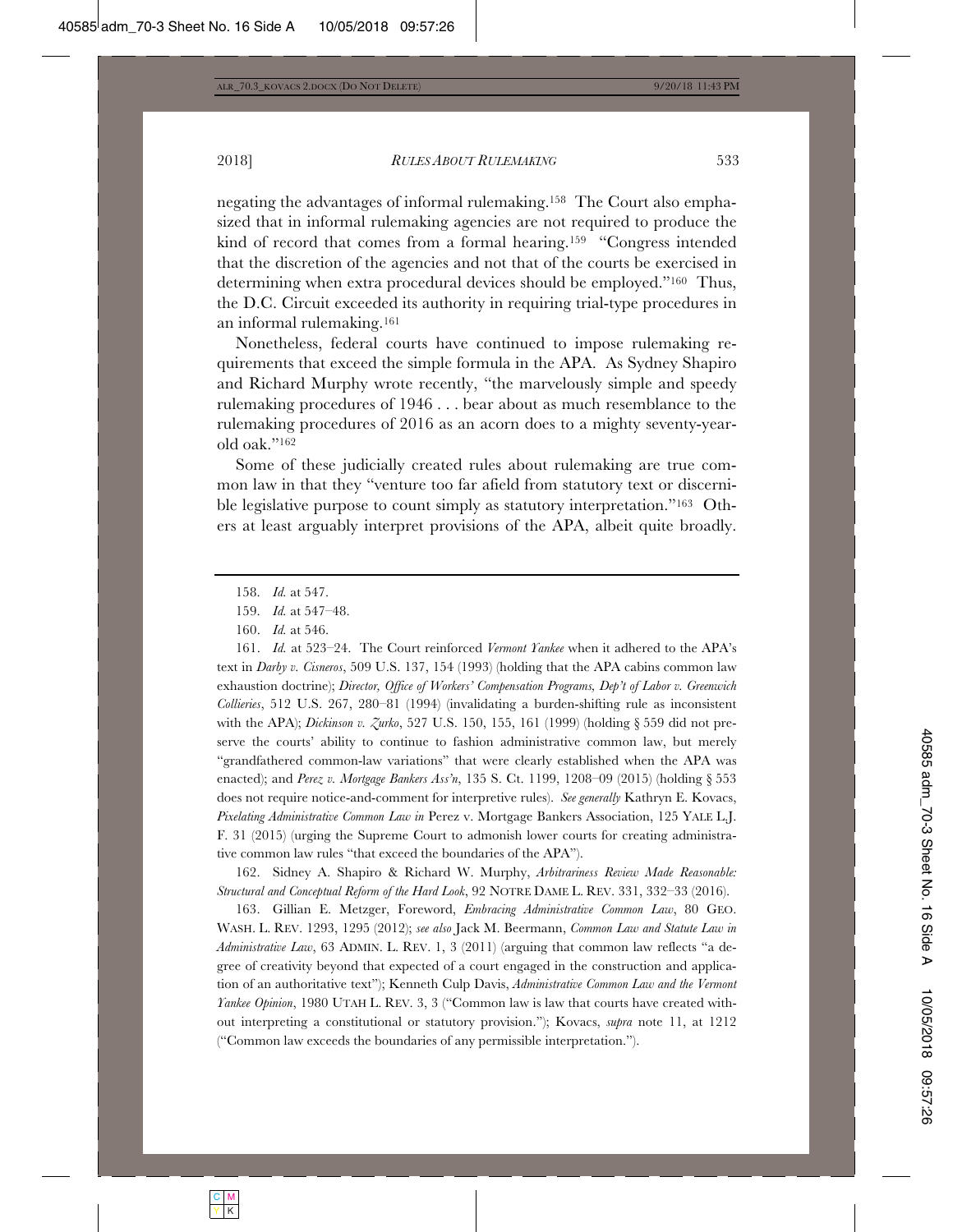The line between common law and broad interpretation is difficult to draw,<sup>164</sup> and it is not necessary to attempt that feat here.<sup>165</sup> Whether these rules about rulemaking are a product of judicial interpretation or judicial creativity, they have contributed to the ossification of federal rulemaking with dangerous consequences. In this part, I demonstrate how these rules contradict the text and history of the APA. I explore the consequences in Part IV.

#### *A. The Rulemaking Record*

First, § 553 does not mention anything resembling a record or docket for informal rulemaking; it merely requires agencies to explain the "basis and purpose" of the rule concisely.166 Jeffrey Lubbers, a leading authority on rulemaking, observed that "[t]he development of the concept of the rulemaking record or file has been one of the most significant changes in informal rulemaking procedure since the APA was enacted."167

This development is attributable to other common law doctrines. One is "hard-look" review. The traditional deference to agency determinations began to erode with *Citizens to Preserve Overton Park, Inc. v. Volpe*.168 There the Court held that the Secretary of Transportation's decision to spend federal funds on building a highway through a park in Memphis was subject to "substantial," "thorough, probing, in-depth," "searching and careful" inquiry under the APA.169 In addition, "[i]n yet another deviation from the traditional APA treatment of informal agency action, *Overton Park* essentially required agencies to produce the kind of record characteristic of formal proceedings."170 The Supreme Court instructed the lower court to review the decision by examining "the full administrative record that was before

166. 5 U.S.C. § 553 (2012).

167. JEFFREY S. LUBBERS, A GUIDE TO FEDERAL AGENCY RULEMAKING 287 (5th ed. 2012); *see also* SECTION OF ADMIN. LAW & REGULATORY PRACTICE, AM. BAR ASS'N, A BLACKLETTER STATEMENT OF FEDERAL ADMINISTRATIVE LAW 28 (2d ed. 2013) [hereinafter A BLACKLETTER STATEMENT] (explaining that the rulemaking record includes all notices, materials the agency relied on, and public comments).

168. 401 U.S. 402 (1971).

169*. Id.* at 415–16.

<sup>164.</sup> *See* Kovacs, *supra* note 11, at 1212.

<sup>165.</sup> *Cf.* William N. Eskridge, Jr., *Overruling Statutory Precedents*, 76 GEO. L. J. 1361, 1362 (1988) (explaining that one reason to distinguish between true common law and broad statutory interpretation is that "[s]tatutory precedents . . . often enjoy a super-strong presumption of correctness.").

<sup>170.</sup> Patrick M. Garry, *Judicial Review and the "Hard Look" Doctrine*, 7 NEV. L.J. 151, 155 (2006).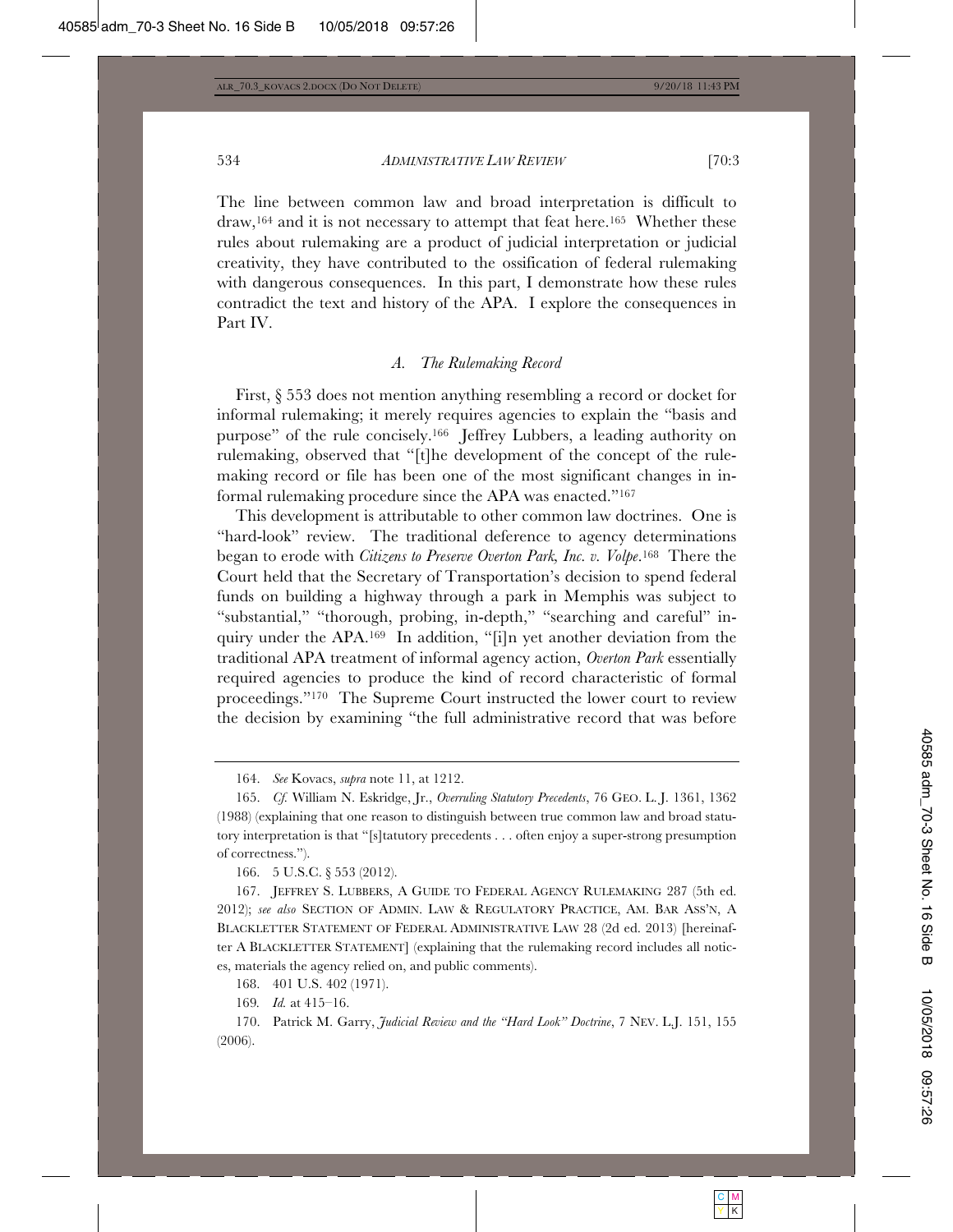the Secretary at the time he made his decision."171

Although *Overton Park* did not concern rulemaking, it was "a major influence" in rulemaking cases.172 In *Overton Park*, the agency lost because the Secretary had given no explanation of how his decision met the relevant statutory constraints.<sup>173</sup> But the D.C. Circuit read the case more broadly.174 More in-depth review of agency decisions necessitated a more indepth record for review.175

Common law ripeness doctrine also necessitates rulemaking records. In 1946, rules were generally challenged in enforcement actions, which necessarily would generate an administrative or judicial record.176 In *Abbott Laboratories. v. Gardner*,<sup>177</sup> the Supreme Court opened the door to preenforcement review of "ripe" challenges to rules, there a Food and Drug Administration rule regarding labeling of prescription drugs.178 Instead of producing a record in the context of a particular enforcement action, preenforcement review necessitates the production of a rulemaking record just after the final rule is published. Thus, "reviewing courts responded to *Abbott* by demanding that agencies support rules with increasingly elaborate

171. *Id.* (citing *Overton Park*, 401 U.S. at 420).

172. LUBBERS, *supra* note 167, at 288–89; *cf.* Paul R. Verkuil, *Jawboning Administrative Agencies: Ex Parte Contacts by the White House*, 80 COLUM. L. REV. 943, 974 (1980) ("There is little doubt, however, that the expectations set forth in *Overton Park* with respect to the administrative record are more appropriate in the informal adjudication setting.").

173. 401 U.S. at 408, 413, 417, 420.

174. *See* Scott A. Keller, *Depoliticizing Judicial Review of Agency Rulemaking*, 84 WASH. L. REV. 419, 437 (2009).

175. *See* Home Box Office, Inc. v. FCC, 567 F.2d 9, 54 (D.C. Cir. 1977) ("As a practical matter, *Overton Park*'s mandate means that the public record must reflect what representations were made to an agency so that relevant information supporting or refuting those representations may be brought to the attention of the reviewing courts by persons participating in agency proceedings.").

176. LUBBERS, *supra* note 167, at 288; Nathaniel L. Nathanson, *Probing the Mind of the Administrator: Hearing Variations and Standards of Judicial Review Under the Administrative Procedure Act and Other Federal Statutes*, 75 COLUM. L. REV. 721, 755 (1975); Richard J. Pierce, Jr., *Seven Ways to Deossify Agency Rulemaking*, 47 ADMIN. L. REV. 59, 89 (1995); Paul R. Verkuil, *Judicial Review of Informal Rulemaking*, 60 VA. L. REV. 185, 205 (1974).

177. 387 U.S. 136 (1967).

178. *Id.* at 138, 148; *see also* LUBBERS, *supra* note 167, at 407. Since then, Congress has explicitly allowed pre-enforcement review in some contexts.  $E.g., 15 \text{ U.S.C.} \S 57a(e) (2012)$ (allowing review of certain FTC rules); 28 U.S.C. § 2342 (2012) (giving courts of appeals exclusive jurisdiction over petitions for review of certain agency rules); 29 U.S.C.  $\S 655(f)$ (2012) (allowing review of certain occupational safety and health standards); 42 U.S.C. § 7607(b) (2012) (prescribing review of certain Clean Air Act rules).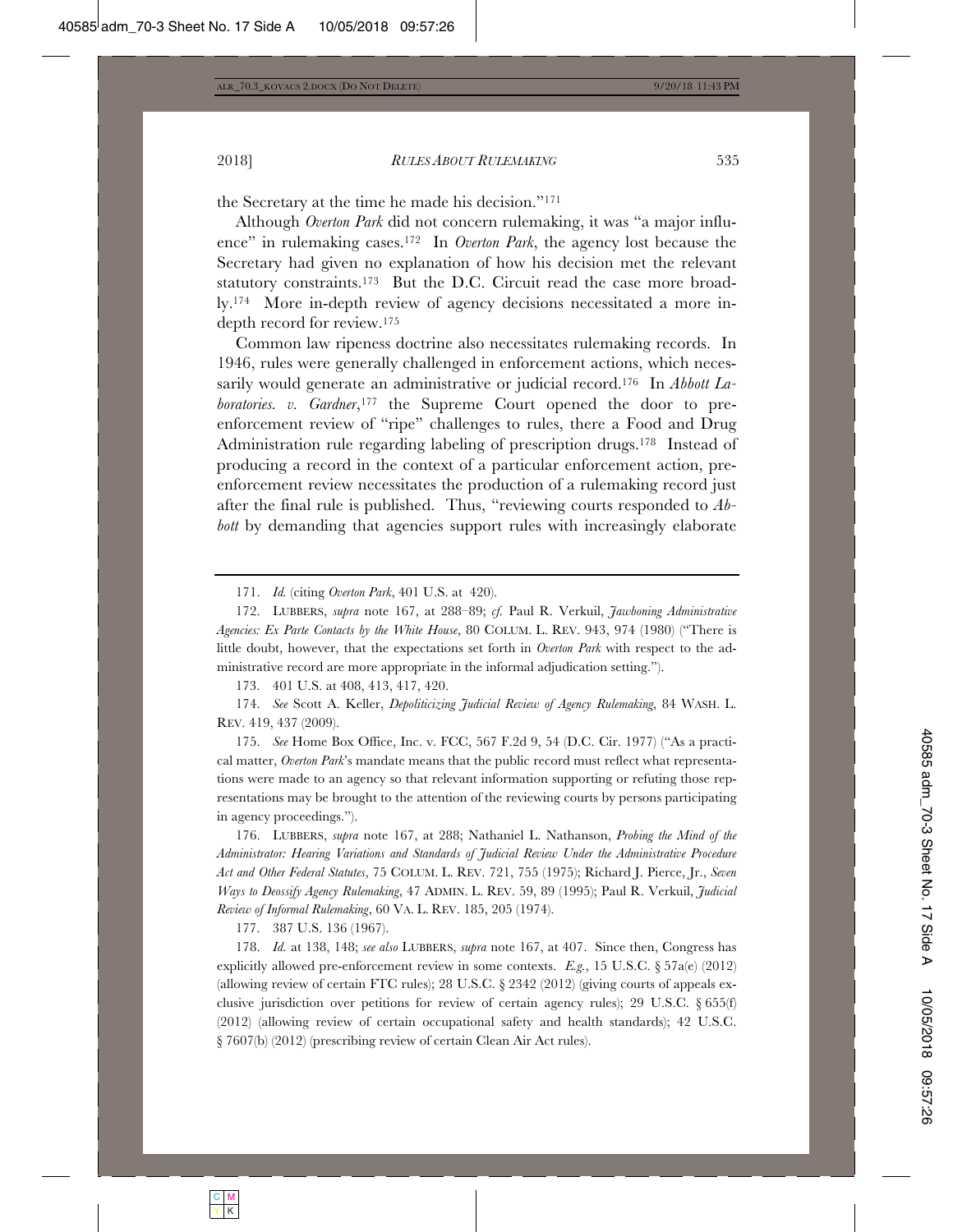records."179

The need for a rulemaking record was fully established by 1977 when the D.C. Circuit said in *Home Box Office, Inc. v. FCC*180 that the rulemaking record must "enable us to see what major issues of policy were ventilated by the informal proceedings and why the agency reacted to them as it did."181 The court acknowledged arguments that the APA itself did not require agencies to produce a record in informal rulemakings.182 Nonetheless, implicit in the decision to treat rules as "final" for judicial review "is an assumption that an act of reasoned judgment has occurred."<sup>183</sup> If that is so, then there must be "a body of material . . . with reference to which such judgment was exercised" and against which the court may "test the actions of the [agency] for arbitrariness or inconsistency with delegated authority."184

Requiring agencies to produce a record in informal rulemaking, however, contradicts the text of the APA.<sup>185</sup> In contrast to  $\S 553$ 's silence about the record for *informal* rulemaking, it provides that any rulemaking that is "on the record" must adhere to the requirements for *formal* rulemaking in §§ 556 and 557.186 Among other things, § 556 provides that "the exclusive record for decision" in a formal proceeding consists of the "transcript of testimony and exhibits, together with all papers and requests filed in the proceeding."187 Jeffrey Lubbers suggested that "[t]he power to require submission of a record for judicial review is inherent in the review function."188 Certainly, courts may require agencies to justify their decisions, and agencies are well advised to produce a robust explanation of a rule's basis and

185. Keller, *supra* note 174, at 443–44; Richard B. Stewart, Vermont Yankee *and the Evolution of Administrative Procedure*, 91 HARV. L. REV. 1805, 1816 (1978).

186. 5 U.S.C. § 553(c) (2012).

187. *Id.* § 556(e) (2012); *see also* Garry, *supra* note 170, at 152 ("*Overton Park* effectively required agencies to create a record in their informal procedures and to base their decision on that record—a requirement that under the APA had applied only to formal rulemaking and adjudication.").

188. LUBBERS, *supra* note 167, at 293.

<sup>179.</sup> Richard J. Pierce, Jr., *Rulemaking and the Administrative Procedure Act*, 32 TULSA L.J. 185, 192 (1996); *see also* Verkuil, *supra* note 176, at 198, 205 (explaining that when review came after enforcement, "the circumstances surrounding the rule's enactment [were] secondary," but pre-enforcement review "leads to a vigorous judicial scrutiny of the rulemaking model").

<sup>180. 567</sup> F.2d 9 (D.C. Cir. 1977).

<sup>181.</sup> *Id.* at 36.

<sup>182.</sup> *Id.* at 54 n.118.

<sup>183.</sup> *Id.* at 54.

<sup>184.</sup> *Id.*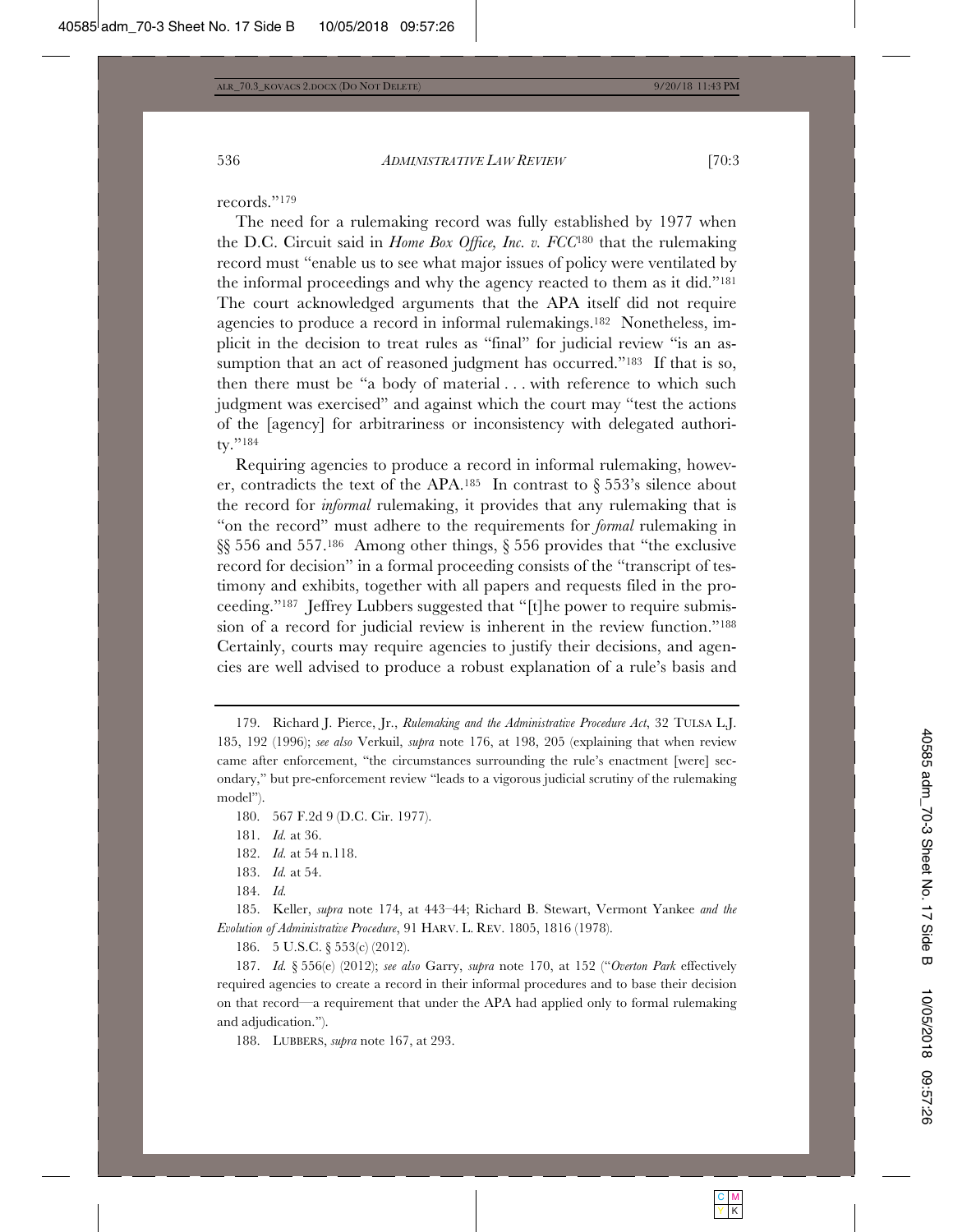purpose for review. But courts are not authorized effectively to amend the APA to impose a record-keeping requirement across the board.

Requiring rulemaking records also is inconsistent with the history of the APA. The common law in 1946 presumed the existence of facts supporting a rulemaking; the plaintiff challenging the rule bore the burden of alleging specific facts to invalidate the rule.<sup>189</sup> Congress anticipated the need for records in informal rulemaking.190 But it chose not to overturn the common law and *require* agencies to produce a record in such proceedings.191 Indeed, Congress chose the APA over H.R. 339 and H.R. 1117, both of which would have required rulemaking records.<sup>192</sup> Even the minority on the Attorney General's Committee did not support such a requirement.193

190. H.R. REP. NO. 79-1980 (1946), *reprinted in* LEGISLATIVE HISTORY, *supra* note 101, at 259 ("The agency must keep a record and analyze and consider all relevant matter presented prior to the issuance of rules.").

191. Since then, Congress has imposed rulemaking record requirements in particular circumstances. *See* 15 U.S.C. § 57a(e)(1)(B) (2012) (regarding certain FTC rules); *id.* § 2060(a) (regarding consumer product safety rules); *id.* § 2618(a)(2) (regarding EPA rules on toxic substances); 42 U.S.C. § 7607(d)(2)–(4), (7)(A) (2012) (regarding certain Clean Air Act rules); *cf.* 28 U.S.C. § 2112 (2012) (authorizing the Supreme Court to issue rules requiring agencies to file administrative records in cases seeking review or enforcement of agency orders).

192. *See* LEGISLATIVE HISTORY, *supra* note 101, at 140, 148 ("All relevant matter presented shall be recorded or summarized and given full consideration by the agency."). In 1982, the Senate passed a bill that would have required all agencies to "maintain a file for each rule making proceeding . . . and . . . a current index to such file." The file would have to be made public with the first publication concerning the rule and would constitute the record for purposes of judicial review. S. 1080, 79th Cong. § 3 (1982), *available at* 128 CONG. REC. 5298 (Mar. 24, 1982). The bill died in the House. *See Regulatory Reform Bill Stalled in House*, 38 CQ ALMANAC 523 (1982), *available at* https://library.cqpress.com/cqalmanac/ document.php?id=cqal82-1163389&type=hitlist&num=0.

 The E-Government Act requires agencies to keep online "electronic dockets for rulemakings under [5 U.S.C. § 553]." Pub. L. No. 107-347, § 206(d), 116 Stat. 2899, 2916 (2002). That Act, however, does not specify the content of the docket, but merely requires that it include "all submissions" under  $\S 553(c)$  and "other materials that by agency rule or practice are included in the rulemaking docket under" § 553(c). *Id.*

193. AG'S COMMITTEE REPORT, *supra* note 16, at 229 (providing in minority bill that if an agency chooses to hold public hearings on a proposed rule, "[r]ecords of such hearings may be kept"). Under the Walter-Logan bill, all rulemaking would have involved a public hearing. H.R. 6324, 76th Cong. § 2(a) (1939). Yet, agencies would not have been required to keep a rulemaking record. Rather, courts reviewing rules simply would have considered

<sup>189.</sup> Pac. States Box & Basket Co. v. White, 296 U.S. 176, 185 (1935); *see also* Richard Murphy, *Chenery Unmasked: Reasonable Limits on the Duty to Give Reasons*, 80 U. CIN. L. REV. 817, 818 (2012); Shapiro & Murphy, *supra* note 162, at 333, 337 (pointing out that courts applied this approach into the 1960s).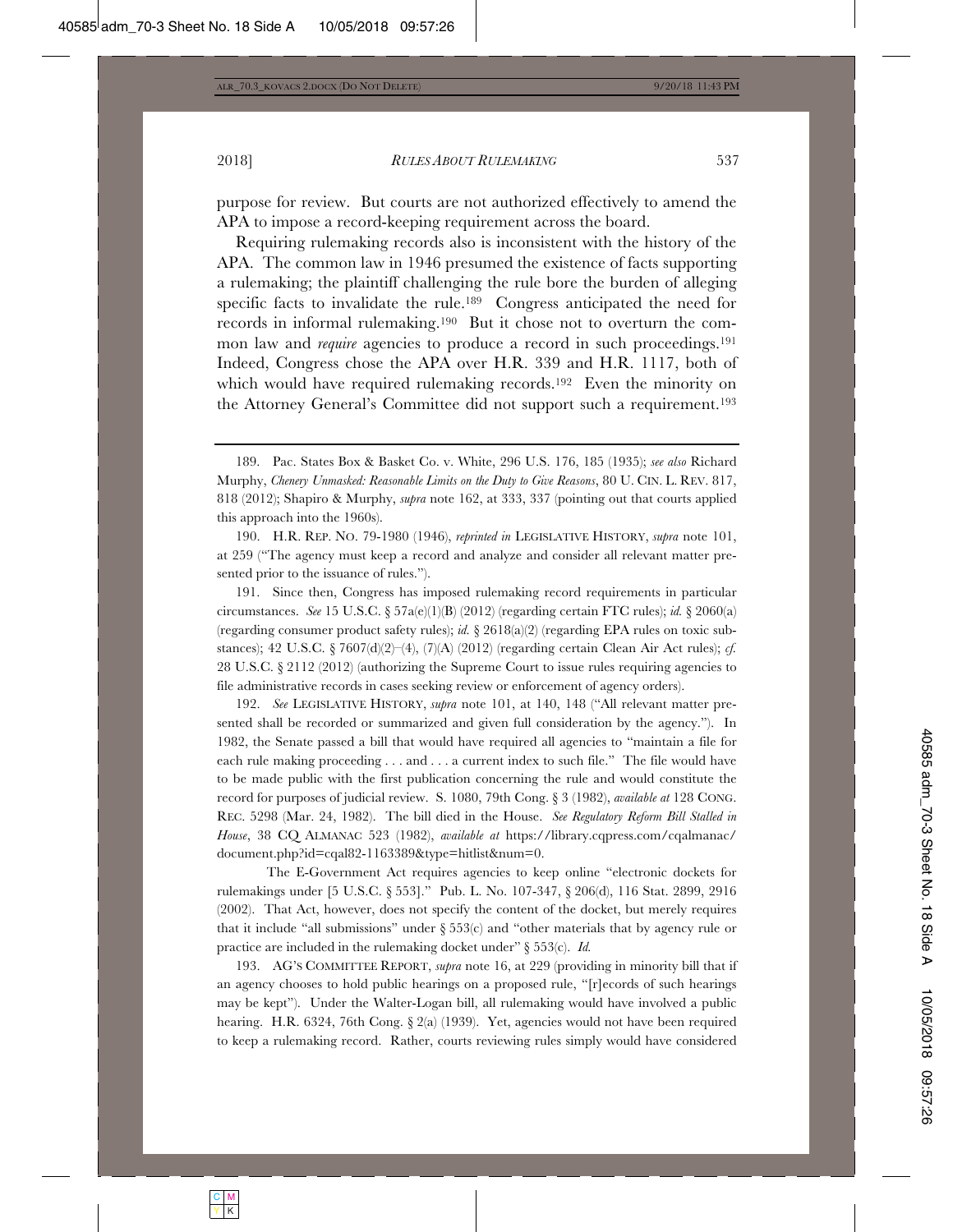Thus, the Attorney General's Manual found it "entirely clear . . . that section 4(b) does not require the formulation of rules upon the exclusive basis of any 'record' made in informal rule making proceedings."194

# *B. Notice of Information Considered*

A second area in which the courts have exceeded the terms of the APA concerns the notice of proposed rulemaking. Section 553 simply requires a notice of proposed rulemaking to include "either the terms or substance of the proposed rule or a description of the subjects or issues involved."195 Yet, federal courts require agencies to provide notice of the information the agency considered in drafting the proposed rule. In *Portland Cement Ass'n v. Ruckelshaus*,196 the D.C. Circuit said "information should generally be disclosed as to the basis of a proposed rule at the time of issuance."197 In that case, the court found a "critical defect in the decision-making process" the EPA had used to establish emissions standards for cement plants, namely, the EPA did not release for public comment the location or methodology of its testing.198 As the court later explained, "An agency commits serious procedural error when it fails to reveal portions of the technical basis for a proposed rule in time to allow for meaningful commentary."199 Hence, Jeffrey Lubbers recommends that agencies make available for public comment all information generated before a notice of proposed rulemaking.200

198. *Id.* at 392.

199. Conn. Light & Power Co. v. NRC, 673 F.2d 525, 530–31 (D.C. Cir. 1982) ("it is especially important for the agency to identify and make available technical studies and data that it has employed in reaching the decisions to propose particular rules"); *accord* United States v. Nova Scotia Food Prods. Corp., 568 F.2d 240, 251 (2d Cir. 1977).

200. LUBBERS, *supra* note 167, at 277. The Office of Information and Regulatory Affairs (OIRA) made a similar recommendation. Cass R. Sunstein, OFFICE OF MGMT. & BUDGET, EXEC. OFFICE OF THE PRESIDENT, MEMORANDUM FOR THE PRESIDENT'S MANAGEMENT COUNCIL: INCREASING OPENNESS IN THE RULEMAKING PROCESS – IMPROVING ELECTRONIC DOCKETS (2010), *available at* https://obamawhitehouse.archives.

any "material and relevant" evidence. *Id.* § 3.

<sup>194.</sup> AG'S MANUAL, *supra* note 16, at 31; *see also* Nathaniel L. Nathanson, *Report to the Select Committee on Ex Parte Communications in Informal Rulemaking Proceedings*, 30 ADMIN. L. REV. 377, 388 (1978) (finding "no affirmative support . . . in the legislative history" for interpreting § 553 to require a rulemaking record, "nor was there any early practice by the agencies to conform with such an interpretation"); Murphy, *supra* note 189, at 839 ("At the time of the APA's adoption, it was widely understood that . . . this quasi-legislative model of rulemaking did not require creation of a formal record . . . .").

<sup>195. 5</sup> U.S.C. § 553 (2012).

<sup>196. 486</sup> F.2d 375 (D.C. Cir. 1973).

<sup>197.</sup> *Id.* at 394.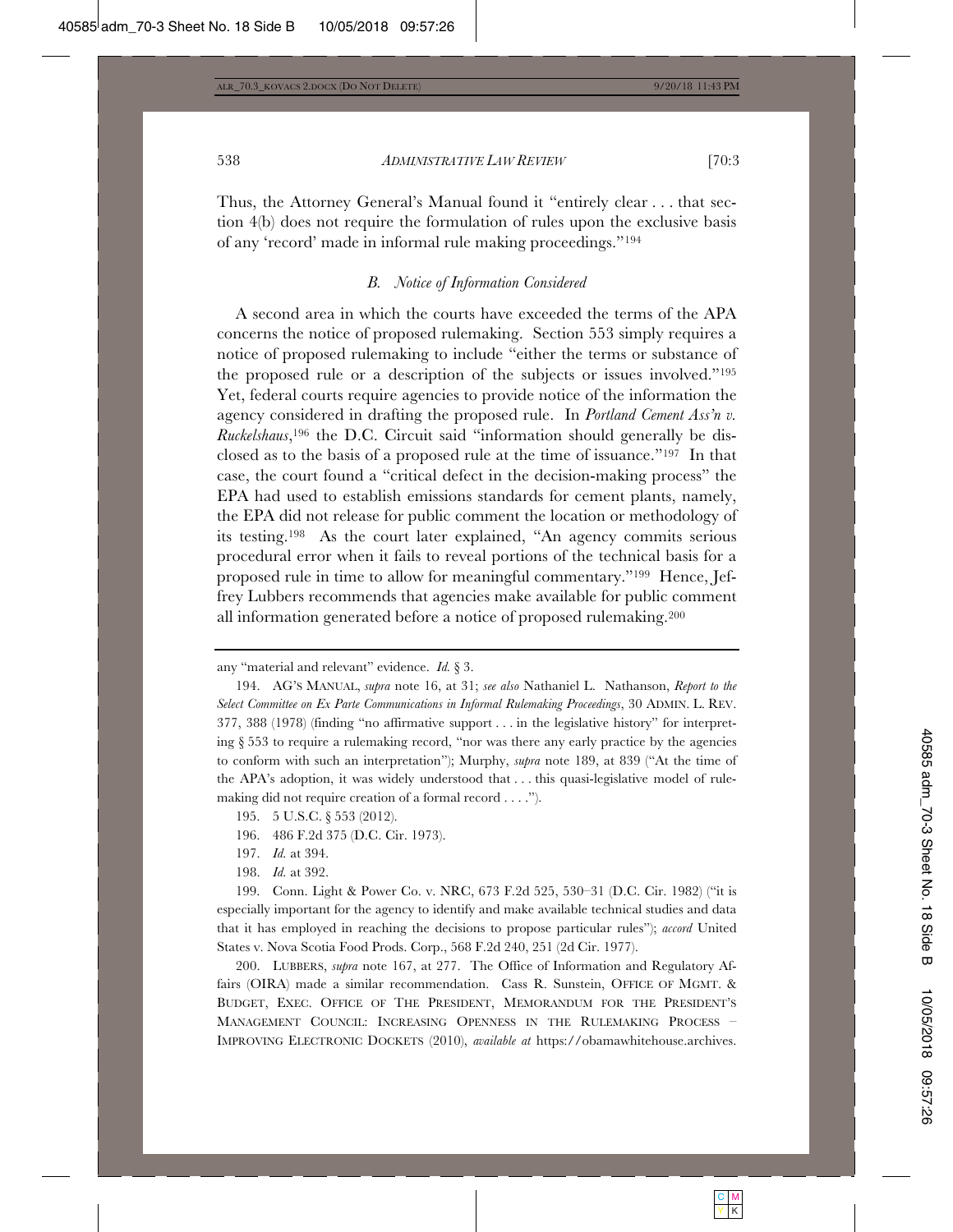As Judge Kavanaugh observed, however, *Portland Cement* doctrine "cannot be squared with the text of  $\S 553$ ."201 The ABA implicitly acknowledged that *Portland Cement* doctrine is textually ungrounded when it supported codifying the requirement.202 In *Portland Cement*, the Court tied the requirement to  $\S 553(c)$  with the observation: "Obviously a prerequisite to the ability to make meaningful comment is to know the basis upon which the rule is proposed."203 Ronald Levin rejected this weak attempt, commenting that "that interpretation is so far removed from the Act's actual language as to make the line between 'interpretation' and straightforward judicial common law very blurry indeed."204

More importantly, *Portland Cement* doctrine tilts the careful balance Congress and the President achieved in the APA in 1946. Congress anticipated that agencies might conduct studies or investigations to formulate the issues in a notice of proposed rulemaking, but it declined to require agencies to release that information to the public with the notice.205 The conservative minority of the Attorney General's Committee would have allowed but not required this.206 Even the Walter-Logan bill would not have required agencies to include such information in the notice.207 For courts to impose such a requirement after the fact contradicts Congress's considered judg-

gov/sites/default/files/omb/assets/inforeg/edocket\_final\_5-28-2010.pdf.

201. Am. Radio Relay League v. FCC, 524 F.3d 227, 246 (D.C. Cir. 2008) (Kavanaugh, J., concurring in part and dissenting in part) ("One searches the text of APA § 553 in vain for a requirement that an agency disclose other agency information as part of the notice or later in the rulemaking process."); *see also* Jack M. Beermann & Gary Lawson, *Reprocessing Vermont Yankee*, 75 GEO. WASH. L. REV. 856, 894–96 (2007).

202. American Bar Association Section of Administrative Law and Regulatory Practice, *Comments on H.R. 3010, The Regulatory Accountability Act of 2011*, 64 ADMIN. L. REV. 624, 646 (2012); *see also* 106 ANNUAL REPORT OF THE AMERICAN BAR ASSOCIATION 785–86 (1981). FOIA might require agencies to disclose this information in any event. *See* Matthew S. Brooker, *Taking the Path Less Travelled: FOIA's Impact on the Tension Between the D.C. Circuit and*  Vermont Yankee, 102 VA. L. REV. 1101, 1102 (2016).

203. *Portland Cement*, 486 F.2d at 393 n.67.

204. Ronald M. Levin, *The Administrative Law Legacy of Kenneth Culp Davis*, 42 SAN DIEGO L. REV. 315, 328 (2005).

205. H.R. REP. NO. 79-1980 (1946), in LEGISLATIVE HISTORY, *supra* note 111, at 258 ("Summaries and reports may also be issued as aids in securing public comment or suggestions.").

206. AG'S COMMITTEE REPORT, *supra* note 16, at 228 ("The submission of reports or summaries of hearings, investigations, or conferences, or the publication of tentative drafts of rules, may be utilized as methods of notice of issues in rule-making.").

207. *See supra* note 44.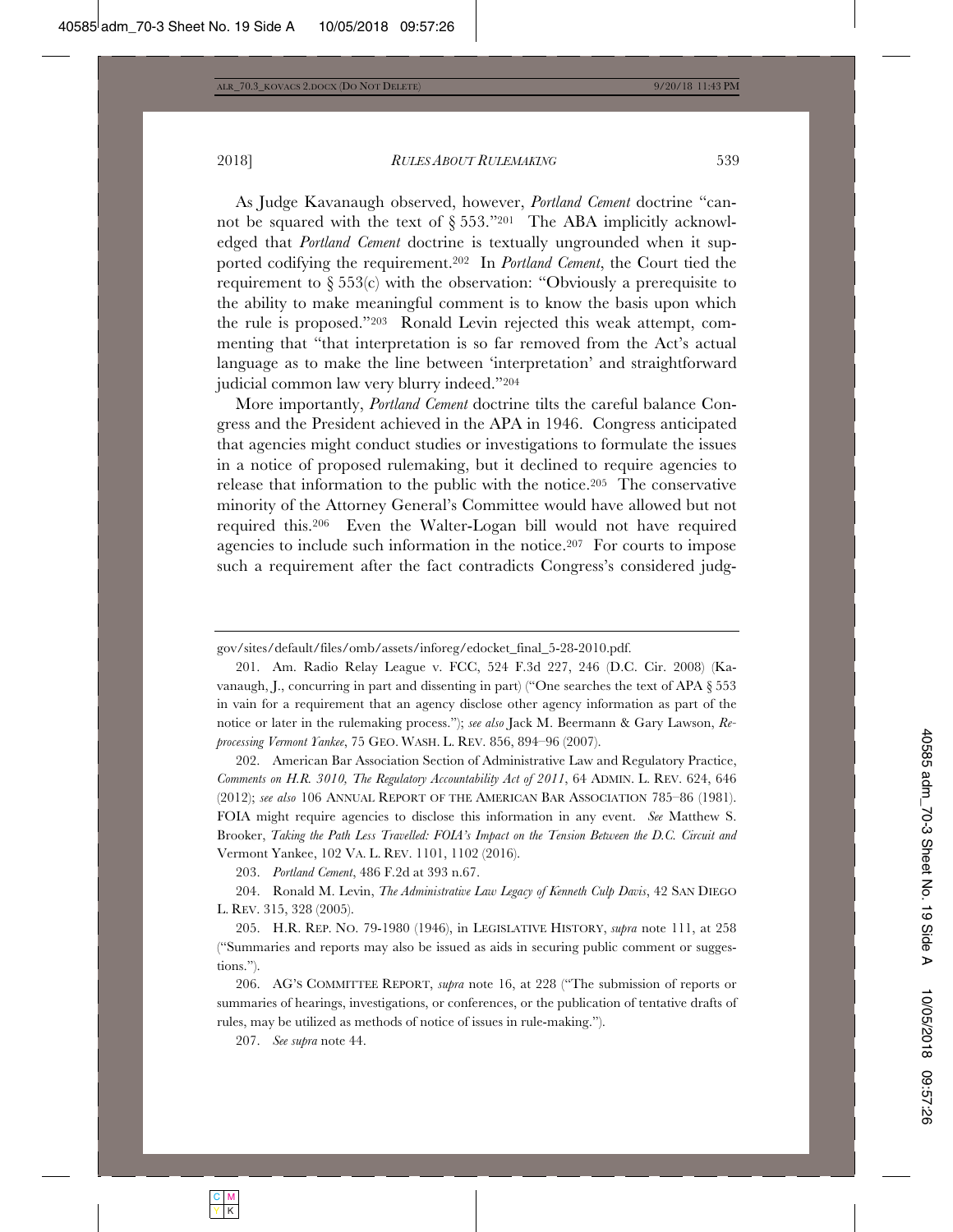ment and distorts a carefully constructed statute.208

## *C. Disclosure of Ex Parte Contacts*

Section 553 says nothing about ex parte contacts in informal rulemaking. In *Sangamon Valley Television Corp. v. United States*,<sup>209</sup> however, the D.C. Circuit vacated an FCC rule because a representative of a particular television station discussed the proposed rule with FCC Commissioners after the public comment period had closed and without the knowledge of competing television stations.210 The court recognized that the proceeding was a rulemaking and not subject to any ban on ex parte communications under the APA. Nonetheless, the court reasoned that the FCC's decision had to be "reopened" because it concerned "resolution of conflicting private claims to a valuable privilege."211

The court generalized that holding to all rulemaking in *Home Box Office, Inc. v. FCC,* where the court addressed FCC rules and orders concerning the kinds of programs paid television stations could show.212 During the rulemaking, the FCC had "widespread" ex parte communications with various participants.213 The record would not suffice for judicial review, the court held, because it did not reveal all of the information that was before the Commission when it made its decision.214 Even if the Commission had disclosed all of its ex parte contacts, the court continued, the lack of "adversarial discussion among the parties" would still conflict with "fundamental notions of fairness" and "reasoned decisionmaking" and thus necessitate invalidating the decision.215 Thus, the court concluded that all agency offi-

- 209. 269 F.2d 221 (D.C. Cir. 1959).
- 210. *Id.* at 224–25.
- 211. *Id.* at 224.
- 212. 567 F.2d 9, 17, 35–36 (D.C. Cir. 1977).
- 213. *Id.* at 52.
- 214. *Id.* at 54.
- 215. *Id.* at 55–56.

<sup>208.</sup> In 1982, the Senate passed a bill that would have required the notice of proposed rulemaking to include:

a description of any data, methodologies, reports, studies, scientific evaluations, or other similar information on which the agency plans to substantially rely in the rule making, including an identification of each author or source of such information and the purposes for which the agency plans to rely on such information.

S. 1080, 79th Cong. § 3 (1982), *available at* 128 CONG. REC. 5297 (1982). The bill died in the House. *See Regulatory Reform Bill Stalled in House*, 38 CQ ALMANAC 523 (1982), *available at* https://library.cqpress.com/cqalmanac/document.php?id=cqal821163389&type=hitlist&n  $um=0$ .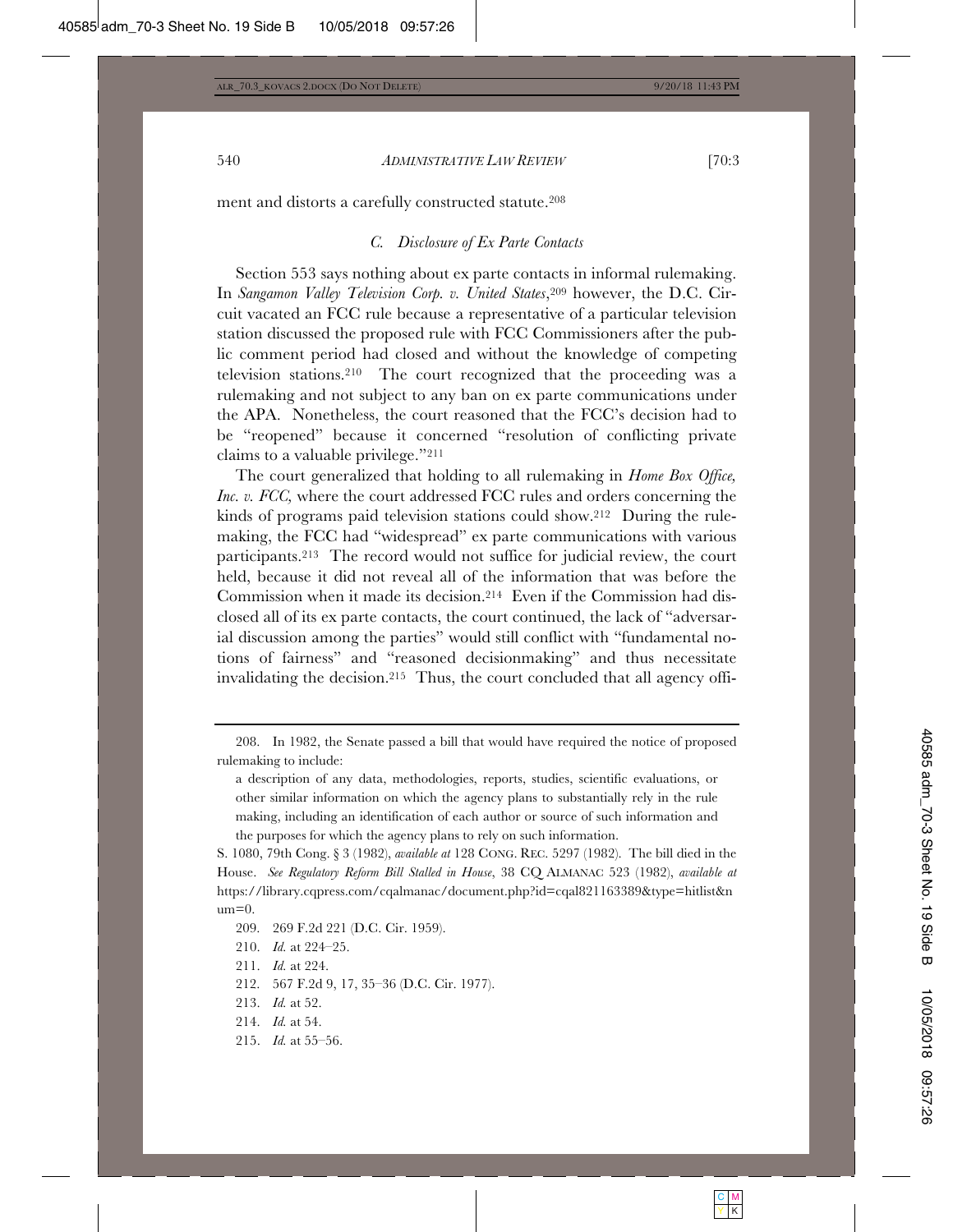cials and employees involved in rulemaking should refuse to discuss the rulemaking with interested parties.216 "If ex parte contacts nonetheless occur," the court thought, "any written document or a summary of any oral communication must be placed in the public file . . . immediately after the communication is received so that interested parties may comment thereon."217 The court remanded to the FCC to hold an evidentiary hearing "to determine the nature and source of all ex parte pleas" during the rulemaking.218

Later that year in *Action for Children's Television v. FCC*,<sup>219</sup> a different panel of the D.C. Circuit backed off of *Home Box Office*, opining that ex parte contacts should invalidate a rule only if the contacts materially influenced the agency decision and only where the rulemaking involved competing claims to a valuable privilege, like the *Sangamon Valley* case.220 But of course one panel of the D.C. Circuit cannot overrule another.221 The actual holding in *Action for Children's Television* was that *Home Box Office* did not apply retroactively to the case at bar.222 The Administrative Conference of the United States joined the fray a few months later, opposing a general prohibition on ex parte communications in rulemaking, but recommending that agencies "experiment" with procedures to disclose ex parte communication of "significant information or argument" using techniques appropriate to the circumstances.223

The following year, the Supreme Court decided *Vermont Yankee*, throwing *Home Box Office*'s holding on ex parte contacts into doubt.<sup>224</sup> Since then, the D.C. Circuit has continued to criticize the holding in *Home Box Office*,<sup>225</sup> go-

216. *See* Richard E. Levy & Robert L. Glicksman, *Agency-Specific Precedents*, 89 TEX. L. REV. 499, 537 (2011) ("in [*Home Box Office*], the court effectively announced a per se ban on ex parte communications in notice-and-comment rulemaking").

218. *Id.* at 58.

219. 564 F.2d 458 (D.C. Cir. 1977).

220. *Id.* at 476–77. As Richard Pierce pointed out, this "narrow form" of the prohibition on ex parte contacts reflects due process concerns. Richard J. Pierce, Jr., *Waiting for*  Vermont Yankee *III, IV, and V? A Response to Beermann and Lawson*, 75 GEO. WASH. L. REV. 902, 912 (2007).

221. *See* LaShawn A. v. Barry, 87 F.3d 1389, 1395 (D.C. Cir. 1996) (citing United States v. Caldwell, 543 F.2d 1333, 1370 n.19 (D.C. Cir. 1974)).

222. 564 F.2d at 474. Moreover, *Action for Children's Television* concerned an order in which the FCC declined to adopt a rule. *Id.* at 461 n.1.

223. Administrative Conference of the United States, Recommendation 77-3 (1977), *available at* 42 Fed. Reg. 54,253 (Oct. 5, 1977).

224. *See supra* text accompanying notes 152–161.

225. *See, e.g.*, Sierra Club v. Costle, 657 F.2d 298, 400–02 (D.C. Cir. 1981).

<sup>217.</sup> *Home Box Office*, 567 F.2d at 57.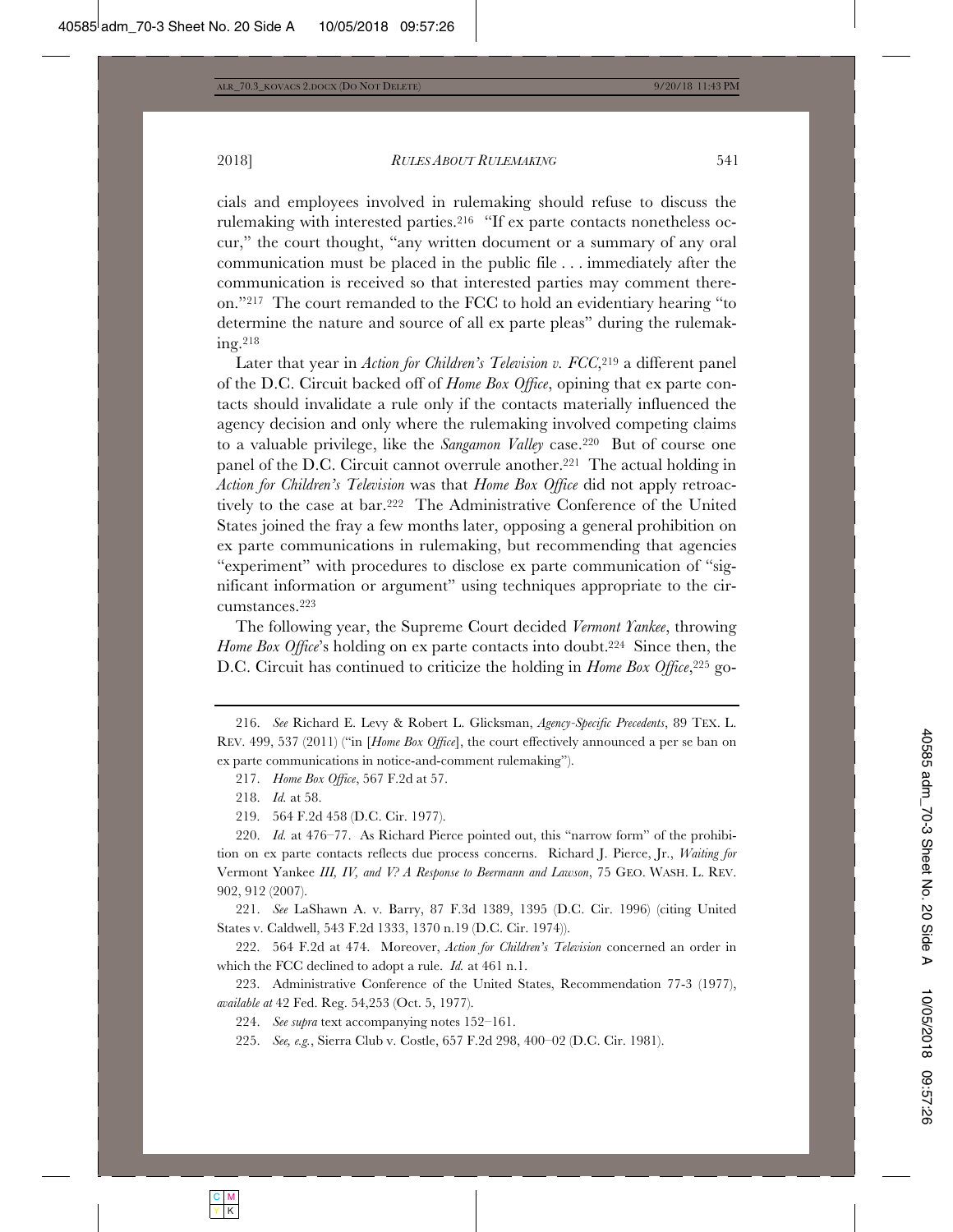ing so far as to say that it has been "sharply limited" and "undermined."226 But the court has "never expressly disavowed the doctrine."227 Regardless of its continuing validity, *Home Box Office* and the uncertainty in the law pushed agencies toward documenting ex parte contacts.228

The prohibition on ex parte communications in *Home Box Office* is entirely inconsistent with the text and history of the APA.229 Long before Congress began contemplating administrative reform, the Supreme Court held in *Bi-Metallic Investment Co. v. State Board of Equalization*230 that the judicial model of adjudication does not apply when the government makes general policy.231 The APA reflects that judgment by providing for notice-andcomment rulemaking. It is not required to be "on the record;" rather, agencies may rely on information and communications outside the public record.232 Moreover, in the Government in the Sunshine Act of 1976, Congress added a prohibition on ex parte communications in formal proceedings but not informal rulemaking.233 "If Congress wanted to forbid or limit ex parte contacts in every case of informal rulemaking, it certainly had a perfect opportunity of doing so when it enacted the Government in the Sunshine Act."234

228. *See* LUBBERS, *supra* note 167, at 307–09; Richard Murphy, *Enhancing the Role of Public Interest Organizations in Rulemaking Via Pre-Notice Transparency*, 47 WAKE FOREST L. REV. 681, 698 (2012) ("it seems that many agencies are striving to ensure transparency of contacts after some formal, public step has been taken to initiate a rulemaking process") (emphasis omitted).

229. *See* Beermann & Lawson, *supra* note 201, at 883–88.

230. 239 U.S. 441 (1915).

231. *Id.* at 445; *see also* Edward L. Rubin, *Due Process and the Administrative State*, 72 CAL. L. REV. 1044, 1117–18 (1984); Nathanson, *supra* note 194, at 383.

232. *See supra* text accompanying notes 185–194.

233. Government in the Sunshine Act, Pub. L. No. 94-409 § 4(a), 90 Stat. 1241 (1976), *codified at* 5 U.S.C. § 557(d)(1) (2012).

234. Action for Children's Television v. FCC, 564 F.2d 458, 474 n.28 (D.C. Cir. 1977); *see also* Nathanson, *supra* note 194, at 390 (opining that the history of the Government in the Sunshine Act "seems to reflect a general consensus that a ban on ex parte communications in section 553 rulemaking proceedings would be undesirable").

<sup>226.</sup> Air Transp. Ass'n of Am. v. FAA, 169 F.3d 1, 7 n.5 (D.C. Cir. 1999).

<sup>227.</sup> Beermann & Lawson, *supra* note 201, at 885; *see also* Lisa Schultz Bressman, *Procedures as Politics in Administrative Law*, 107 COLUM. L. REV. 1749, 1788 (2007) ("[T]he D.C. Circuit has vacillated as to whether a ban on ex parte communications in informal proceedings is consistent with *Overton Park* or at odds with *Vermont Yankee*."); *cf.* Marine Eng'rs' Beneficial Ass'n v. Mar. Admin., 215 F.3d 37, 42–43 (D.C. Cir. 2000) (implying that *Home Box Office* conflicts with *Vermont Yankee*).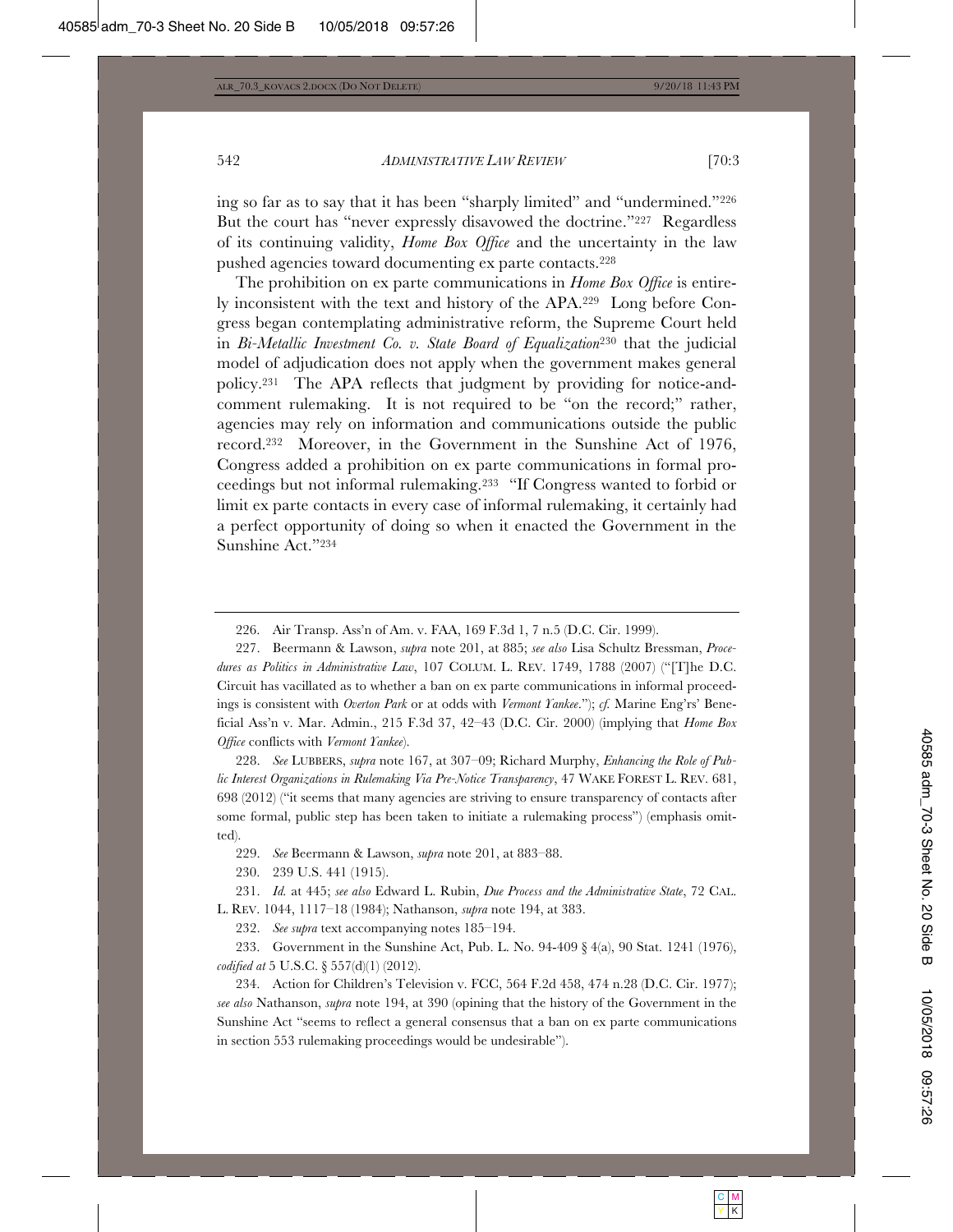#### *D. The Concise General Statement*

Section 553 of the APA requires agencies to incorporate in their final rules "a concise general statement of their basis and purpose."235 "[I]n the hands of judges," however, that statement has "turned out to be not at all concise."236 Hard-look doctrine is the prime culprit, with pre-enforcement review as its co-conspirator.237 As Richard Pierce noted, "[a]ny agency that has the temerity to comply with [the] statutory command [for a 'concise general statement'] in any rulemaking that is subjected to judicial review is virtually certain to be reversed through application of the hard-look doctrine."238

As enunciated in *Motor Vehicle Manufacturers Ass'n v. State Farm Mutual Automobile Insurance Co.*,<sup>239</sup> an agency must "articulate a satisfactory explanation for its action."240 Now, such explanations must be robust.241 Moreover, agencies cannot rely in court on post hoc explanations,242 another rule that has no apparent link to the APA's text or history.<sup>243</sup> Thus, "an agency must invest a great deal of time and effort in preparing the statement of basis and purpose if its rule is to withstand close judicial review."244 Among other things, an agency must explain why it rejected alternatives, <sup>245</sup> "what major

237. *See* Aaron L. Nielson, *Visualizing Change in Administrative Law*, 49 GA. L. REV. 757, 783 (2015); Richard J. Pierce, Jr., *Which Institution Should Determine Whether an Agency's Explanation of a Tax Decision is Adequate?: A Response to Steve Johnson*, 64 DUKE L.J. ONLINE 1, 8–10 (2014); Shapiro & Murphy, *supra* note 162, at 342.

238. Pierce, *supra* note 220, at 906.

239. 463 U.S. 29 (1983).

240. *Id.* at 43.

241. *See* A BLACKLETTER STATEMENT, *supra* note 167, at 29–30.

242. *State Farm*, 463 U.S. at 43, 50 (applying *SEC v. Chenery*, 332 U.S. 194, 196 (1947), to informal rulemaking); *see also* Murphy, *supra* note 189, at 839–42 (explaining how the Supreme Court in *State Farm* rejected its own precedent and applied the prohibition on posthoc justifications to informal rulemaking).

243. Kevin M. Stack, *The Constitutional Foundations of Chenery*, 116 YALE L.J. 952, 974 (2007); *see also* Shapiro & Murphy, *supra* note 162, at 334, 362 (arguing that the Supreme Court should allow agencies to rely on post hoc rationales "based on information exposed to outside scrutiny during the notice-and-comment process").

244. LUBBERS, *supra* note 167, at 341.

245. Indep. U.S. Tanker Owners Comm. v. Dole, 809 F.2d 847, 852 (D.C. Cir. 1987); LUBBERS, *supra* note 167, at 341. Other statutes might require discussion of alternatives. *See*

<sup>235. 5</sup> U.S.C. § 553(c).

<sup>236.</sup> M. Elizabeth Magill, *Agency Choice of Policymaking Form*, 71 U. CHI. L. REV. 1383, 1432 (2004); *see also* Auto. Parts & Accessories Ass'n v. Boyd, 407 F.2d 330, 338 (D.C. Cir. 1968) (cautioning against "an overly literal reading of the statutory terms 'concise' and 'general'").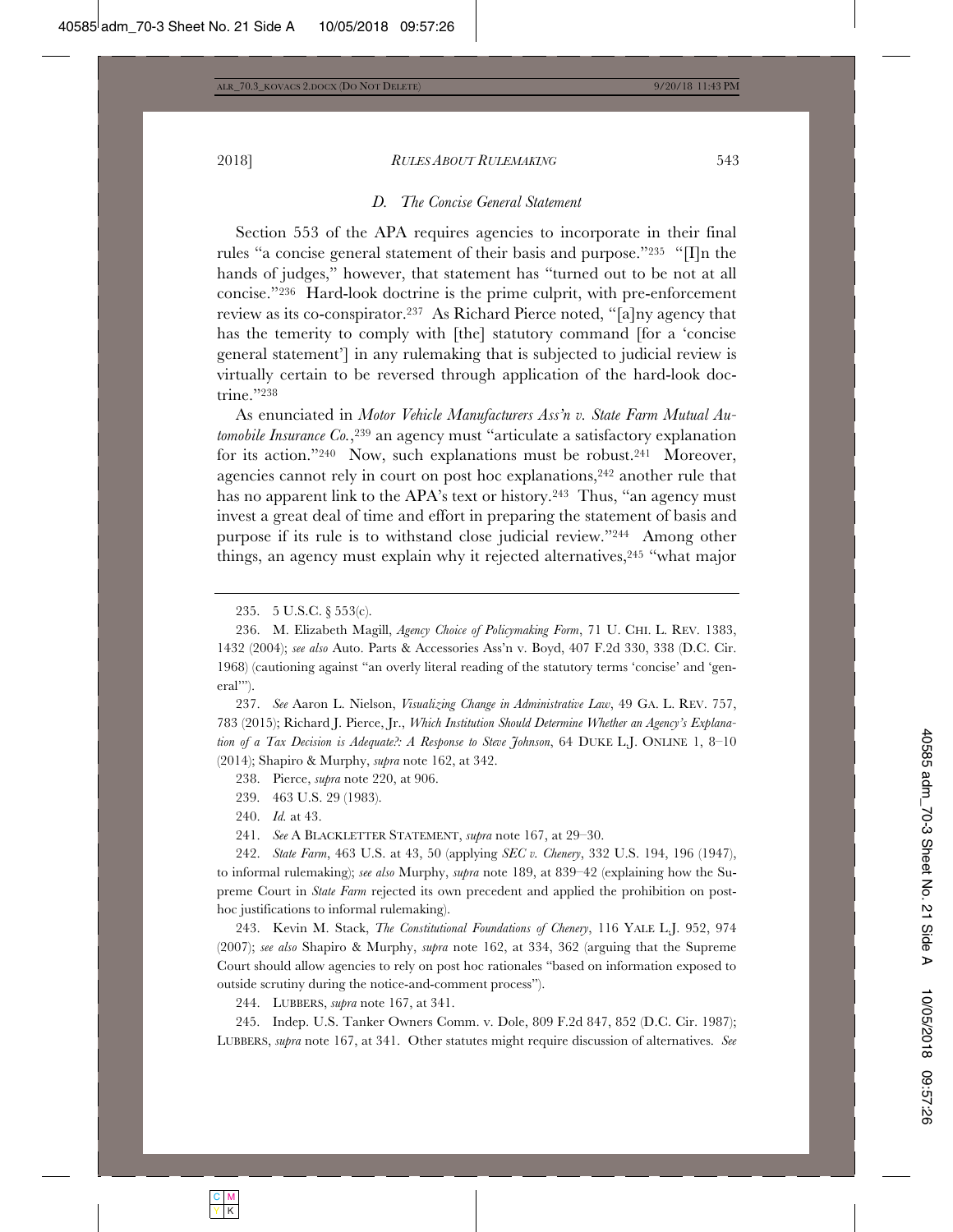issues of policy were ventilated by the informal proceedings[,] and why the agency reacted to them as it did."246 Agencies must also respond to "significant points raised by the public."247 That is, the agency must discuss "points . . . which, if adopted, would require a change in an agency's proposed rule.248

Again, this doctrine is inconsistent with the text and history of the APA.249 The Walter-Logan bill did not require any statement to accompany a final rule. It gave the D.C. Circuit exclusive jurisdiction over challenges to rules and limited such challenges to questions of law: claims that the rule was unconstitutional, in conflict with a statute, lacking statutory authority, or in violation of the bill's procedural requirements. The court could take evidence if necessary to answer those questions.250 Similarly, the AG's Committee minority bill would not have required a statement to accompany a final rule. A rule would either be reviewed "upon contest of its application to particular persons or subjects, or upon proper application for declaratory judgment," which, like the Walter-Logan bill, would be limited to purely legal questions.251

The ABA's post-war proposal would have required agencies to provide "reasons and conclusions" for rules.252 The Senate Judiciary Committee changed that language to "concise general statement."253 As explained above, there was little disagreement about that provision. The Senate Committee explained that a "concise general statement" would be adequate to ensure that agencies explained the factual and legal bases for rules and their objects "with reasonable fullness."254 The Attorney General did not disagree, but took a different tone in opining that a "concise general statement" would not require any "elaborate analysis;" it was just meant to

249. Keller, *supra* note 174, at 443–44.

250. H.R. 6324, 76th Cong. § 3 (1939).

251. AG'S COMMITTEE REPORT, *supra* note 16, at 230; *see also id.* at 231 (explaining that any necessary factual development would occur in the agency, not the court). Under the common law, any factual predicate for a rule would be presumed. *See supra* note 189.

252. S. 2030, 78th Cong. § 3(b) (1944).

LUBBERS, *supra* note 167, at 341.

<sup>246.</sup> Auto. Parts & Accessories Ass'n v. Boyd, 407 F.2d 330, 338 (D.C. Cir. 1968).

<sup>247.</sup> Home Box Office, Inc. v. FCC, 567 F.2d 9, 35–36 (D.C. Cir. 1977); *see also* Action on Smoking & Health v. Civil Aeronautics Bd., 699 F.2d 1209, 1217 (D.C. Cir. 1983).

<sup>248.</sup> *Home Box Office*, 567 F.2d at 35 n.58; *accord* Am. Min. Cong. v. EPA., 965 F.2d 759, 771 (9th Cir. 1992). Other statutes or executive orders may require agencies to respond to comments as well. *See* LUBBERS, *supra* note 167, at 343–44.

<sup>253.</sup> *See supra* text accompanying notes 116–121.

<sup>254.</sup> LEGISLATIVE HISTORY, *supra* note 101, at 18–19, 223–24.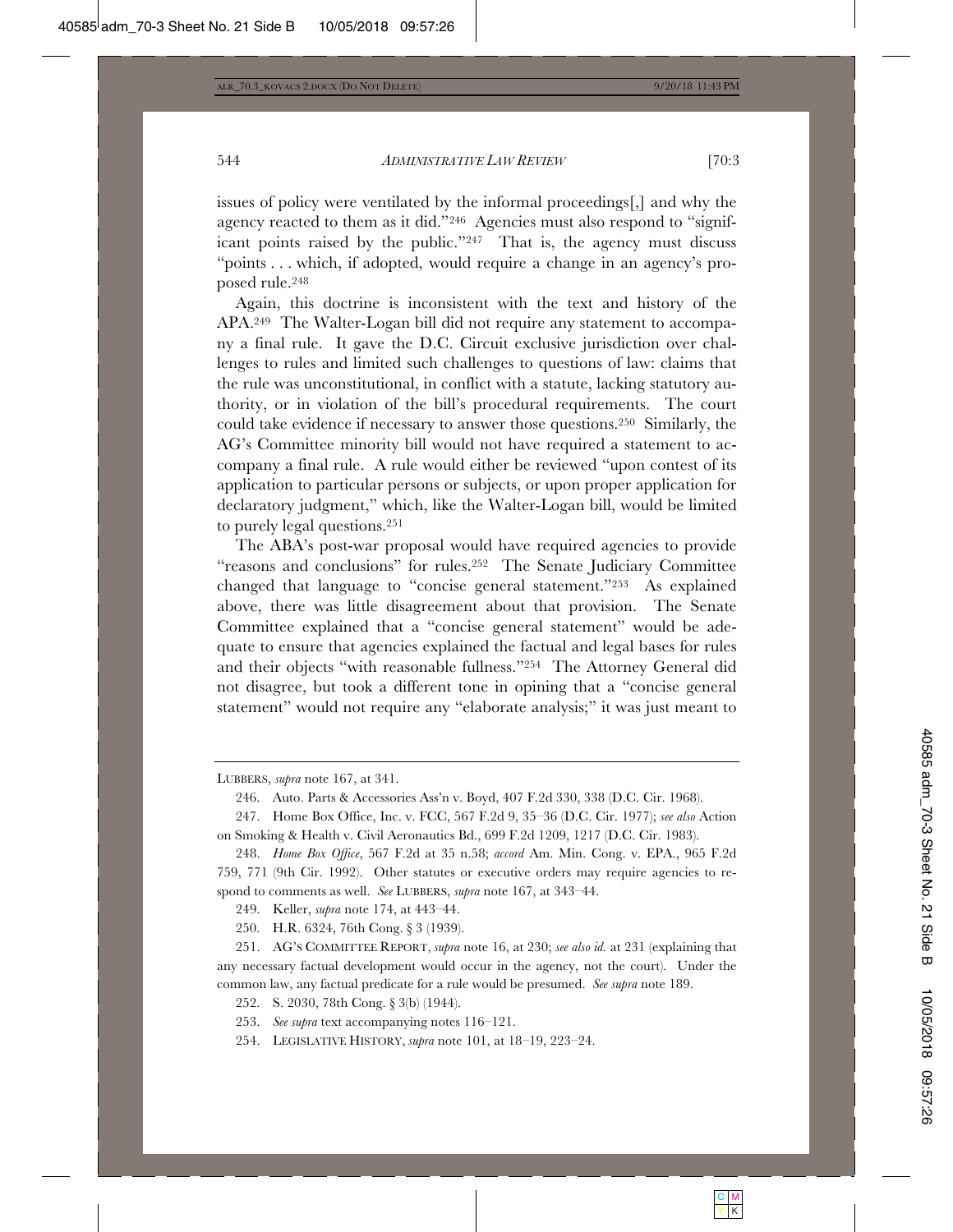2018] *RULES ABOUT RULEMAKING* 545

inform the public of the purpose and justification for a rule.255 When the Supreme Court opened the door to pre-enforcement review under the hard-look standard in the 1960s and 1970s, the purpose of the "concise general statement" shifted from informing the public to enabling judicial review.256 Clearly the courts, in employing the "concise general statement" for that purpose, have far exceeded the Senate's "reasonable fullness" standard.

#### IV. UNINTENDED CONSEQUENCES

The fact that the judicial rules about rulemaking contradict the text and history of the APA is sufficient to warrant their reversal. But these rules, although well intentioned, have had unintended consequences that have reached a frightening crescendo.

#### *A. Institutional Competence*

Courts are not well positioned to adjust the benefits and burdens of the regulatory state. As Judge Henry Friendly observed, "Courts are good at deciding cases, [but] bad at drafting legislation."257 In particular, courts should avoid disturbing the balance Congress, the Executive Branch, the ABA, and other interested parties achieved in the APA after years of intensive deliberation.258

I have demonstrated elsewhere that administrative common law lacks public deliberation and raises separation of powers and electoral accountability concerns.259 Administrative common law suffers from a deliberation deficiency because "it is virtually unmoored from public deliberation."260 Unlike other statutes, no single agency issues binding interpretations of the APA in an ongoing dialogue with the public and the courts.<sup>261</sup> Indeed, Gillian Metzger, administrative common law's best advocate, admits that it is hard "to square with the principle of democratic government" because it

<sup>255.</sup> *Id.* at 225; *see also* AG'S MANUAL, *supra* note 16, at 32.

<sup>256.</sup> *See supra* text accompanying notes 168–184.

<sup>257.</sup> Henry J. Friendly, *Some Kind of Hearing*, 123 U. PA. L. REV. 1267, 1302 (1975).

<sup>258.</sup> *Cf.* Thomas O. McGarity, *Some Thoughts on "Deossifying" the Rulemaking Process*, 41 DUKE L.J. 1385, 1452 (1992) (suggesting that judges should approach review of rules with caution because "[s]tringent substantive judicial review can frustrate the implementation of congressionally articulated policies").

<sup>259.</sup> Kovacs, *supra* note 11, at 1254–60.

<sup>260.</sup> *Id.* at 1257.

<sup>261.</sup> *Id.*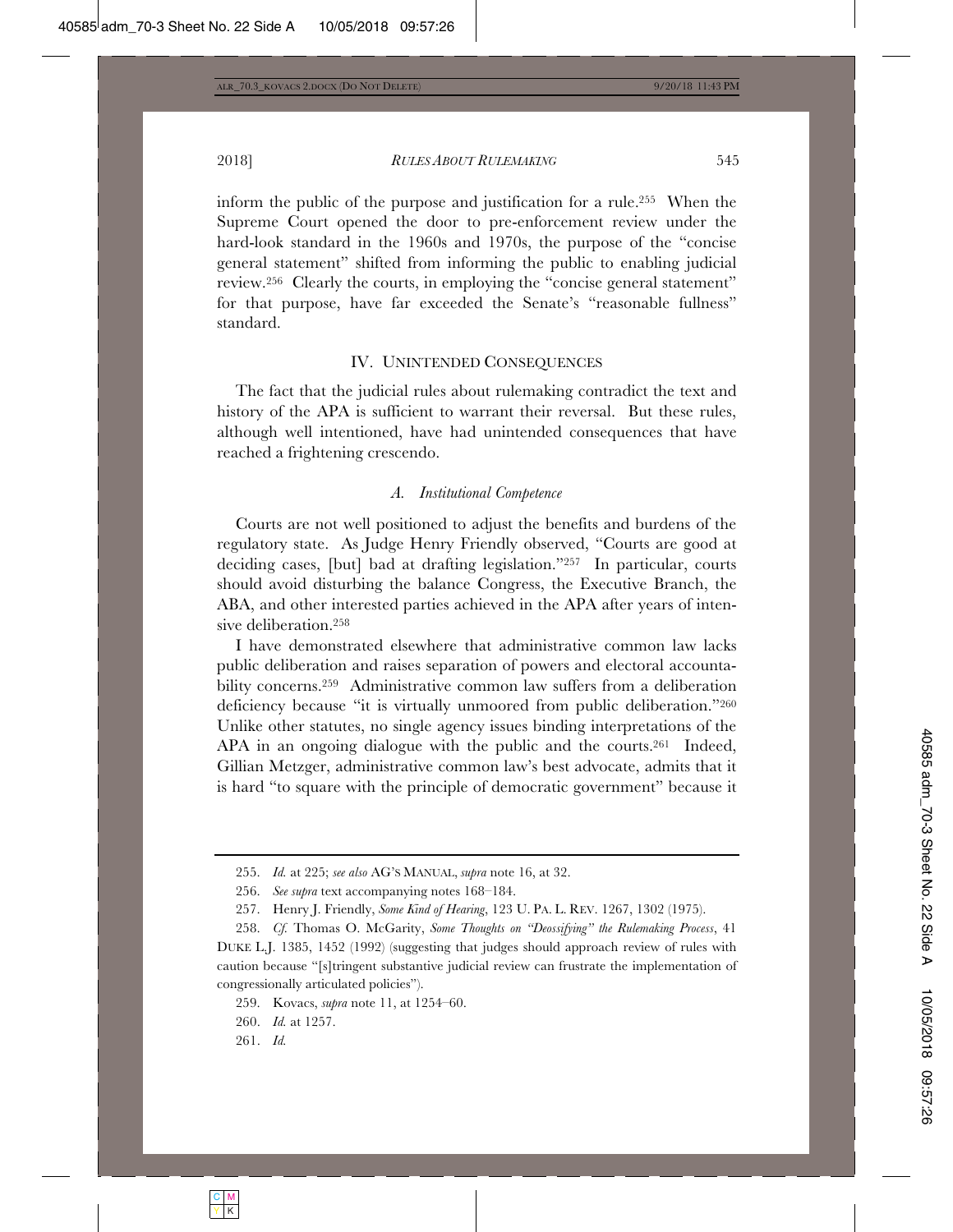# is "shielded from public acknowledgment and scrutiny."262

Administrative common law also raises distinct separation of powers and electoral accountability concerns. The Constitution assigned to Congress the power to make policy in an effort to avoid tyranny, safeguard liberty, and ensure political accountability.263 Thomas Merrill argued that federal common law shifts policymaking power from Congress to the judiciary and erodes electoral accountability and thus legitimacy.264 That argument would invalidate all federal common law, and thus goes too far.265 Administrative common law, however, is different because Congress, the Executive Branch, and other interested parties spent so much time and effort building the APA. For the courts to ignore or contradict that exceptional effort raises particular concern.266 "The Act's history raises the separationof-powers stakes."267

Those concerns extend beyond true common law to interpretations of the APA that clearly contradict the statutory text and history. The quality of public deliberation underlying the APA is not unique, but it is certainly unusual. The APA developed over seventeen years, with numerous, voluminous reports, hundreds of pages of hearing transcripts, multiple drafts, and hours and hours of debate.268 That deliberation led the APA to become a superstatute, deeply entrenched in our law.269 For the courts to disrespect that deliberation and readjust the balance embodied in the APA raises grave concerns. As William Eskridge and John Ferejohn showed, courts should take the "deliberative process seriously, as having significant normative force," and defer to statutes and policies that reflect substantial republican deliberation.270

On a more practical level, generally the courts hear from one agency at a time in one case at a time.271 Congress, on the other hand, hears from multiple agencies and interest groups and considers varied contexts and approaches to solving problems.272 Thus, in administrative law, Congress is

<sup>262.</sup> Metzger, *supra* note 163, at 1356.

<sup>263.</sup> Kathryn E. Kovacs, *Scalia's Bargain*, 77 OHIO ST. L.J. 1155, 1191 (2016).

<sup>264.</sup> Thomas W. Merrill, *The Common Law Powers of Federal Courts*, 52 U. CHI. L. REV. 1, 23, 27 (1985).

<sup>265.</sup> Kovacs, *supra* note 11, at 1256; Metzger, *supra* note 163, at 1347–48.

<sup>266.</sup> Kovacs, *supra* note 161, at 36.

<sup>267.</sup> Kovacs, *supra* note 11, at 1257.

<sup>268.</sup> *See generally* Shepherd, *supra* note 19.

<sup>269.</sup> Kovacs, *supra* note 11, at 1223–37.

<sup>270.</sup> ESKRIDGE & FEREJOHN, *supra* note 12, at 435–36.

<sup>271.</sup> *See* Friendly, *supra* note 257, at 1302.

<sup>272.</sup> *See* Nicholas Bagley, *The Puzzling Presumption of Reviewability*, 127 HARV. L. REV. 1285, 1322 (2014); Kovacs, *supra* note 161, at 36.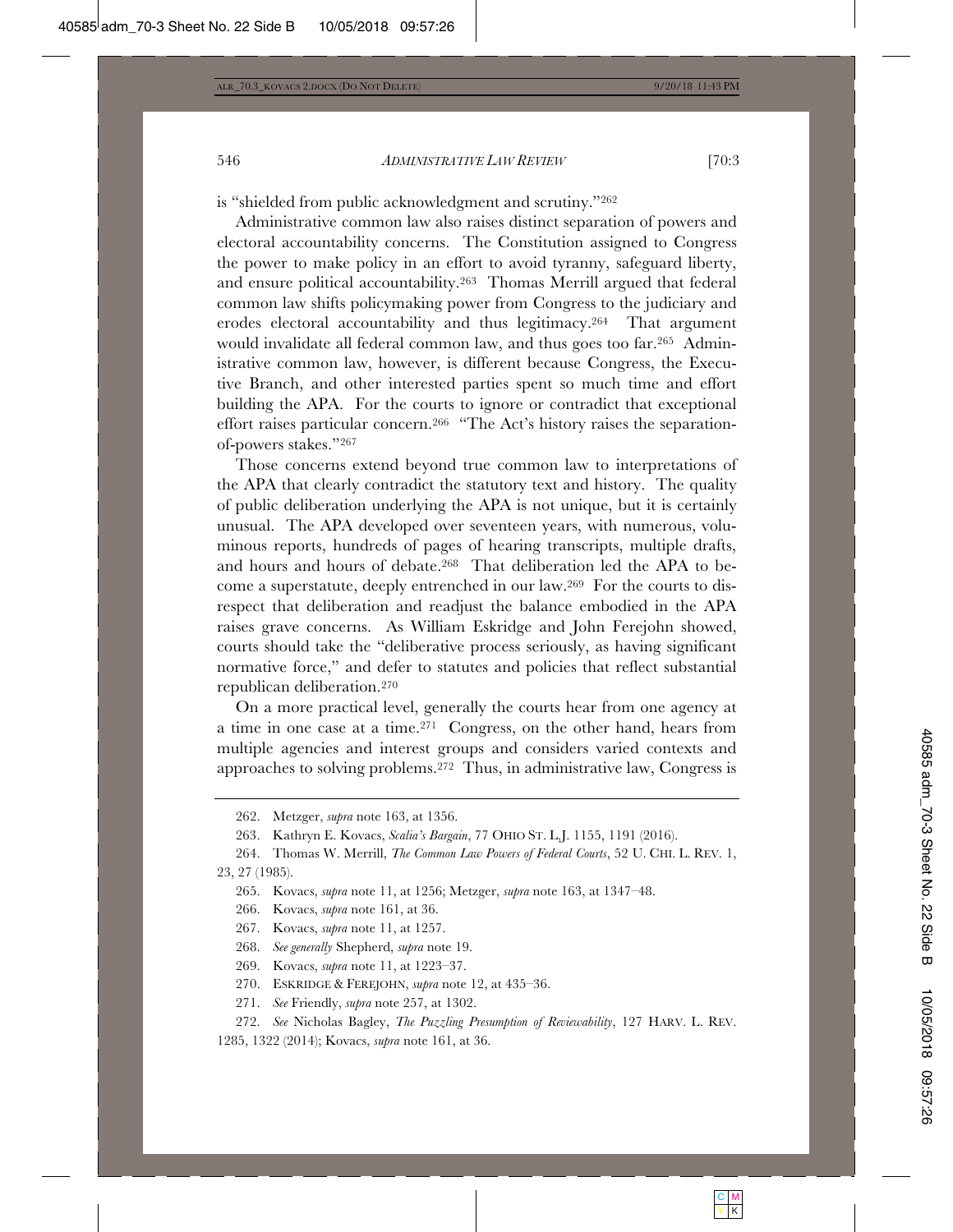better situated to determine the most effective approach and anticipate the consequences of its decisions.273 Nicholas Bagley demonstrated that when a statute balances "a host of incommensurate values . . . . [t]he courts have no constitutional authority to revise that judgment and no epistemic basis for thinking they can make a better one."274 The judicial rules about rulemaking arose from valid concerns, and the courts' attempts to remedy those concerns were well intentioned. But the courts could not foresee the wideranging effects of their doctrinal shifts.275

Clark Byse's words from forty years ago hold true today. He said that judicial intrusion in rulemaking procedure conflicts with "the appropriate institutional roles of court, legislature, and agency in our form of government."276 It reflects

insensitivity to the concerns of the agency in deploying its resources to conduct its business, undue self-confidence in the assumption that the court's procedural prescription is 'best,' and lack of trust in the political process in failing to recognize that Congress and the agencies do respond to representations by the public and by private interests.277

Conflict with the text and history of the APA provides reason enough to abandon the judicial rules about rulemaking. Those rules, however, also have had significant, negative, unintended consequences.

# *B. Stifling Agency Policymaking*

#### *1. Rulemaking Ossification*

The judicially created rules about rulemaking have contributed to the "ossification" of rulemaking.278 Ossification literally refers to the process of creating bone. In this context, it refers to the increasing time and resources needed to issue a rule.279 There is some debate about the extent to which

<sup>273.</sup> Bagley, *supra* note 272, at 1322, 1330.

<sup>274.</sup> *Id.* at 1330.

<sup>275.</sup> *Cf.* Robert K. Merton, *The Unanticipated Consequences of Purposive Social Action*, 1 AM. SOC. REV. 894, 900 (1936) ("situations which demand . . . immediate action of some sort, will usually involve ignorance of certain aspects of the situation and will bring about unexpected results").

<sup>276.</sup> Clark Byse, Vermont Yankee *and the Evolution of Administrative Procedure: A Somewhat Different View*, 91 HARV. L. REV. 1823, 1831–32 (1978).

<sup>277.</sup> *Id.*

<sup>278.</sup> *See* McGarity, *supra* note 258, at 1386.

<sup>279.</sup> Richard J. Pierce, Jr., *Rulemaking Ossification Is Real: A Response to Testing the Ossification Thesis*, 80 GEO. WASH. L. REV. 1493, 1494 (2012).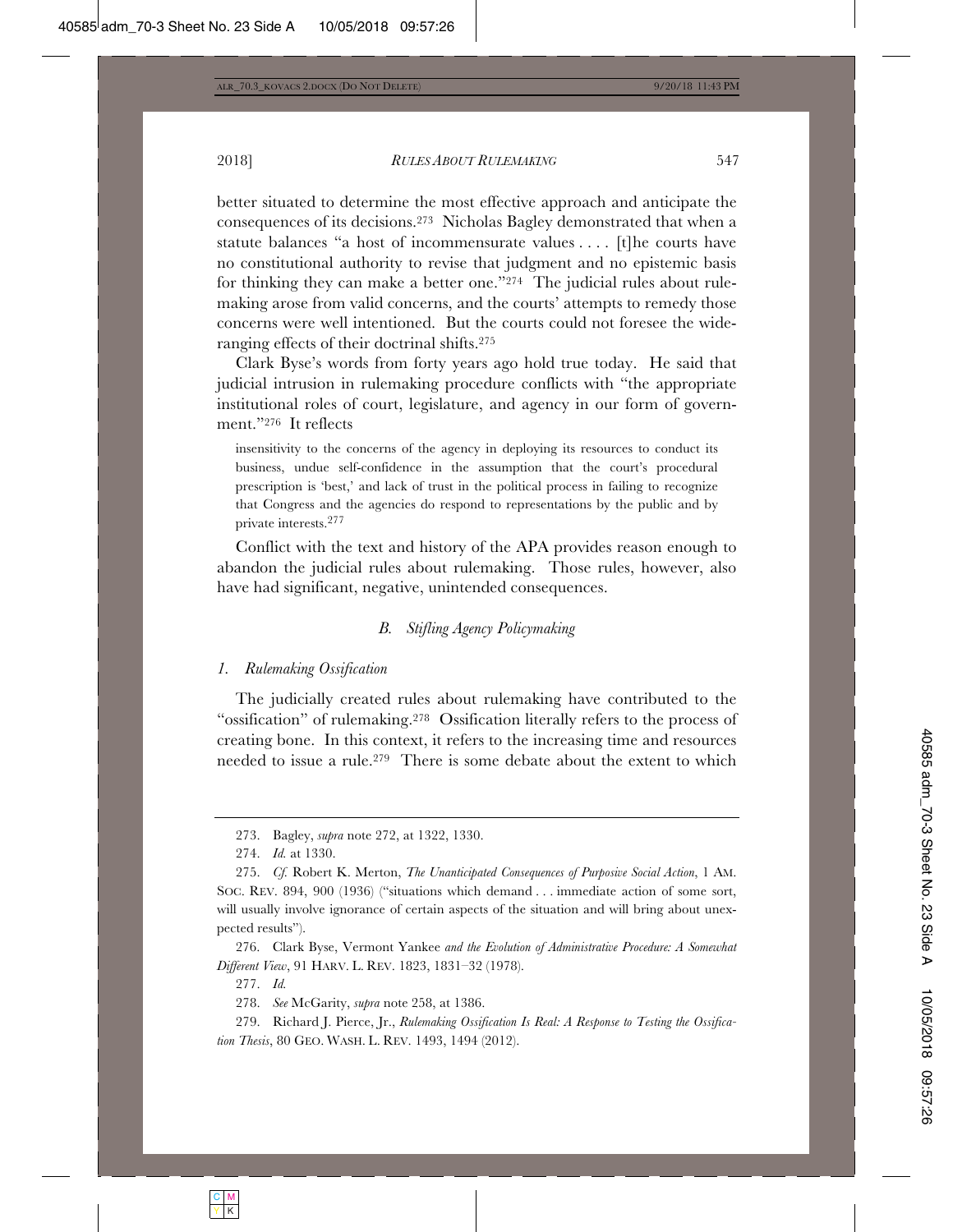rulemaking has become ossified.280 I have no doubt, however, that rulemaking is time and resource intensive, sufficiently so that it dissuades agencies from undertaking the effort and presidents from relying on it.281

Of course, other factors contribute to rulemaking ossification, including the requirements of executive orders and other statutes,282 as well as agency mismanagement.283 Richard Murphy observed that "[t]he result of all of these encrustations on the rulemaking process is that significant legislative rulemaking via notice-and-comment rulemaking, which was once easy and supposed to be so, is now a complex, time-consuming, resource-intensive procedural maze."284

Most proponents of the ossification thesis, however, attribute it "primarily to the courts."285 Richard Pierce believes that hard-look doctrine is "the most important factor"286 and that *Abbott Laboraties*' authorization of preenforcement review "played a major role leading to ossification of rulemaking."287 The extent to which those doctrines contribute to rulemaking ossi-

280. *Compare id. with* Jason Webb Yackee & Susan Webb Yackee, *Testing the Ossification Thesis: An Empirical Examination of Federal Regulatory Volume and Speed*, *1950–1990*, 80 GEO. WASH. L. REV. 1414 (2012).

281. Aaron L. Nielson, *Sticky Regulations*, 85 U. CHI. L. REV. 85, 89 (2018) ("nearly everyone agrees that those same procedures that give rise to ossification make it harder for agencies to regulate"); *see also id.* at 116 (stating that the ossification thesis is "common ground among many administrative law scholars"); Lynn E. Blais & Wendy E. Wagner, *Emerging Science, Adaptive Regulation, and the Problem of Rulemaking Ruts*, 86 TEX. L. REV. 1701, 1709 (2008) ("the conclusion that agencies are regulating too little and too slowly seems hard to dispute"); *A Review of Regulatory Reform Proposals, Hearing Before the S. Comm. on Homeland Security and Government Affairs*, 114th Cong. 132 (2015) (statement of Sidney A. Shapiro) ("the regulatory process has become so ossified by needless or duplicative procedures and analyses that larger rulemakings commonly require several years—possibly more than a decade—to complete"); Shapiro & Murphy, *supra* note 162, at 354 (pronouncing as "beyond reasonable controversy" the observations that much rulemaking is resource intensive and that "agencies are commonly starved for resources").

282. *See* LUBBERS, *supra* note 167, at 12, 16–30, 129–63; Murphy, *supra* note 228, at 687; Mark Seidenfeld, *A Table of Requirements for Federal Administrative Rulemaking*, 27 FLA. ST. U. L. REV. 533 (2000).

283. *See* McGarity, *supra* note 258, at 1437–38.

284. Murphy, *supra* note 228, at 687–88.

285. Pierce, *supra* note 279, at 1494; *see also* Pierce, *supra* note 176, at 65.

286. Pierce, *supra* note 220, at 920; *see also* Blais & Wagner, *supra* note 281, at 1705–06 ("most scholars agree that the predominant culprit is . . . probing judicial scrutiny").

287. Pierce, *supra* note 176, at 89. Pierce concludes that eliminating pre-enforcement review is "too high a price to pay to obtain a modest step toward deossification of rulemaking." *Id.* at 93. While the ossification thesis is more or less accepted, "there is no general consensus that the costs of ossification outweigh the benefits of close and sustained judicial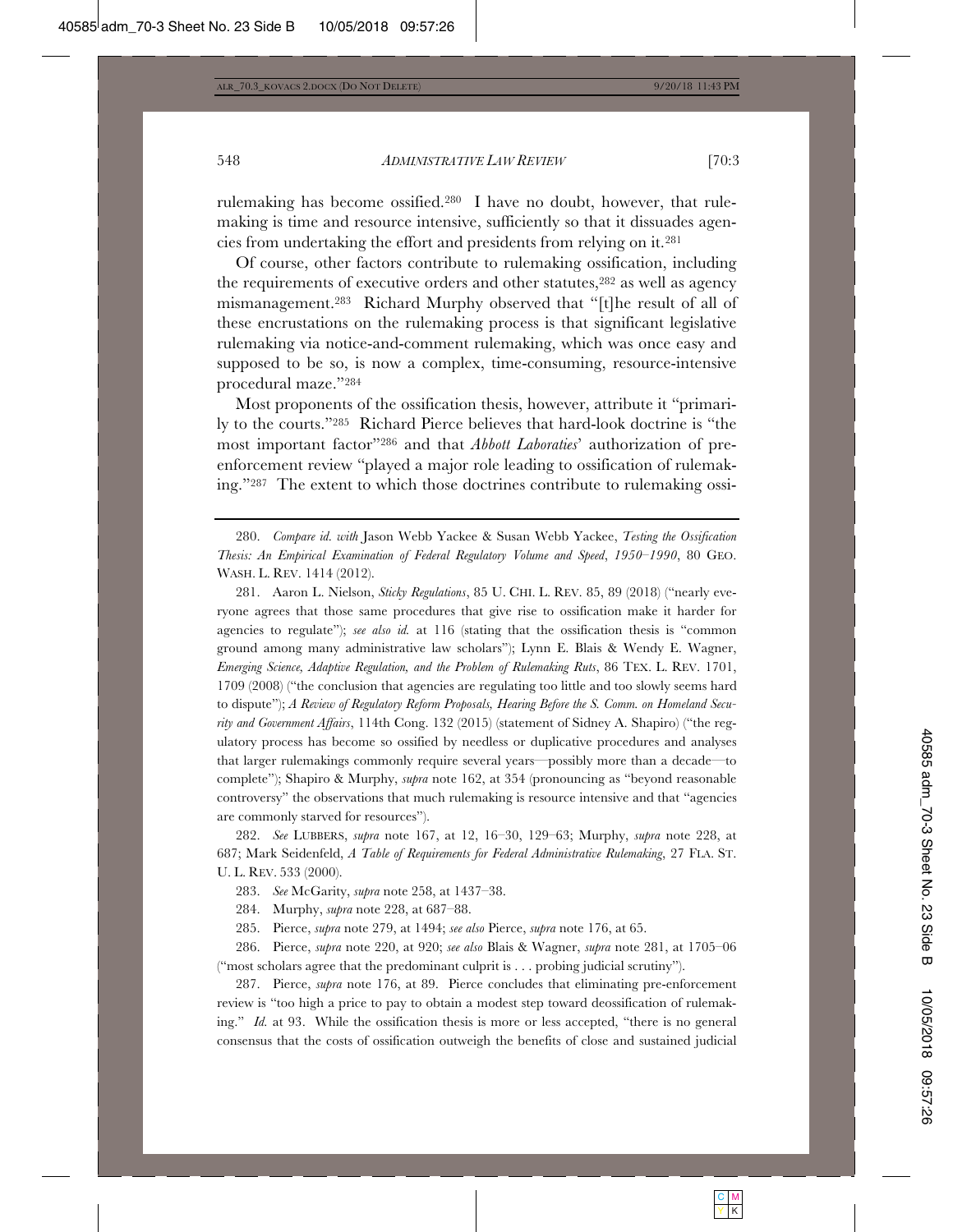fication is unclear, but clearly they contribute to some degree. The arguments I present here could apply to these judicially created rules about judicial review as well. But that inquiry raises additional concerns and complexities that warrant separate treatment. In any event, I take it as beyond debate that the judicial rules about rulemaking also increase the burden of rulemaking.288 And any contribution to that burden is too much, particularly when it comes from the courts and contradicts the APA.

#### *2. Rules About Rulemaking*

Among the judicial rules about rulemaking, the prime culprit may be judicial enhancement of the "concise general statement" requirement, which flowed in large part from pre-enforcement review under the hard-look doctrine.289 In the 1960s and 1970s, the federal government morphed, and we entered the "age of rulemaking."290 The Supreme Court essentially killed formal rulemaking in 1973.291 Thus, new agencies implemented policy through informal rulemakings "that would have a sweeping impact across the American economy."292 Scholars began to appreciate that generally informal rulemaking is easier and more participatory than adjudication, and enables avoidance of agency capture.293 The courts' responses to these de-

289. *See supra* text accompanying note 237.

290. Harold H. Bruff, *Presidential Management of Agency Rulemaking*, 57 GEO. WASH. L. REV. 533, 544 (1989); *see also* Reuel E. Schiller, *Rulemaking's Promise: Administrative Law and Legal Culture in the 1960s and 1970s*, 53 ADMIN. L. REV. 1139, 1159 (2001); Kathryn A. Watts, *Controlling Presidential Control*, 114 MICH. L. REV. 683, 688 (2016).

291. *See* United States v. Fla. East Coast Ry. Co., 410 U.S. 224, 237–40 (1973); *see also* Kent Barnett, *How the Supreme Court Derailed Formal Rulemaking*, 85 GEO. WASH. L. REV. 1, 5– 10 (2017); Aaron L. Nielson, *In Defense of Formal Rulemaking*, 75 OHIO ST. L.J. 237, 247–53 (2014); Christopher J. Walker, *Modernizing the Administrative Procedure Act*, 69 ADMIN. L. REV. 629, 660 (2017).

292. Peter L. Strauss, *From Expertise to Politics: The Transformation of American Rulemaking*, 31 WAKE FOREST L. REV. 745, 755 (1996); *see also* PETER M. SHANE, MADISON'S NIGHTMARE: HOW EXECUTIVE POWER THREATENS AMERICAN DEMOCRACY 146 (2009); Bruff, *supra* note 290, at 544; Shapiro & Murphy, *supra* note 162, at 338 (pointing out that the EPA's first regulation establishing air quality standards under the Clean Air Act was accompanied by a one-page explanation).

293. Strauss, *supra* note 292, at 755–56; *see also* Jerry L. Mashaw, *Improving the Environment of Agency Rulemaking: An Essay on Management, Games, and Accountability*, 57 LAW &

oversight." Blais & Wagner, *supra* note 281, at 1709.

<sup>288.</sup> *See* McGarity, *supra* note 258, at 1400–01; Nielson, *supra* note 281, at 10–11; Shapiro & Murphy, *supra* note 162, at 332–33, 339–42; Alec Anthony Webley, *Seeing through a Preamble, Darkly: Administrative Verbosity in an Age of Populism and "Fake News"*, 70 ADMIN. L. REV. 1 (2018).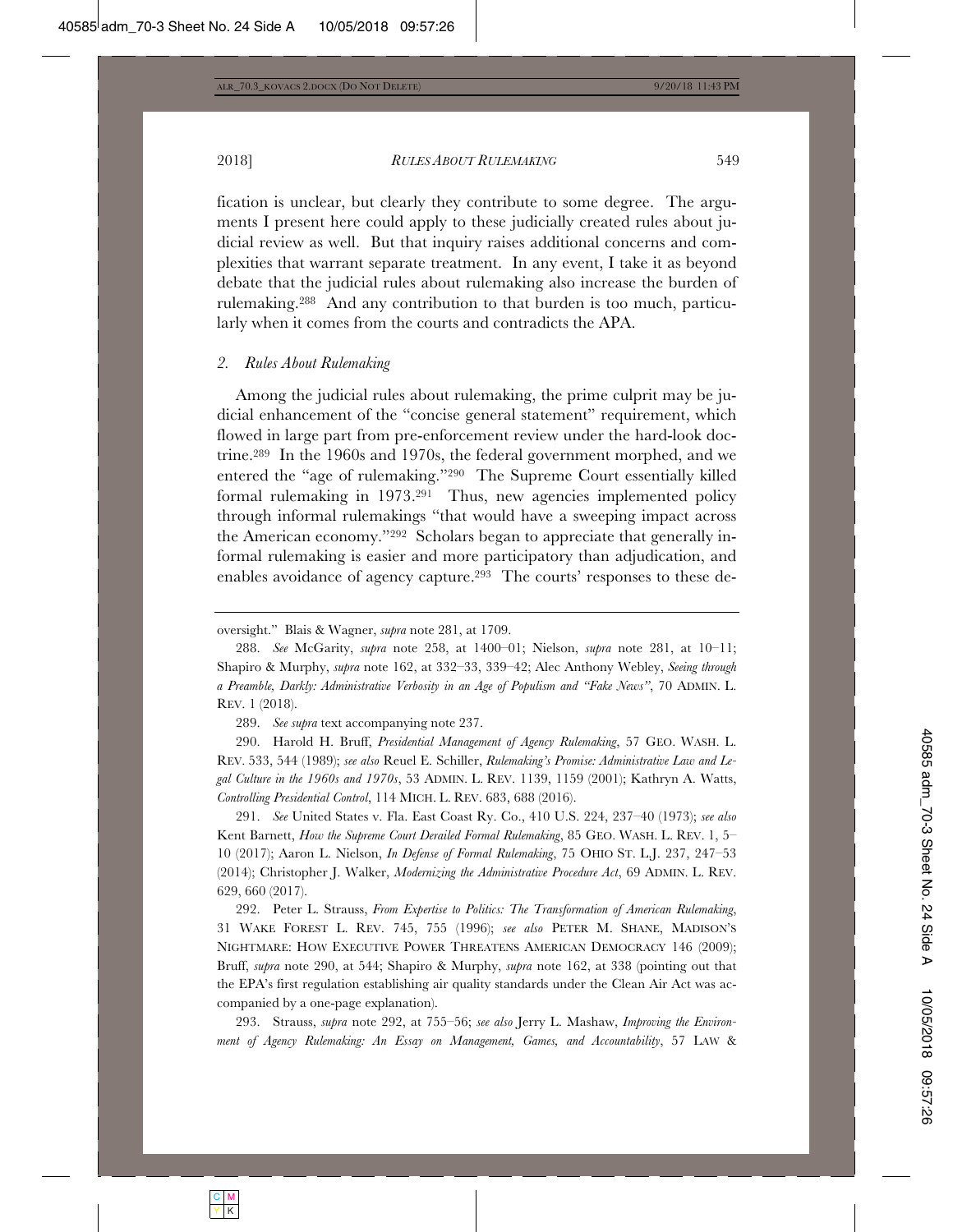velopments, though well intentioned to support judicial review and enhance accountability, fairness, and accuracy, resulted at least in part from the mistaken application of adjudicative principles to informal rulemaking.294

The augmentation of the "concise general statement" requirement is a case in point. Requiring agencies to explain their rules thoroughly improves accuracy and "demonstrate[s] responsiveness to commenters, which arguably enhances accountability, fairness, and thus legitimacy."295 The result, however, is that rulemaking preambles are getting longer, independent of the length of the rule text.296 As it gets easier to submit comments, the agency's burden of processing and responding to those comments grows.297 Thomas McGarity said that the "modest obligation" to provide a "concise general statement" "has blossomed" and invited abuse by regulated entities "who hire consultants and lawyers to pick apart the agencies' preambles and background documents and launch blunderbuss attacks on every detail of the legal and technical bases for the agencies' rules."298

No doubt, Alec Webley is correct in supposing "that agencies would make rules faster if they did not have to respond to commentators with a preamble of tremendous length."299 I also have no doubt that, if courts are to review agency rulemakings, agencies must provide some sort of explanation. But judicial distortion of Congress's considered judgment in the APA has had unintended and unfortunate consequences.300

CONTEMP. PROBS. 185, 185–86 (1994) ("Regulatory reform movements in the 1960s emphasized rulemaking and extolled its virtues of efficiency, fairness, and political accountability.").

<sup>294.</sup> Beermann & Lawson, *supra* note 201, at 901; Nielson, *supra* note 281, at 11; Shapiro & Murphy, *supra* note 162, at 335; Strauss, *supra* note 292, at 757 ("To some extent, these and other developments were the product of mistaken judicial analogies between the newly important rulemakings and what were for judges the more familiar forms of adjudicative action.").

<sup>295.</sup> Shapiro & Murphy, *supra* note 162, at 349.

<sup>296.</sup> Webley, *supra* note 288, at 34–35, 39.

<sup>297.</sup> Nielson, *supra* note 281, at 11; *see also* Stuart Shapiro, *Does the Amount of Participation Matter? Public Comments, Agency Responses and the Time to Finalize a Regulation*, 41 POLICY SCI. 33 (2008) (concluding that the volume of public comments can influence the time required to complete a complex rule).

<sup>298.</sup> McGarity, *supra* note 258, at 1400; *see also* Pierce, *supra* note 237, at 10; Shapiro & Murphy, *supra* note 162, at 351.

<sup>299.</sup> Webley, *supra* note 288, at 9; *see also* NICHOLAS R. PARRILLO, ADMIN. CONFERENCE OF THE U.S., FEDERAL AGENCY GUIDANCE: AN INSTITUTIONAL PERSPECTIVE 146 (2017), https://www.acus.gov/report/agency-guidance-final-report.

<sup>300.</sup> *See* Shapiro & Murphy, *supra* note 162, at 336 ("[T]he courts' transformation of rulemaking has undermined agency effectiveness in significant and unnecessary ways, neces-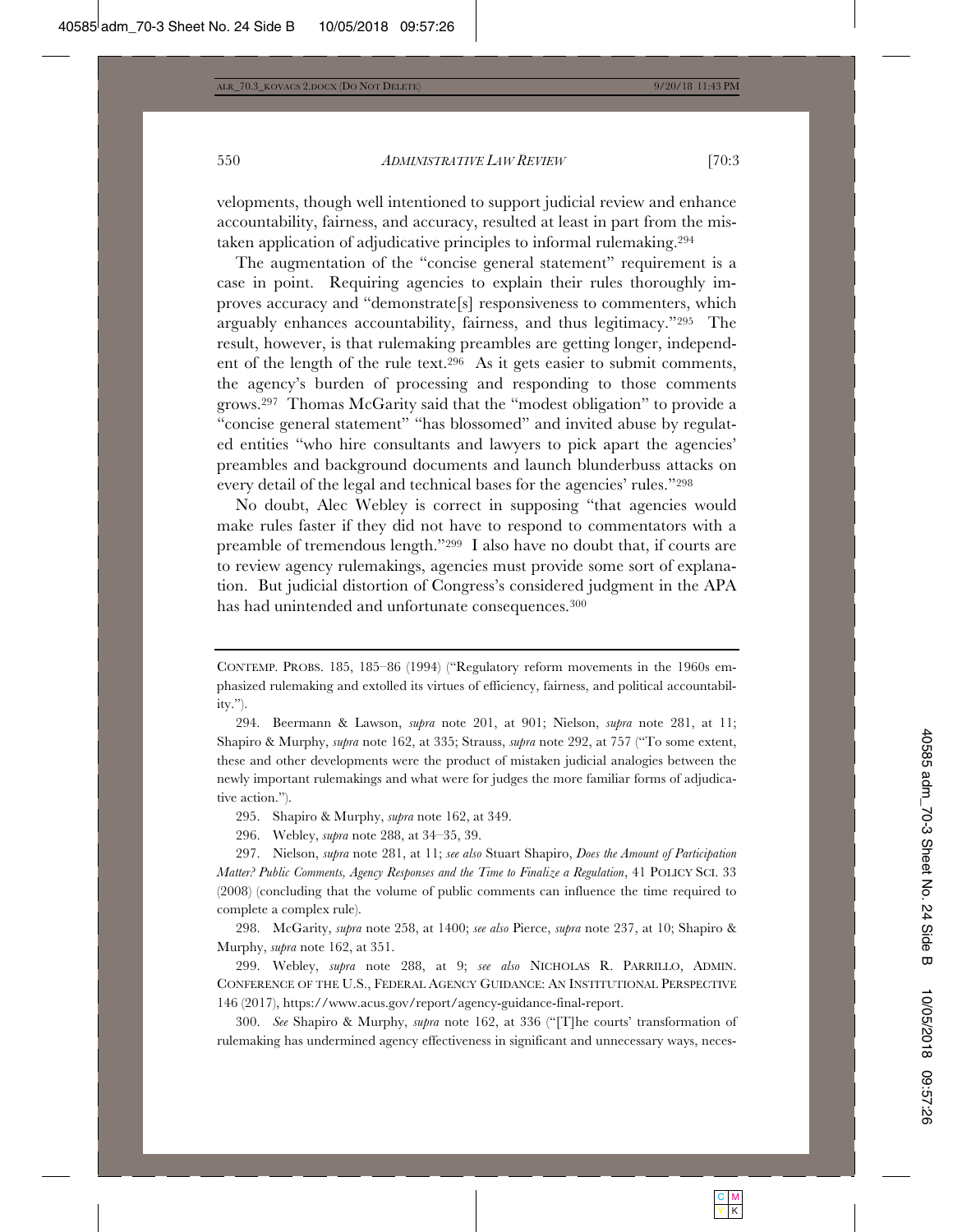Closely related to the blossoming preamble is the need to produce a rulemaking record. This requirement too grew out of pre-enforcement review under the hard-look standard, and it too serves laudable goals: it "allows the public to fully assess and effectively comment on the agency's proposed rule" and "ensures that the reviewing court can evaluate the propriety of the agency's rulemaking process and of the final rule."301 But it too has contributed to the burden of rulemaking.302 Aside from the hours of staff time required to produce a record one must add the payments to contractors303 as well as increased litigation.304 Again, judicial review necessitates some sort of record, but the courts should respect the deliberation embodied in the APA and leave judgments about balancing the benefits and burdens of rulemaking procedure to Congress.

Providing notice of the information considered in drafting a notice of proposed rulemaking should not overburden agencies in most cases. And certainly, as the Attorney General's Manual states, agencies must provide notice that is "sufficiently informative to assure interested persons an opportunity to participate intelligently in the rulemaking process."305 As Sydney Shapiro and Richard Murphy explained, enhanced notice requirements improve both the "fairness" of the rulemaking process and the "quality" of the final product.306 They also help to provide a "foundation for a serious adversarial critique" of agency rules.307

302. *See* Shapiro & Murphy, *supra* note 162, at 341. *But see* William Funk, *Rationality Review of State Administrative Rulemaking*, 43 ADMIN. L. REV. 147, 167 (1991) (opining that "as a procedural requirement, the need for a record for rulemakings imposes minimal burdens on agencies").

303. *See* Paul R. Verkuil, *The Wait Is Over:* Chevron *as the Stealth* Vermont Yankee *II*, 75 GEO. WASH. L. REV. 921, 928 (2007) ("The use of consultants to prepare rules for review has become a common practice.").

304. *Cf.* Jennifer Nou & Edward H. Stiglitz, *Strategic Rulemaking Disclosure*, 89 S. CAL. L. REV. 733, 745 (2016) (arguing that the risk of litigation arising from the rulemaking record pressures agencies to shift their information gathering to before the public comment period).

305. AG'S MANUAL, *supra* note 16, at 30; *see also* Nielson, *supra* note 281, at 10–11.

306. Shapiro & Murphy, *supra* note 162, at 349.

307. *Id.* at 340; *see also* Beermann & Lawson, *supra* note 201, at 900; Walker, *supra* note

sitating a rebalancing of administrative law values.").

<sup>301.</sup> *See* Christopher J. Walker, *Modernizing the Administrative Procedure Act*, 69 ADMIN. L. REV. 629, 641 (2017); *see also* Beermann & Lawson, *supra* note 201, at 900; Charles H. Koch, Jr. & Richard Murphy, 1 ADMIN. L. & PRAC. § 4:44 (3d ed. 2018) ("The rulemaking record serves three major purposes. First, the record provides the body of information necessary to participate in the rulemaking. Second, the record is the body of information the agency relies on in promulgating its final rule. Third, the record provides support for the final rule at judicial review.").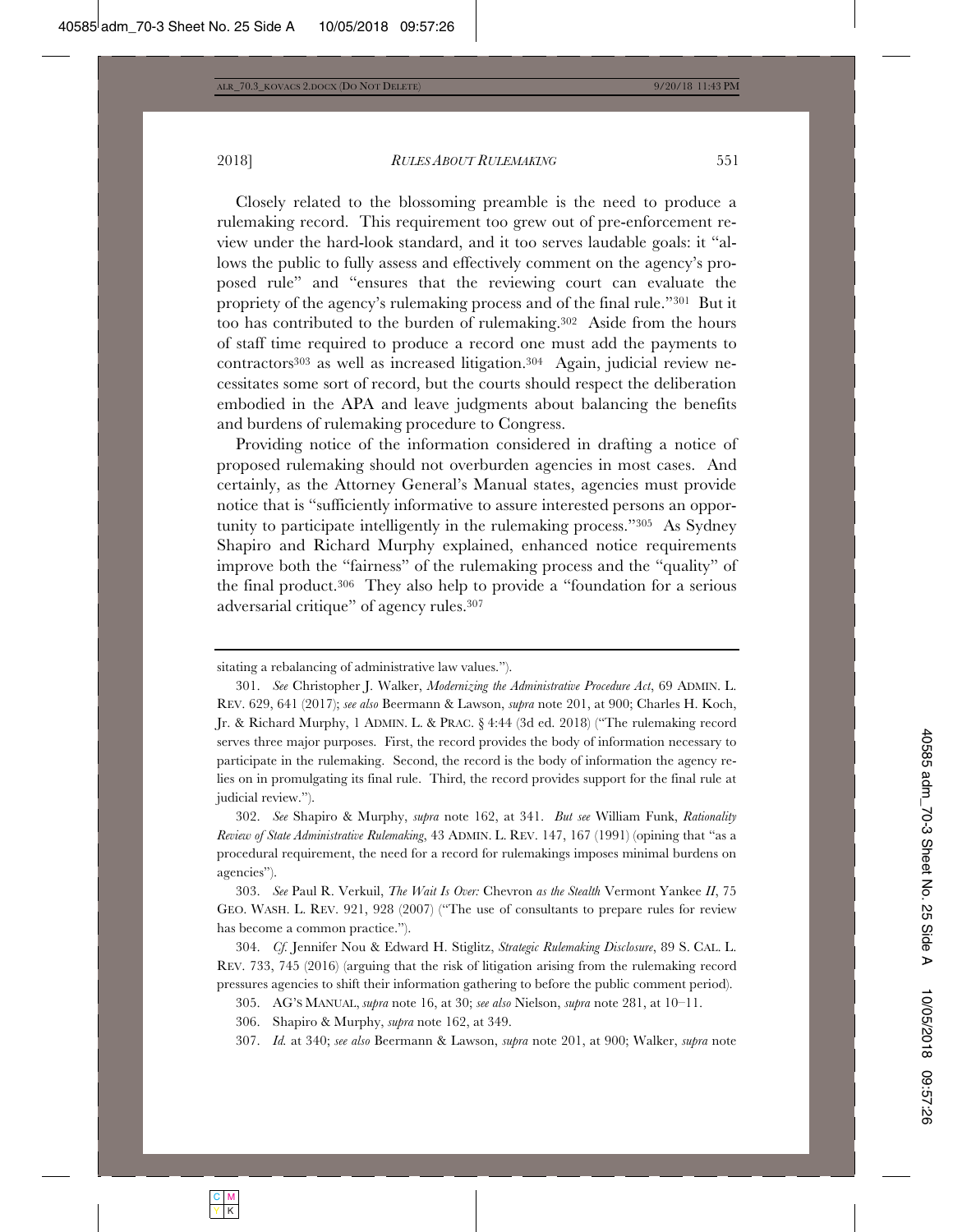But moving from the EPA's obvious abuse in *Portland Cement* to an acrossthe-board judicial rule was unjustified. In some circumstances, requiring such notice will overburden the agency, inundate the public, and provide hypertechnical grounds for seeking remands.<sup>308</sup> As David Pozen explained, increasing transparency provides diminishing returns:

As public institutions have become the targets of more and more policies of formal openness and accountability . . . , demands for greater transparency from those same institutions have generally become less and less capable of producing significant democratic or procedural benefits—and potentially more and more threatening to the capacity and legitimacy of the institutions.309

Likewise, citizens' limited capacity for putting information to use reduces the benefits of increased transparency.310 Perhaps more importantly, this requirement blurs the line between formal rulemaking—in which the agency's decision is limited to the record—and informal rulemaking—in which it is not.311 The courts should not have taken it on themselves to amend the APA in this manner.

Similarly, the rule requiring disclosure of ex parte contacts was inspired by a desire to ensure that agencies act in the best interest of the public, rather than that of regulated industries, and that the public discussion in rulemaking not be "reduced to a sham."312 It too resulted from application of adjudicative principles to rulemaking.313 As a practical matter, it does not seem like a big deal, but requiring it in all cases imposes yet another burden that may become unwieldy in some circumstances. Moreover, requiring disclosure of ex parte contacts in rulemaking actually may hinder dialogue with regulated parties and the public and thus undermine regula-

<sup>301,</sup> at 640.

<sup>308.</sup> *Cf.* Pierce, *supra* note 220, at 917 ("Of course, the requirement to disclose the studies and other data sources on which the agency proposes to rely must be limited in ways that avoid imposing large unnecessary burdens on the informal rulemaking process."); Wendy E. Wagner, *Administrative Law, Filter Failure, and Information Capture*, 59 DUKE L.J. 1321, 1331–32 (2010) (detailing the downsides of information overload).

<sup>309.</sup> David Pozen, *Transparency's Ideological Drift*, 128 YALE L.J. (forthcoming 2018) (manuscript at 48), https://papers.ssrn.com/sol3/papers.cfm?abstract\_id=3120807.

<sup>310.</sup> *Id.* at 43.

<sup>311.</sup> Richard B. Stewart, Vermont Yankee *and the Evolution of Administrative Procedure*, 91 HARV. L. REV. 1805, 1816 (1978).

<sup>312.</sup> *See* Home Box Office v. FCC, 567 F.2d 9, 53, 54 (D.C. Cir. 1977); *see also id.* at 56 (finding secrecy inconsistent with "fundamental notions of fairness"); Murphy, *supra* note 228, at 694–95.

<sup>313.</sup> *See Home Box Office*, 567 F.2d at 55 (expressing a desire to ensure "adversarial critique" of the agency); Beermann & Lawson, *supra* note 201, at 884.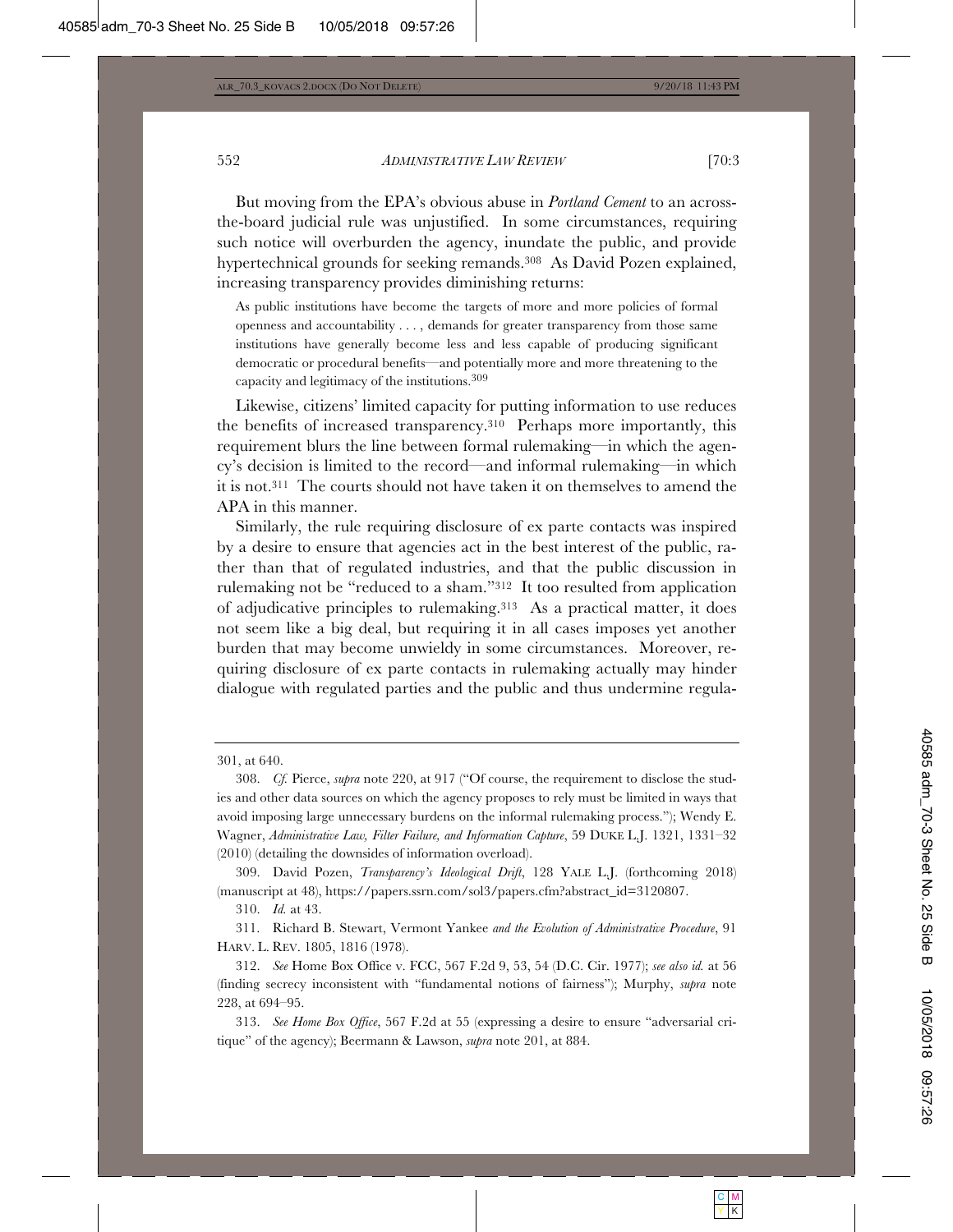tory legitimacy.314 Standing alone, each of these judicial rules about rulemaking may seem reasonable, but taken together, they impose a significant burden on agency rulemaking.

## *3. Subregulatory Policy*

The difficulty of rulemaking pushes agencies to make policy through subregulatory means.315 The conservative minority of the Attorney General's Committee anticipated that if rulemaking were made too difficult, "rules will either not be made or policy will be driven underground, as it were, and remain inarticulate or secret."316 The minority did not anticipate that agencies would find other ways to communicate their policy decisions such as memoranda, manuals, handbooks, letters, and litigating positions.317

Such subregulatory policy is an attractive alternative to rulemaking because it is less time and resource intensive. It is faster and more flexible. It dispels uncertainty within an agency and gives regulated parties increased predictability without the burden of rulemaking.318

Subregulatory policy is limited, however, insofar as it cannot carry the force of law.319 When an agency attempts to make such policies binding or if the policies are binding as a practical matter, courts fault the agency for not going through notice-and-comment rulemaking.320 If instead agencies permit "ad hoc departures" from subregulatory policies—as they must if their policies are truly non-binding—they often face "criticism and antagonism" from industry, NGOs, the media, and Congress because individual-

314. *See* Sierra Club v. Costle, 657 F.2d 298, 400–01 (D.C. Cir. 1981) (criticizing *Home Box Office*); *see also* Murphy, *supra* note 228, at 696–97.

315. Blais & Wagner, *supra* note 281, at 1705; Stephen M. Johnson, *Ossification's Demise? An Empirical Analysis of EPA Rulemaking from 2001–2005*, 38 ENVTL. L. 767, 778 (2008); Mashaw, *supra* note 293, at 186; McGarity, *supra* note 258, at 1386; PARRILLO, *supra* note 299, at 31–32.

316. AG'S COMMITTEE REPORT, *supra* note 16, at 225.

317. *Cf.* PARRILLO, *supra* note 299, at 186 ("Guidance consists of agency statements of general applicability, not binding on members of the public, that advise the public of the manner in which the agency proposes to exercise a discretionary power or of the agency's construction of the statutes and legislative rules it administers.").

318. *Id.* at 7, 30–31; *see also* Stephen M. Johnson, *In Defense of the Short Cut*, 60 U. KAN. L. REV. 495, 507–08 (2012).

319. PARRILLO, *supra* note 299, at 23.

320. *E.g.*, Agric. Retailers Ass'n v. Dept. of Labor, 837 F.3d 60, 65 (D.C. Cir. 2016); Gen. Elec. Co. v. EPA, 290 F.3d 377, 384 (D.C. Cir. 2002).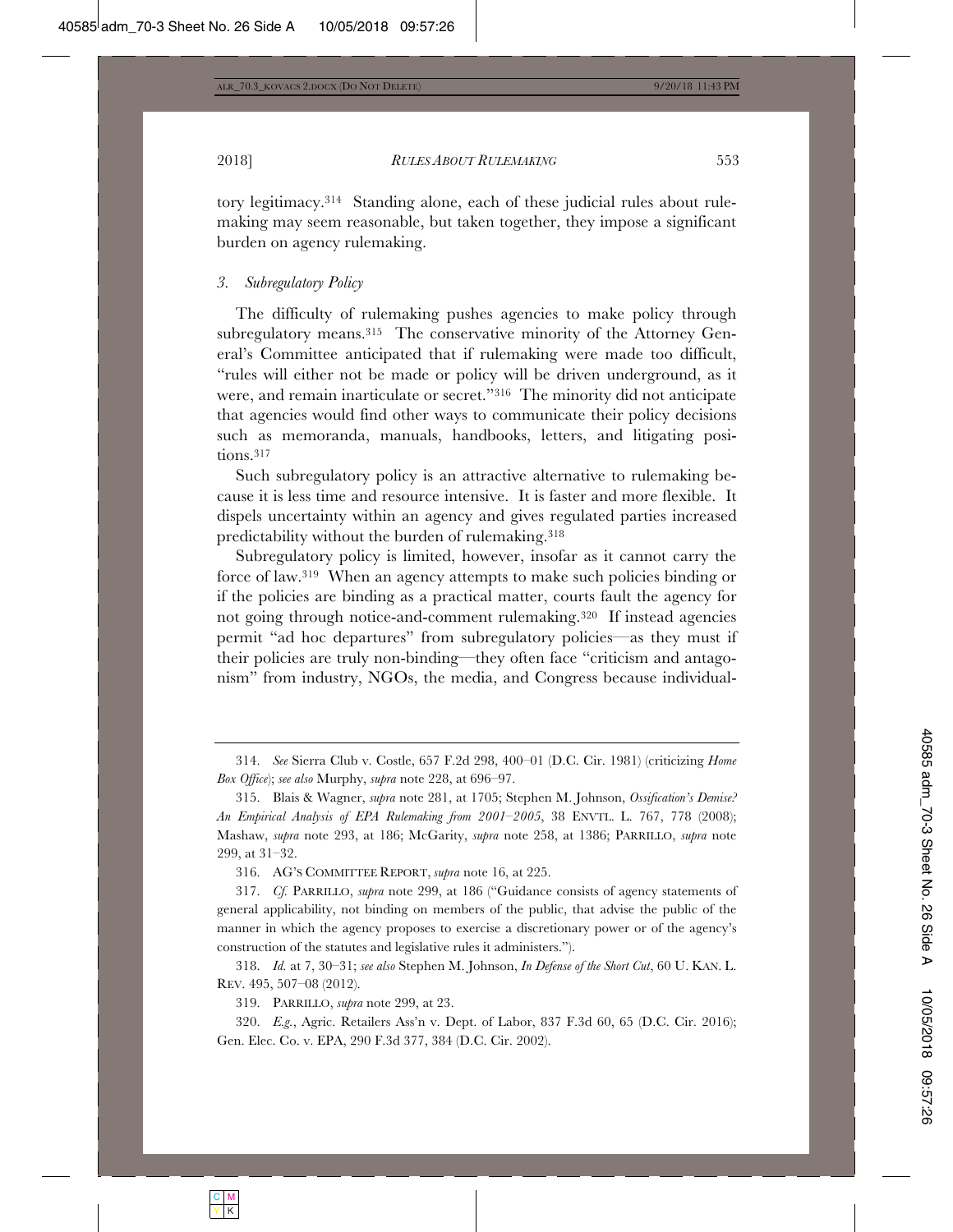ized departures may carry an implication of impropriety.321 Maintaining "principled flexibility" in implementing subregulatory policy is expensive and "logistically challenging."322 Agencies end up unable to respond to elections or changing circumstances in a timely and effective manner.323

#### *4. Congressional Ossification*

Ideally, Congress would make key policy decisions following serious deliberation. Congress is capable of such action and deliberation "even in periods of divided government and partisan acrimony."324 More often, however, Congress fails to prescribe policy. Even when Congress manages to act, it often does so with insufficient deliberation.

One might thank the federal courts for keeping administrative law up to date in the face of congressional inaction.325 But the courts' willingness to make law has enabled Congress's inaction. Instead of making Congress's decisions for Congress, the courts should make decisions that inspire Congress to deliberate. William Eskridge and John Ferejohn refer to this as "[d]eliberation-inducing" review.326 The courts should try to reverse congressional inertia, they argued, and "jump-start the political process by forcing a fundamental normative discussion."327

The courts have not followed Eskridge and Ferejohn's advice in administrative law. Thus, more often than not, Congress abdicates its responsibility to make key policy decisions. At the same time, it has become increasingly difficult for agencies to pick up the slack through rulemaking.328 In

324. Matthew R. Christiansen & William N. Eskridge, Jr., *Congressional Overrides of Supreme Court Statutory Interpretation Decisions, 1967–2011*, 92 TEX. L. REV. 1317, 1460 (2014); *see also* Kovacs, *supra* note 11, at 1258–59.

325. *See, e.g.*, Metzger, *supra* note 163, at 1322, 1329, 1331.

326. ESKRIDGE & FEREJOHN, *supra* note 12, at 289, 436.

327. *Id.* at 56; *see also* Kovacs, *supra* note 11, at 1249.

328. Agencies might turn to adjudication instead. *See* Brian J. Shearer, *Outfoxing Alaska Hunters: How Arbitrary and Capricious Review of Changing Regulatory Interpretations Can More Efficiently Police Agency Discretion*, 62 AM. U. L. REV. 167, 170 (2012); Michael A. Livermore, *Reviving Environmental Protection: Preference-Directed Regulation and Regulatory Ossification*, 25 VA. ENVTL.

<sup>321.</sup> PARRILLO, *supra* note 299, at 98.

<sup>322.</sup> *Id.* at 107.

<sup>323.</sup> Many of the recent agency attempts to change policy quickly have failed in the courts. *See, e.g.*, Nat. Res. Def. Council v. Nat'l Hwy. Traffic Safety Admin., 894 F.3d 95 (2d Cir. 2018); Clean Air Council v. Pruitt, 862 F.3d 1, 4 (D.C. Cir. 2017); Pineros y Campesinos Unidos del Noroeste v. Pruitt, 293 F. Supp. 3d 1062 (N.D. Cal. 2018); California v. Bureau of Land Mgmt., 286 F. Supp. 3d 1054 (N.D. Cal. 2018); Nat. Res. Def. Council, Inc. v. Perry, No. 17-CV-03404-VC, 2018 WL 922032 (N.D. Cal. Feb. 15, 2018).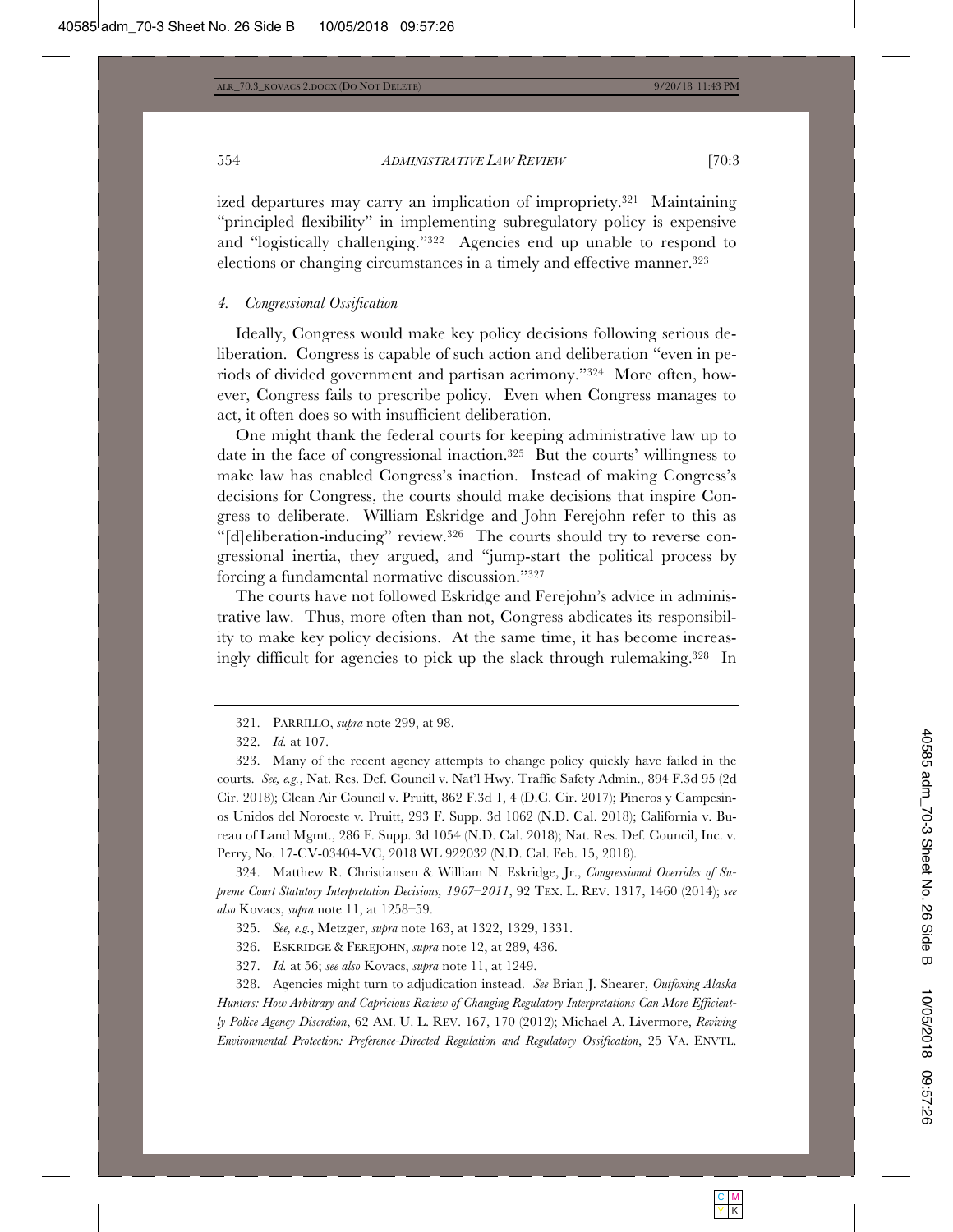2018] *RULES ABOUT RULEMAKING* 555

*INS v. Chadha*,<sup>329</sup> the Supreme Court observed that each branch of government exerts hydraulic pressure "to exceed the outer limits of its power."330 By the same token, when a branch of government does not exercise its power, it creates a decisional vacuum into which one of the other branches gets drawn.331 When neither Congress nor agencies make policy efficiently, the President naturally fills the void.332

#### *C. Fomenting the Unitary Executive*

#### *1. Presidential Direct Action*<sup>333</sup>

The burden of rulemaking makes agencies less able to respond to elections and other changes in circumstances, which drives the President to make key decisions himself. Sometimes the President orders an agency head to take a certain action;<sup>334</sup> other times he takes action himself.<sup>335</sup> Recent examples of the latter include President Trump's Proclamation ban-

L.J. 311, 338 (2007). The apparatus required for case-by-case decisionmaking may impose even more of a burden than rulemaking. *See* Harold H. Bruff, *Presidential Power and Administrative Rulemaking*, 88 YALE. L.J. 451, 454 (1979).

330. *Id.* at 951 (1983); *see also* Robert F. Nagel, *Separation of Powers and the Scope of Federal Equitable Remedies*, 30 STAN. L. REV. 661, 689 (1978) (critiquing the "'hydraulic' model" in which "[t]he fluid nature and scope of each branch's functions expand to fit circumstances until they reach the limit set by a competing branch's function").

331. *See* Youngstown Sheet & Tube Co. v. Sawyer, 343 U.S. 579, 654 (1952) (Jackson, J., concurring) (observing that even if the Supreme Court says that Congress has a certain power, that power will slip through Congress's fingers if it "is not wise and timely in meeting its problems").

332. The courts may step in as well. *See* Jud Mathews, *Presidential Administration in the Obama Era* (draft at 3), *available at* https://ssrn.com/abstract=2927494 (arguing that new Supreme Court administrative law doctrines seek to "hold the line on executive branch aggrandizement"); Gillian E. Metzger, *1930s Redux: The Administrative State Under Siege*, 131 HARV. L. REV. 1, 3, 38 (2017) ("the most common response to these fears of unaccountable and aggrandized executive power is an assertion of a greater role for Article III courts").

333. The term "direct action" comes from PHILLIP J. COOPER, BY ORDER OF THE PRESIDENT: THE USE AND ABUSE OF EXECUTIVE DIRECT ACTION 4 (2d ed. 2014).

334. *See generally* Kevin M. Stack, *The President's Statutory Powers to Administer the Laws*, 106 COLUM. L. REV. 263 (2006) (discussing the occasions when the President has the authority to direct the administration of laws).

335. *See generally* Cary Coglianese, *The Emptiness of Decisional Limits: Reconceiving Presidential Control of the Administrative State*, 69 ADMIN. L. REV. 43 (2017); COOPER, *supra* note 333 (providing an exhaustive analysis of the many forms of executive direct action including executive orders, memoranda, and proclamations).

<sup>329. 462</sup> U.S. 919 (1983).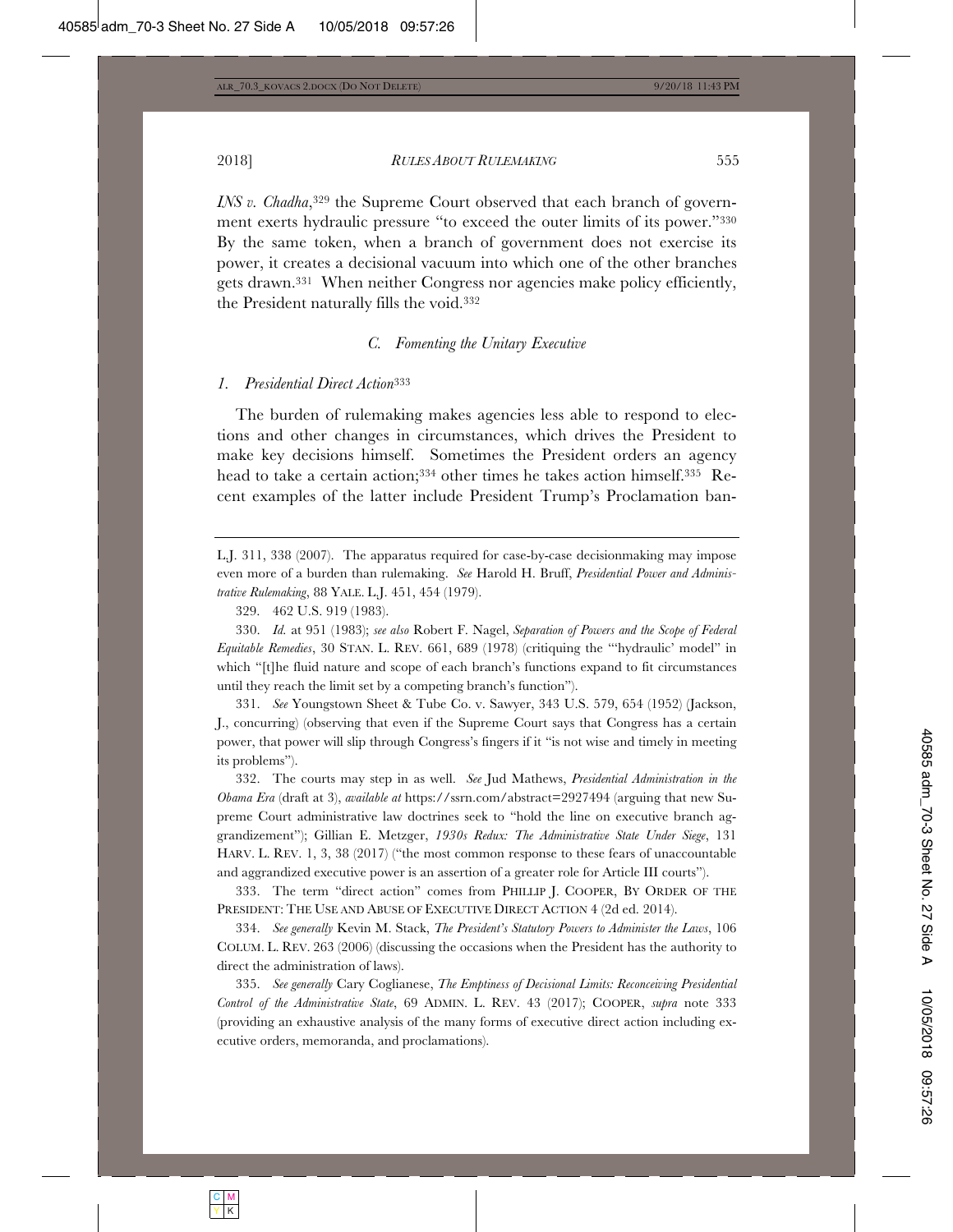ning immigration from certain countries,336 his Executive Order rescinding federal climate change policies,<sup>337</sup> his Executive Order requiring that two regulations be repealed for every one promulgated,338 and his Tweet banning transgendered people from serving in the military.339

Clearly, there are other reasons for this phenomenon: among them, the President's desire to take political credit or, on the flip side, his recognition that, whatever the outcome, he will be saddled with the political blame.340 The American public seems to equate the President with the Fourth Branch.341 Advances in technology and media may be exacerbating this effect.342 This phenomenon, however, cuts both ways. The President may be inclined to make policy decisions himself so that he can take the credit if the outcome is politically popular, but he may prefer to leave policymaking to his subordinates so that he can distance himself if the outcome is not politically popular.343 This does not, therefore, account fully for the dramatic

338. Exec. Order No. 13,771, 82 Fed. Reg. 9339 (Feb. 3, 2017); *see also* Mashaw & Berke, *supra* note 336, at 70.

339. *See* Abby Phillip, Thomas Gibbons-Neff, & Mike DeBonis, *Trump Announces That He Will Ban Transgender People from Serving in the Military*, WASH. POST (July 26, 2017), https://www.washingtonpost.com/world/national-security/trump-announces-that-he-willban-transgender-people-from-serving-in-the-military/2017/07/26/6415371e-723a-11e7- 803f-a6c989606ac7\_story.html?utm\_term=.76454357e11f.

340. Daniel A. Farber, Presidential Administration Under Trump 23 (Aug. 9, 2017) (unpublished manuscript), https://papers.ssrn.com/sol3/papers.cfm?abstract\_id=3015591 (envisioning a "feedback cycle in which presidents take control of major agency decisions, fortifying the public's tendency to assign blame to the president for unpopular outcomes, which in turn strengthens the pressure on the president to assert control"); *see also* COOPER, *supra* note 333, at 65, 95; Cary Coglianese & Kristin Firth, *Separation of Powers Legitimacy: An Empirical Inquiry into Norms About Power*, 164 U. PA. L. REV. 1869, 1900 (2016) (finding that people are more likely to blame the President for poor agency outcomes than they are to credit him for positive agency outcomes); Kagan, *supra* note 1, at 2310; Stack, *supra* note 334, at 264, 317.

341. Mashaw & Berke, *supra* note 336, at 41.

342. *See* John Dickerson, *The Hardest Job in the World*, THE ATLANTIC (May 2018), https://www.theatlantic.com/magazine/archive/2018/05/a-broken-office/556883/ (explaining how the presidency has become an unwieldy job).

343. *Cf.* COOPER, *supra* note 333, at 107 (pointing out that presidential direct action "often makes the White House a lightning rod for criticism").

<sup>336.</sup> Exec. Order No. 13,769 § 3(c), 82 Fed. Reg. 8977, 8978 (Feb. 1, 2017); *see also* Jerry L. Mashaw & David Berke, *Presidential Administration in a Regime of Separated Powers: An Analysis of Recent American Experience*, 35 YALE J. REG. (forthcoming 2018) (manuscript at 30), https://papers.ssrn.com/sol3/papers.cfm?abstract\_id=3018618.

<sup>337.</sup> Exec. Order No. 13,783, 82 Fed. Reg. 16,093 (Mar. 28, 2017); *see also* Mashaw & Berke, *supra* note 336, at 52.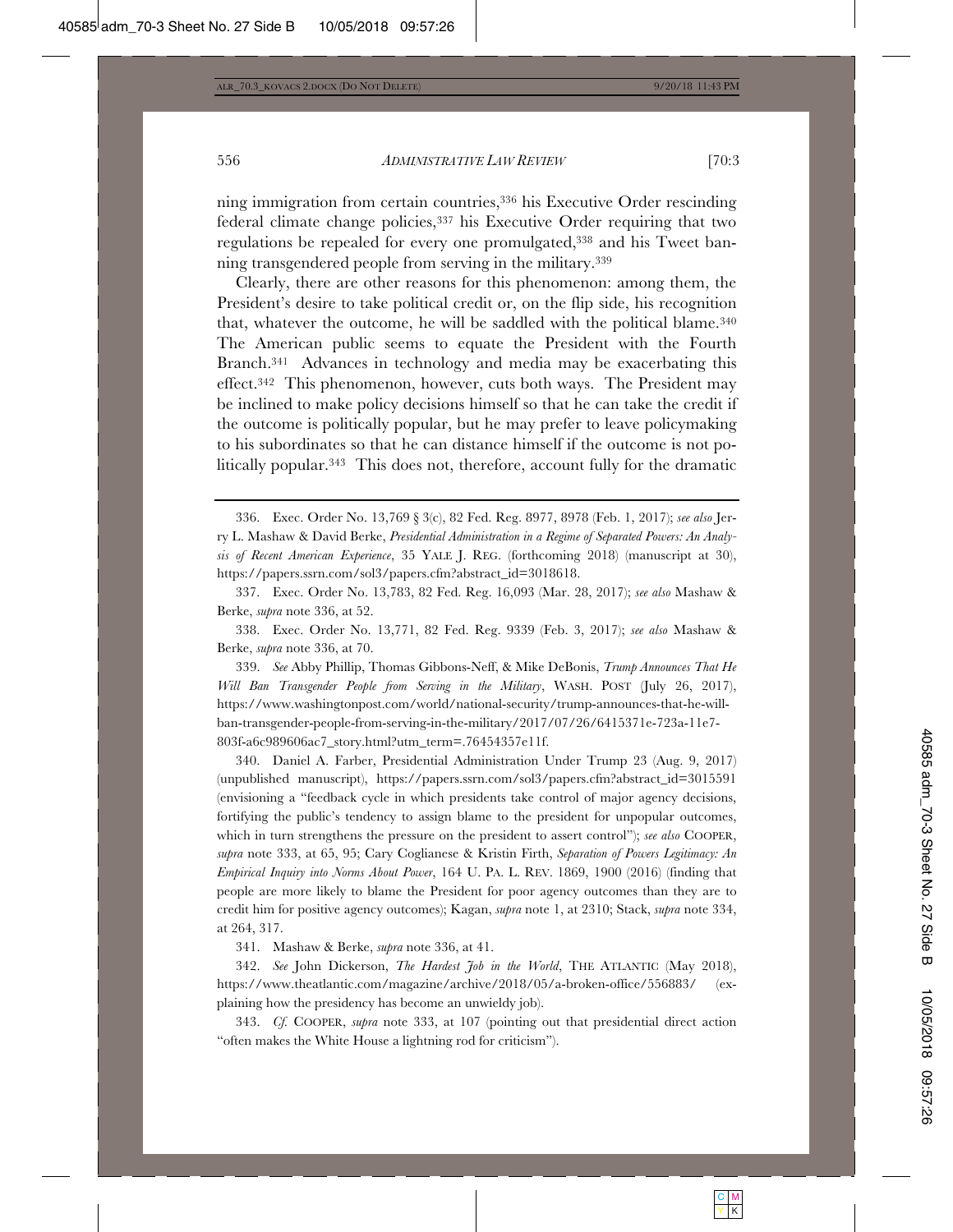rise in presidential direct action described below.

The President also may feel the need to make policy himself because Congress's capacity for legislating has atrophied.344 Moreover, a President can only rely on Congress to make policy when the President's party controls both houses, which has been rare since World War II.345 When Congress is held by the opposing party, it may try to stymie the President's agenda.346 "The more the demands on the President for policy leadership increase and the less he can meet them through legislation, the greater his incentive to tap the alternate source of supply deriving from his position as head of the federal bureaucracy."347

There may be many other inspirations for presidential direct action as well, including "paying political debts, demonstrating action for a constituency, responding to political adversaries, or sending political signals."348 Rulemaking ossification also must be included in that list. As Phillip Cooper explained, presidents may use executive direct action to avoid lugubrious congressional procedures or "to avoid the sometimes equally timeconsuming administrative procedure," particularly rulemaking.349 Indeed, agencies may ask the President to establish policy himself to avoid the burden of rulemaking and to make it more difficult for adversaries to challenge the policy in court.350

President Trump may not have made immigration policy by presidential fiat if the Department of Homeland Security could issue a rule more quickly. He could have left the matter to a friendly majority in Congress, as

347. Kagan, *supra* note 1, at 2312.

348. COOPER, *supra* note 333, at 66, 138–39. Presidents may take direct action as well when they do not trust their own appointees, much less civil servants, to implement their policies faithfully.

349. *Id.* at 85.

350. *Id.* ("There is nothing new about the practice of generating executive orders from outside the White House."). Cooper recognized the irony that rulemaking ossification may inspire presidential direct action, yet presidential direct action has contributed to rulemaking ossification. *Id.* at 86, 108–09.

<sup>344.</sup> *Id.* at 79, 395; Kagan, *supra* note 1, at 2310; Mashaw & Berke, *supra* note 336, at 57; Mathews, *supra* note 332, at 13–14; Daphna Renan, *The Law Presidents Make*, 103 VA. L. REV. 805, 856–57 (2017).

<sup>345.</sup> Kagan, *supra* note 1, at 2311.

<sup>346.</sup> Stack, *supra* note 334, at 321 (citing Bruce Ackerman, *The New Separation of Powers*, 113 HARV. L. REV. 633, 688–715 (2000)); *see also* COOPER, *supra* note 333, at 143–45, 388 (demonstrating the use of presidential direct action to circumvent Congress); Kagan, *supra* note 1, at 2250 (tying presidential administration to the "re-emergence of divided government").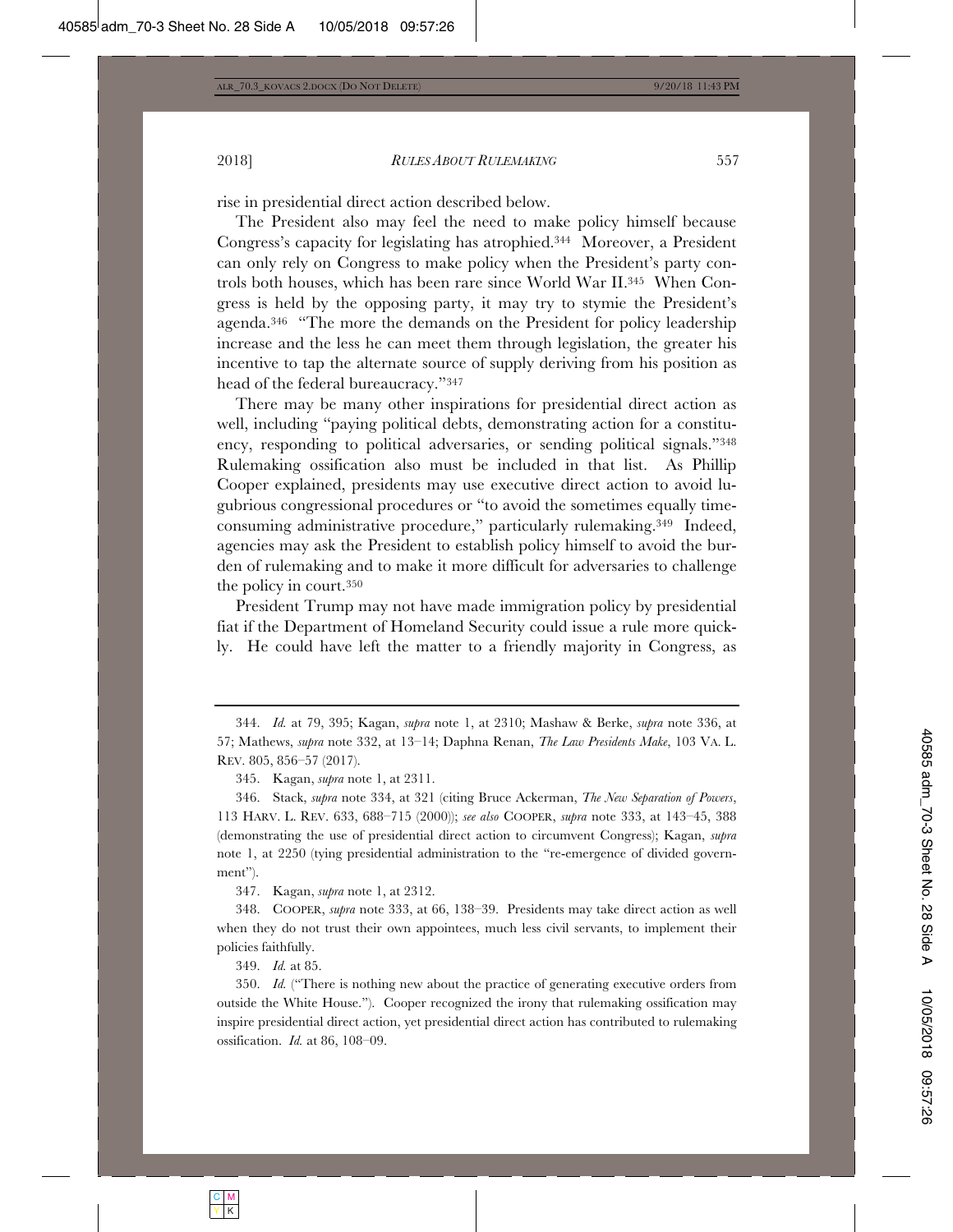President Reagan did.<sup>351</sup> Or he could have taken credit for the policy change like President Obama did—by making a Rose Garden announcement of a policy, which later would be encapsulated in a secretarial memorandum.352 Instead, Trump issued a Proclamation banning immigration from certain countries immediately.353 Trump's desire for fast results explains his decision to change policy himself without going through agency processes.354

Other recent examples of presidential actions that may have been inspired in part by a desire to bypass rulemaking include the order directing the Secretary of the Interior to expand broadband in rural areas;<sup>355</sup> the order establishing a policy regarding mental healthcare for veterans;356 the memorandum dictating timing and testing requirements under the Clean Air Act;357 and the memorandum establishing a new policy regarding arms transfers.358 The President's desire to avoid a lengthy rulemaking process was evident in his Executive Order establishing new procedures for firing federal employees and ordering the Director of the Office of Management and Budget to "propose for notice and public comment appropriate regulations to effectuate the principles set forth in" the President's order.359 The President's authority to take such actions when statutes delegate authority

353. Exec. Order No. 13,769 § 3(c), 82 Fed. Reg. 8977, 8978 (Feb. 1, 2017). The means the President chose for making immigration policy required his action and could not have been accomplished via rulemaking. 8 U.S.C. § 1182(f) (authorizing the President to suspend entry of aliens). Yet, he could have chosen to make policy by other means that did not require his signature.

354. *Cf.* COOPER, *supra* note 333, at 386 (explaining that presidents often take direct action because they believe traditional approaches will be too slow). The desire for fast results also may partially explain Congress's invalidation of rules from the prior Administration under the Congressional Review Act, Pub. L. No. 104-121, title II, § 251 (1996), codified at 5 U.S.C. §§ 801–808 (2012).

356. Exec. Order No. 13,822, 83 Fed. Reg. 1513 (Jan. 12, 2018).

357. Memorandum on Promoting Domestic Manufacturing and Job Creation— Policies and Procedures Relating to Implementation of Air Quality Standards, 2018 DAILY COMP. PRES. DOC. (Apr. 12, 2018).

358. National Security Presidential Memorandum on United States Conventional Arms Transfer Policy, 2018 DAILY COMP. PRES. DOC. (Apr. 19, 2018).

359. Exec. Order No. 13,839 § 7, 83 Fed. Reg. 25,343, 25,345–46 (June 1, 2018).

<sup>351.</sup> Immigration Reform and Control Act, Pub. L. No. 99-603, 100 Stat. 3445 (1986).

<sup>352.</sup> U.S. DEP'T OF HOMELAND SEC., EXERCISING PROSECUTORIAL DISCRETION WITH RESPECT TO INDIVIDUALS WHO CAME TO THE UNITED STATES AS CHILDREN. (June 15, 2012), https://www.dhs.gov/xlibrary/assets/s1-exercising-prosecutorial-discretion-individuals-who-came-to-us-as-children.pdf; *see also* Mashaw & Berke, *supra* note 336, at 22–23.

<sup>355.</sup> Exec. Order No. 13,821, 83 Fed. Reg. 1507 (Jan. 11, 2018).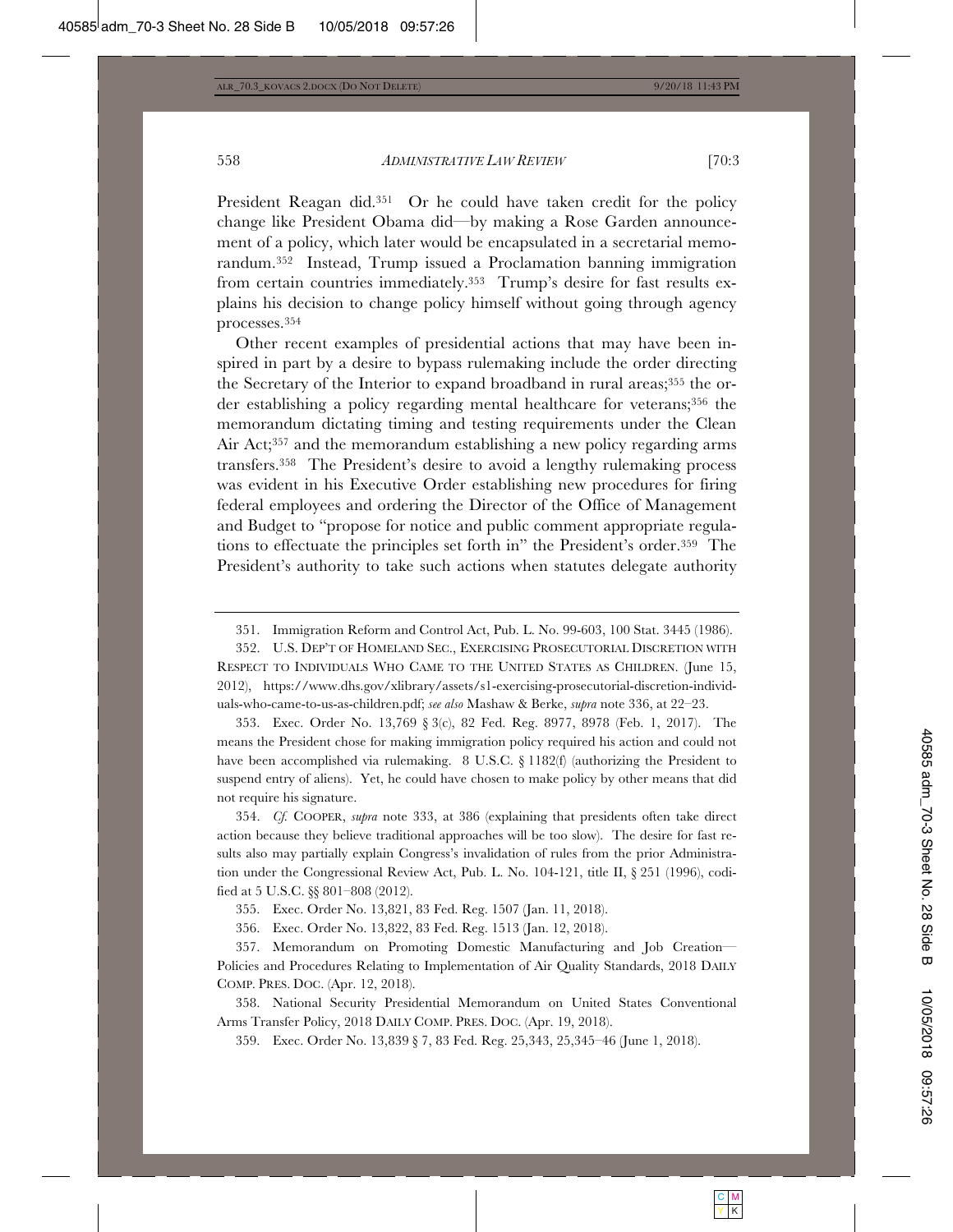to one of the President's political appointees is questionable,360 which makes it all the more remarkable that the President bypasses rulemaking so readily.

In the absence of empirical data, it is fair to assume that, if rulemaking were quicker and easier, the President would be less inclined to rule by decree. In the very least, the pressure on the President to make policy himself would decrease. If we are willing to accept that congressional inertia has contributed to the rise of the unitary executive, we must accept that agency inertia has as well. In a hydraulic system of government, power, "like water, has to go somewhere."361

Gillian Metzger argued recently that the fundamental features of the administrative state—"bureaucratic oversight, expertise, professionalism, structural insulation, procedural requirements, and the like . . . hold[] the key to securing accountable, constrained, and effective exercises of executive power."362 In particular, the structure of the federal bureaucracy helps to "forestall presidential aggrandizement."363 Conversely, making the federal bureaucracy dysfunctional removes one check on presidential power. Avoiding authoritarianism while maintaining effective governance requires functional agencies. Ineffective agencies enable presidential unilateralism.

Obviously, reversing the tide on the judicial rules of rulemaking would not halt the rise of the unitary executive. Power once acquired is not easily abandoned.364 Nonetheless, pulling on this thread may unravel a larger body of judicially created administrative law and move us closer to the balance envisioned in the APA. Moreover, it may be easier to convince the Supreme Court to overrule some precedent than to stimulate Congress to amend the APA.

362. Metzger, *supra* note 332, at 78.

363. *Id.* at 83.

<sup>360.</sup> *See generally* Stack, *supra* note 334 (arguing that the President may only do so when expressly permitted by statute).

<sup>361.</sup> Samuel Issacharoff & Pamela S. Karlan, *The Hydraulics of Campaign Finance Reform*, 77 TEX. L. REV. 1705, 1708 (1999) ("Our account, then, is 'hydraulic' in two senses. First, we think political money, like water, has to go somewhere. It never really disappears into thin air. Second, we think political money, like water, is part of a broader ecosystem. Understanding why it flows where it does and what functions it serves when it gets there requires thinking about the system as a whole.").

<sup>364.</sup> *See* C. M. Hudspeth, *Presidential Government in the United States: The Unwritten Constitution by C. Perry Patterson*, 26 TEX. L. REV. 375, 376 (1948) (book review) ("The skeptical American of today may feel, however, that finding a President who would willingly abdicate his political power and become a mere executive would be more difficult than Diogenes' search.").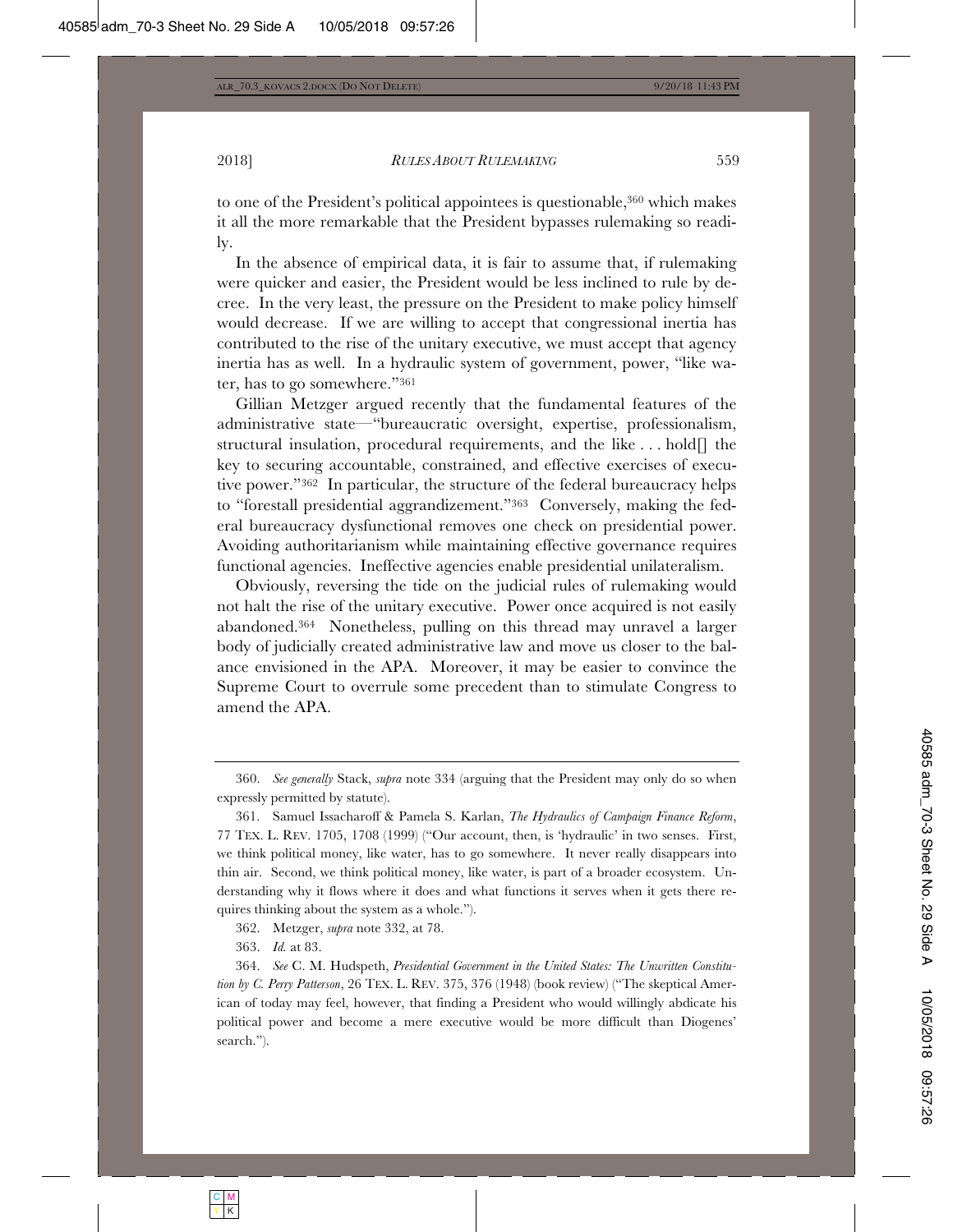#### *2. From Nixon to Trump*

Presidential direct action is not a new phenomenon.365

American history provides myriad examples of presidential interpretations of the faithful execution duty that can either delight or dismay the observer. Lincoln's Emancipation Proclamation stands at the apex . . . . At the nadir sit actions such as Jackson's Indian removal, Andrew Johnson's conduct of Reconstruction, and Franklin Roosevelt's wartime internment of Japanese Americans.366

Presidential direction of agency rulemaking, however, has increased over the past several decades.367

Harold Bruff credits President Nixon with the first foray into presidential management of agency rulemaking with his "Quality of Life" review, which in practice targeted EPA regulations.368 President Ford initiated fiscal impact review with Inflation Impact Statements.369 President Carter continued the trend by creating the Regulatory Analysis Review Group to review analyses of proposed rules. He also created the Regulatory Council to publish a semiannual synopsis of major regulations under development.<sup>370</sup>

Within a month of his inauguration, President Reagan empowered the Office of Management and Budget (OMB) with review of proposed regulations.371 He followed up four years later by giving OMB the authority to review agencies' statements of their "policies, goals, and objectives for the coming year" for consistency with administration policy.372 By the end of the Reagan Administration, OMB regulatory review had "achieved a tentative acceptance in the executive branch."373 George H.W. Bush followed in

367. *See* COOPER, *supra* note 333, at 118 (arguing that each President learns the tools of executive direct action from his predecessors and adapts those tools to new uses).

368. Bruff, *supra* note 290, at 546–47.

371. Exec. Order No. 12,291, 46 Fed. Reg. 12,291 (Feb. 17, 1981); *see also* Bruff, *supra* note 290, at 549–50; Watts, *supra* note 290, at 689–90. Congress had created OIRA the prior year. Paperwork Reduction Act, Pub. L. No. 96-511 § 2, 94 Stat. 2812, 2814 (1980) (codified at 44 U.S.C. § 3503 (2012)).

372. Exec. Order 12,498 § 1, 50 Fed. Reg. 1036, 1036 (Jan. 8, 1985); *see also* Bruff, *supra* note 290, at 551; Shane, *supra* note 292, at 150–51.

373. Bruff, *supra* note 290, at 562.

<sup>365.</sup> COOPER, *supra* note 333, at 20 ("Rule by presidential decree has been the subject of serious controversy since the administration of George Washington, and the debates continue.").

<sup>366.</sup> Harold H. Bruff, *The President's Faithful Execution Duty*, 87 U. COLO. L. REV. 1107, 1125–26 (2016); *see also* COOPER, *supra* note 333, at 9; Kagan, *supra* note 1, at 2291.

<sup>369.</sup> *Id.* at 547.

<sup>370.</sup> *Id.* at 548–49; *see also* Shane, *supra* note 292, at 148–49 (discussing increasing presidential oversight of agencies in the Nixon, Ford, and Carter Administrations).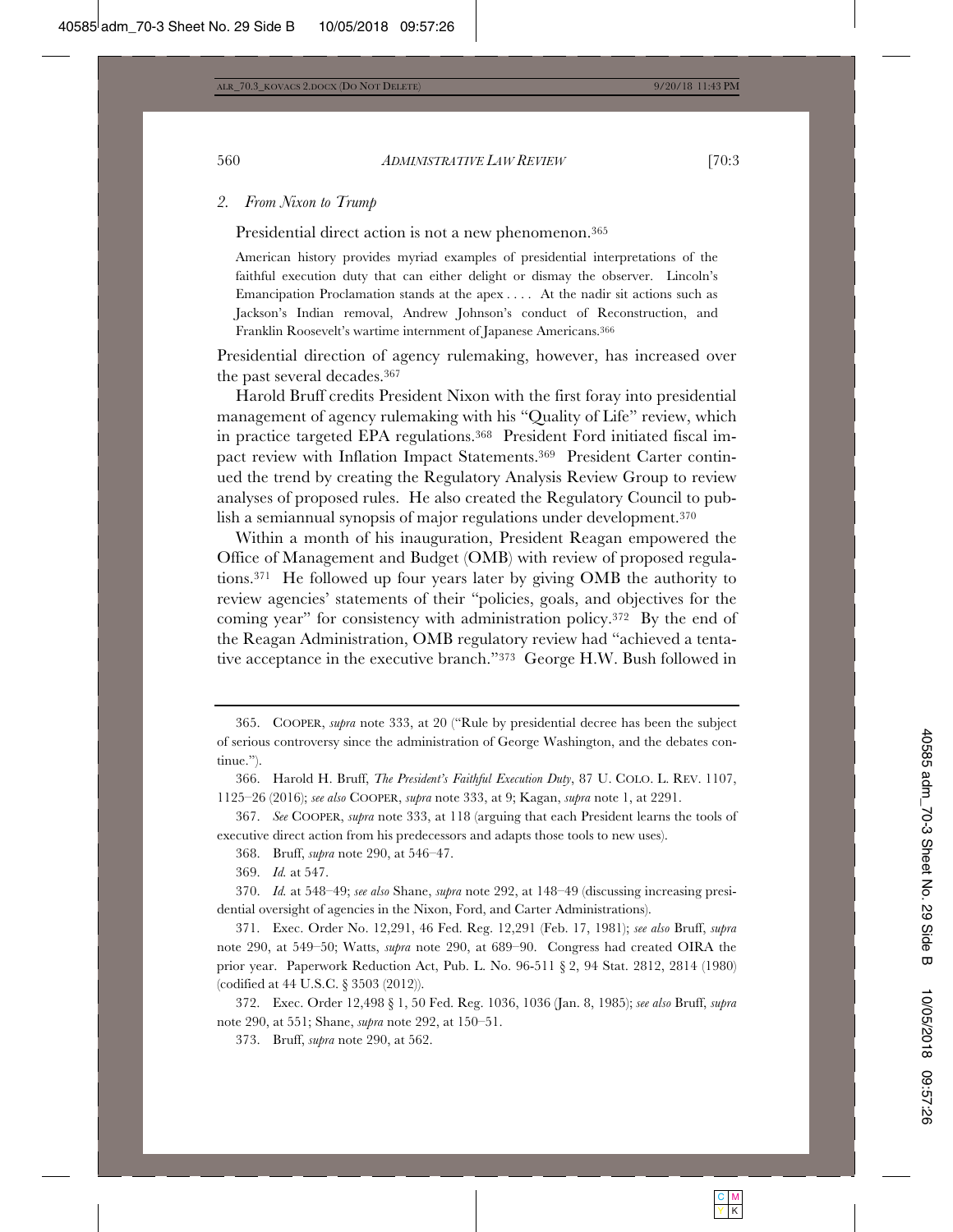Reagan's footsteps, adding the antiregulatory Council on Competitiveness to his arsenal.374

"[P]residential control of administration, in critical respects, expanded dramatically during the Clinton years."375 Clinton controlled agencies through "formal directives" that "set the terms of administrative action and prevent[ed] deviation from his proposed course."376 His executive orders went further than prior presidents by "implicitly suggest[ing] that the President had ultimate power to direct an agency's rule-making decisions."377 He also publicly appropriated agency actions as his own.378

President George W. Bush continued issuing directives to agencies and used signing statements as well "to build a unified executive branch under the undisputed control of the president."379 He also required each agency to employ a presidentially appointed Regulatory Policy Officer to approve all rulemaking before it began.380 In addition, he controlled agencies covertly, in particular by working "behind-the-scenes . . . to influence agencies' scientific findings."381

Presidential control of the administrative state reached a new high under President Obama.382 Like George W. Bush, Obama's efforts were both covert and "splashed across the headlines."383 Among other things, Obama employed more White House "czars"—policy advisors who lack Senate confirmation—than any prior president,384 thus extending "presidential control beyond episodic directive authority."385 He also "publicly appropriate[d] agency decisions to an unprecedented degree"386 with the new

377. Farber, *supra* note 340, at 21; *see also* Kagan, *supra* note 1, at 2288–89; Watts, *supra* note 290, at 690–91.

<sup>374.</sup> COOPER, *supra* note 333, at 136–38.

<sup>375.</sup> Kagan, *supra* note 1, at 2248; *see also* Shane, *supra* note 292, at 153.

<sup>376.</sup> Kagan, *supra* note 1, at 2249; *see also id.* at 2285, 2290, 2293. President Reagan issued nine such directives; Clinton issued 107. *Id.* at 2294. "Presidential Memoranda" differ from executive orders only insofar as the former do not meet the legal requirements of the latter, such as numbering and publishing. J.B. Ruhl et al., *Topic Modeling the President: Conventional and Computational Methods*, 86 GEO.WASH. L. REV. (forthcoming 2018) (manuscript at 7–8), https://papers.ssrn.com/sol3/papers.cfm?abstract\_id=3086226.

<sup>378.</sup> Kagan, *supra* note 1, at 2249, 2299.

<sup>379.</sup> COOPER, *supra* note 333, at 332; *see also* Mashaw & Berke, *supra* note 336, at 13.

<sup>380.</sup> Shane, *supra* note 292, at 157; Watts, *supra* note 290, at 693–94.

<sup>381.</sup> Watts, *supra* note 290, at 685, 693, 695–98; *see also* Shane, *supra* note 292, at 157.

<sup>382.</sup> Watts, *supra* note 290, at 698; *see also* Coglianese, *supra* note 335, at 47–49.

<sup>383.</sup> Mathews, *supra* note 332, at 6; *see also* Watts, *supra* note 290, at 685, 698.

<sup>384.</sup> Mashaw & Berke, *supra* note 336, at 61–62; Watts, *supra* note 290, at 704.

<sup>385.</sup> Mashaw & Berke, *supra* note 336, at 21.

<sup>386.</sup> Watts, *supra* note 290, at 703; *see also* Mathews, *supra* note 332, at 7.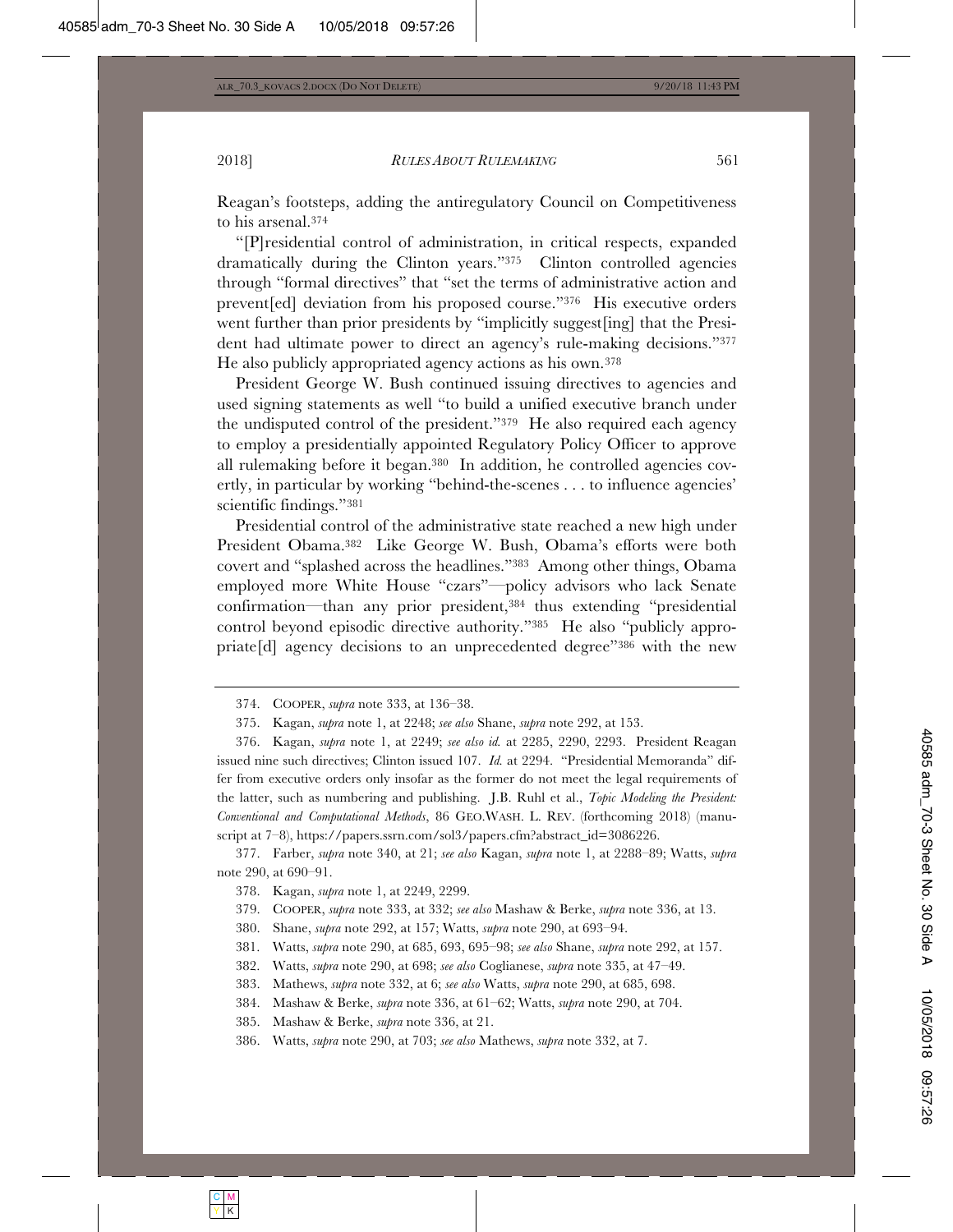twist of announcing policies on blogs or websites instead of in formal statements.387

The current Administration again has taken presidential direct action to a new level.388 Daniel Farber concluded that although "the Trump Administration does not seem to be entirely *sui generis*," it differs from its predecessors "in degree if not in kind."389 For example, instead of using policy czars in the White House, President Trump inserted "political aides" who reported directly to the White House in at least sixteen agencies.390 Unitary executive theory is a theory no longer.391 President Trump operates on the premise that all executive power is vested in him alone, regardless of statutory delegations to the contrary.392 The presidency has become what the APA was designed to avoid.393

#### *3. Rules, Not Rulers*

Putting aside the question of whether such presidential direct action is constitutional,394 it has serious downsides. Elena Kagan defended presidential administration on the grounds that the President is more democratically accountable than agencies both because he provides an "electoral link between the public and the bureaucracy" and because he "enhances transparency."395 She further argued that presidential administration is effective because it lends consistency and dynamism to the process.396 The President

392. *Cf.* Steven G. Calabresi & Saikrishna B. Prakash, *The President's Power to Execute the*  Laws, 104 YALE L.J. 541, 596 (1994) ("the Constitution establishes that the President exclusively controls the power to execute all federal laws, and therefore it must be the case that all inferior executive officers act in his stead") (emphasis omitted); Saikrishna B. Prakash, *Hail to the Chief Administrator: The Framers and the President's Administrative Powers*, 102 YALE L.J. 991, 991–94 (1993) (similar); Shane, *supra* note 292, at 34, 37, 145 (explaining unitary executive theory).

393. Kathryn Watts argues that presidential control of agencies has both "positive and negative attributes." Watts, *supra* note 290, at 706. No doubt, she is correct, but since she wrote that, the negatives have come to outweigh the positives.

394. *See* Kagan, *supra* note 1, at 2326. I also put aside the pros and cons of regulatory review in OIRA, focusing instead on policymaking by the President himself.

396. *Id.* at 2339.

<sup>387.</sup> COOPER, *supra* note 333, at 175.

<sup>388.</sup> Farber, *supra* note 340, at 4.

<sup>389.</sup> *Id.* at 30.

<sup>390.</sup> *Id.* at 18; Mashaw & Berke, *supra* note 336, at 77, 80.

<sup>391.</sup> *See generally* Farber, *supra* note 340 (critiquing Kagan's *Presidential Administration*); Mashaw & Berke, *supra* note 336 (same).

<sup>395.</sup> *Id.* at 2331–32.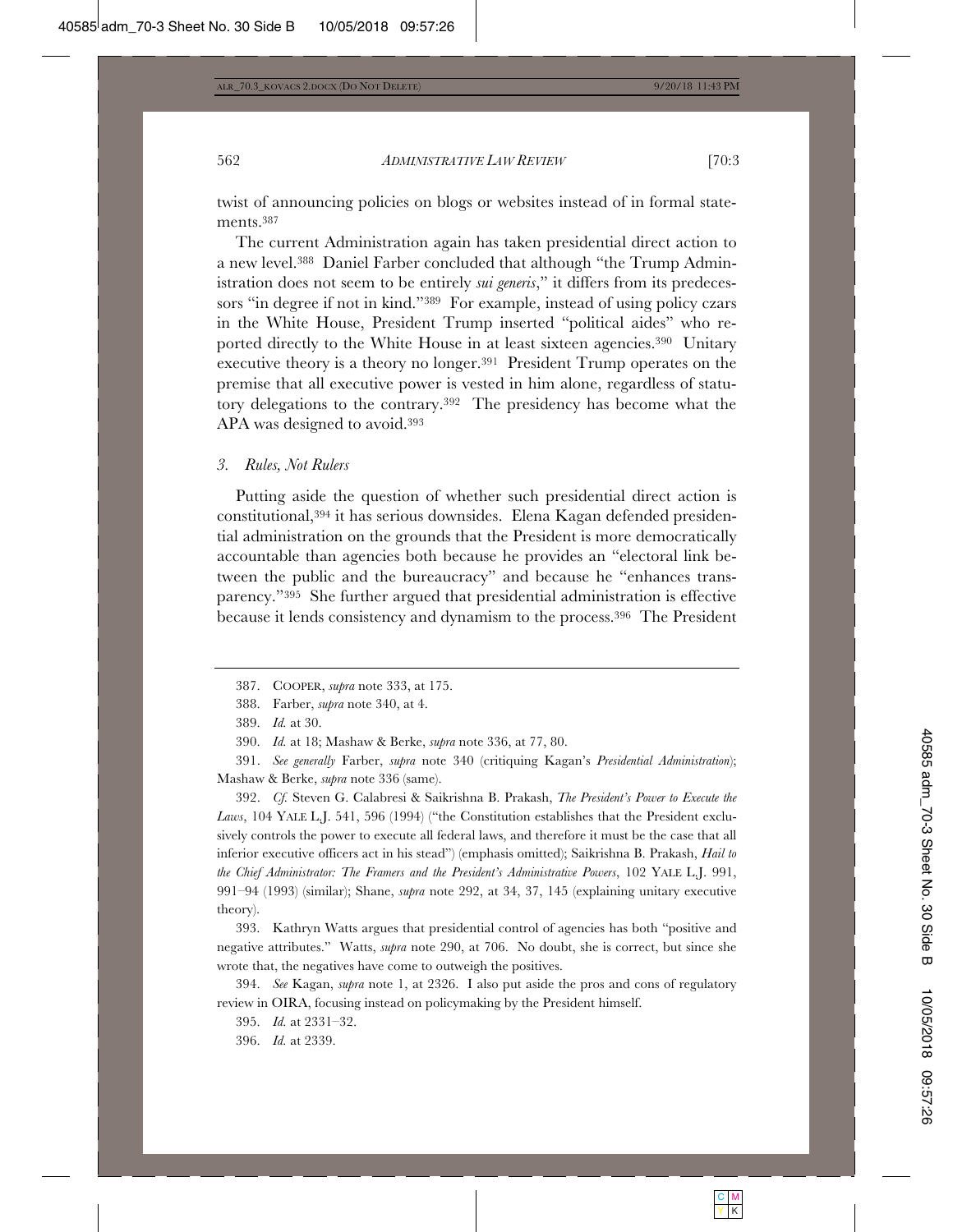provides more coherent, less factional leadership than Congress.397 His national constituency makes his decisions less parochial, and he acts more decisively and applies general principles across a range of issues.398

But the President often makes his decisions in a black box with little to no transparency, much less public participation or deliberation.399 The President has no obligation to solicit feedback from effected parties to hone his policy and no obligation to reveal who influenced his decision or what information he considered in reaching it. $400$  To the contrary, presidents often assert executive privilege to keep their involvement out of the public eye.401

Rulemaking, on the other hand, entails more transparency, public participation, and deliberation.402 Jerry Mashaw and David Berke posit that rulemaking may be "the most open and deliberative of any processes in American federal governance."<sup>403</sup> The APA obligates agencies to share their proposals, solicit public input, and consider any comments before promulgating a final policy.404 Presidential involvement in rulemaking short circuits that deliberative process.<sup>405</sup> Peter Shane demonstrated that presidential administration "breeds an insularity, defensiveness, and even arrogance within the executive branch that undermines sound decision making, discounts the rule of law, and attenuates the role of authentic deliberation in shaping political outcomes."406

Kagan argued that presidential administration might open the decisionmaking process to a broader array of interests because the President has

399. *See* COOPER, *supra* note 333, at 109 (detailing the differences between presidential direct action and rulemaking and stating that executive orders "are usually not the result of an open process, provide little or no procedural regularity, and involve limited participation"); Lisa Heinzerling, *A Pen, A Phone, and the U.S. Code*, 103 GEO L.J. ONLINE 59, 64 (2016); Renan, *supra* note 344, at 896 (pointing out that in the Executive Branch, legal conclusions can change in secret, without "public notice or democratic feedback"); Watts, *supra* note 290, at 711–16 (comparing decisions made by G.W. Bush and Obama).

400. Mashaw & Berke, *supra* note 336, at 15–16, 88.

403. *Id.* at 89.

404. 5 U.S.C. § 553 (2012).

405. Mashaw & Berke, *supra* note 336, at 89; Shane, *supra* note 292, at 183.

406. Shane, *supra* note 292, at 25; *see also* Mashaw & Berke, *supra* note 336, at 31 (detailing the lack of deliberation in Trump's travel ban).

<sup>397.</sup> *Id.* at 2349.

<sup>398.</sup> Farber, *supra* note 340, at 25 (citing Kagan, *supra* note 1, at 2332, 2335, 2339); *see also* Watts, *supra* note 275, at 706 (arguing that presidential control can inject coherence and accountability).

<sup>401.</sup> *Id.* at 15–16.

<sup>402.</sup> *See id.* at 88.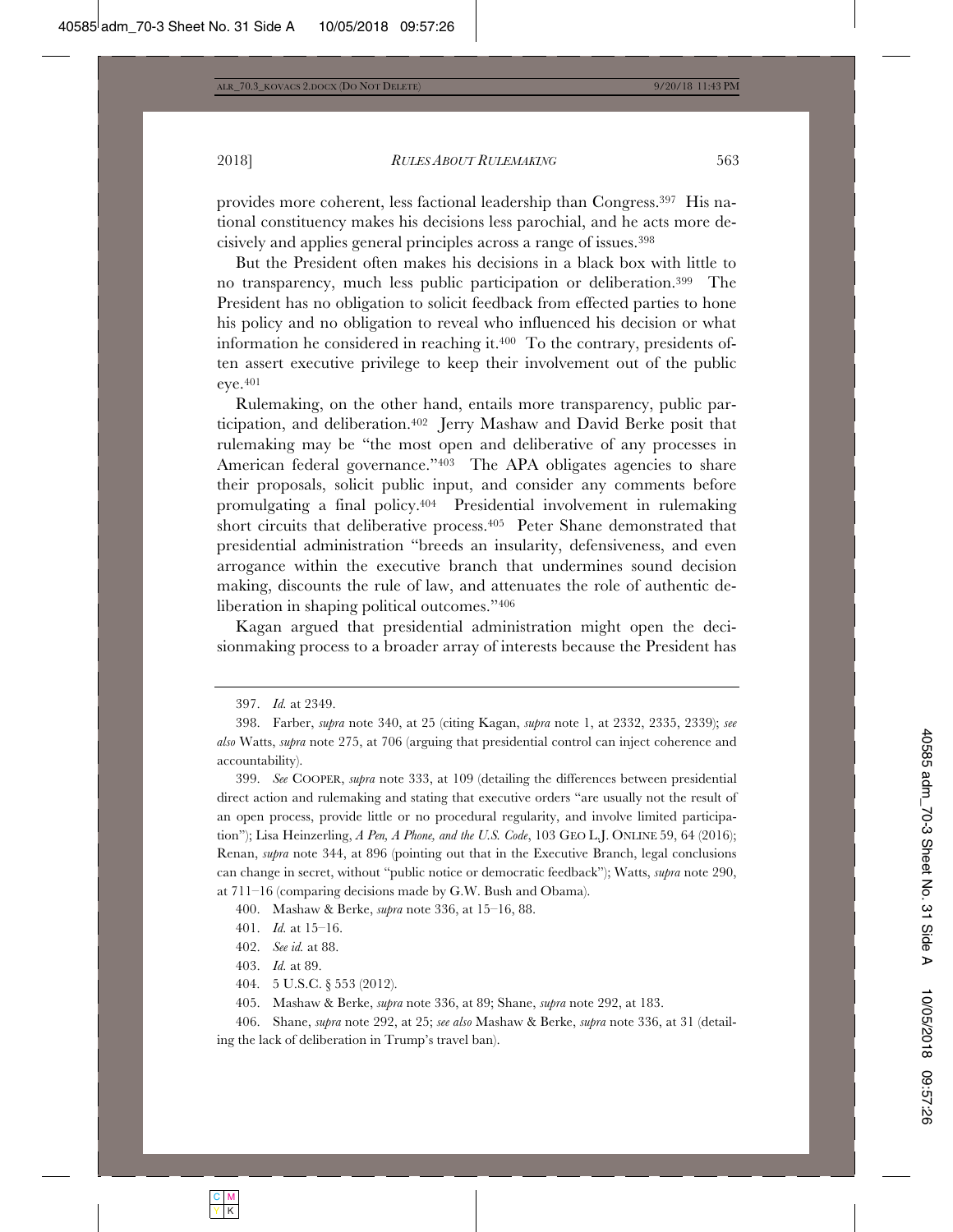a national constituency.407 Mashaw and Berke, however, were far more realistic in their observation that presidential administration "tends by its very nature to limit the actors who are engaged in policy discussions and conceal the real motivations and considerations behind the administrative policies."408 Moreover, "any president necessarily has limited individual bandwidth<sup>"409</sup> and cannot possibly spend as much time on a rule as agency officials can. Indeed, in the current Administration, the President sometimes makes policy on Twitter without consulting his cabinet officers.<sup>410</sup>

Kagan argued that the President's national constituency makes him more responsive to "the preferences of the general public, rather than merely parochial interests."411 Absent presidential involvement, she argued, the rulemaking process has only a "tenuous connection to national majoritarian preferences."412 Kathryn Watts agreed that political control justifies the existence of the Fourth Branch and can enhance accountability.413

The presidential accountability argument, however, "exalts a one-time electoral majority (perhaps only in the Electoral College) as the sole touchstone of democratic legitimacy over the pluralist and deliberative processes of standard administrative action."414 The fact that the President need not win a majority of the vote to be elected (or reelected) further undermines his potential democratic accountability.<sup>415</sup> Mashaw and Berke observed that "[c]urrying favor with particular constituencies and avoiding political

409. Farber, *supra* note 340, at 15.

410. *See id.* at 17; Defendants' Supplemental Submission at 4, James Madison Project v. Dep't. of Justice, No. 1:17-cv-00144-APM (D.D.C. Nov. 13, 2017), ECF No. 29 ("the government is treating the President's statements . . . —whether by tweet, speech or interview as official statements of the President of the United States").

- 411. Kagan, *supra* note 1, at 2335.
- 412. *Id.* at 2336.

414. Mashaw & Berke, *supra* note 336, at 93.

415. Shane, *supra* note 292, at 180; *cf.* Farber, *supra* note 340, at 34 (arguing that receiving less than a majority of the vote undermines arguments for deference to the President's views); Webley, *supra* note 288, at 25 (arguing that "the occasional interventions of a single individual living in a palace elected by a minority of the population seems a poor substitute for the kind of direct popular participation that would signify 'people's rule' in a strong sense").

<sup>407.</sup> Kagan, *supra* note 1, at 2360–61.

<sup>408.</sup> Mashaw & Berke, *supra* note 336, at 89; *see also* Bruff, *supra* note 366, at 1113 ("Presidents normally respond to elite groups that either support them or can cause trouble by opposing them in Congress, not to those at the fringes of society.").

<sup>413.</sup> Watts, *supra* note 290, at 724–25.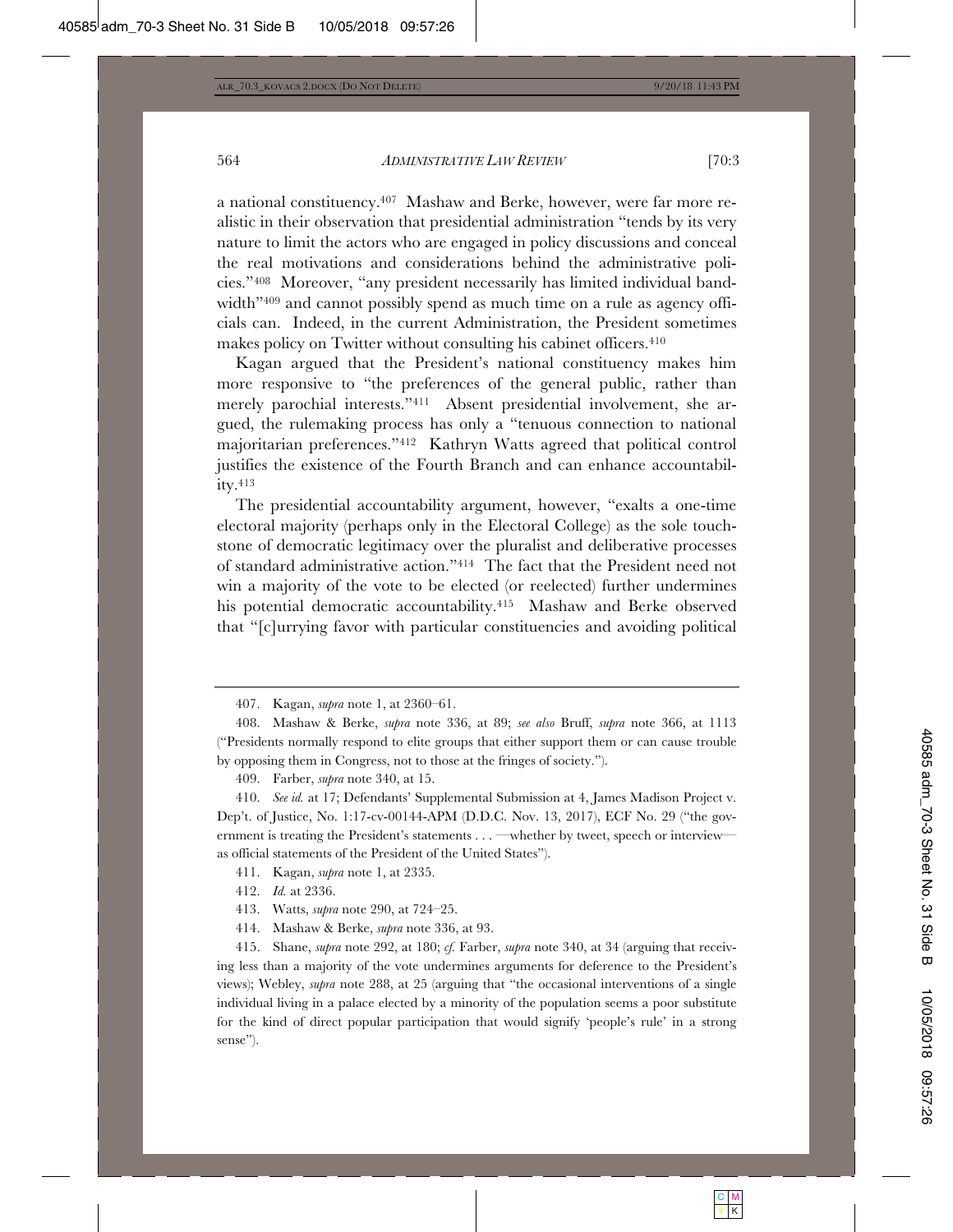2018] *RULES ABOUT RULEMAKING* 565

backlash are in some sense tied to electoral accountability."416 But neither lends sufficient accountability to support Kagan's normative case for presidential administration.417 Moreover, presidential electoral accountability depends on transparency, which is sorely lacking in presidential direct action.418 Agencies, on the other hand, answer to Congress and the courts to a far greater extent than the President, and their political heads may be removed from office far more easily than the President. This makes them in effect more accountable than the President himself and more likely to make decisions consistent with the "array of political forces embodied in a statute."419

Furthermore, the President lacks the expertise of agencies.<sup>420</sup> Kagan's endorsement of presidential administration hinged on the President's respect for expertise.421 Daniel Farber observed, though, that "there are clear reasons for concern about Trump's respect for expertise, whether in agencies or elsewhere."422 Absent that respect, politics supplants expertise, undermining the purpose for and benefits of administrative agencies.<sup>423</sup>

Kathryn Watts contended that "expertise forcing"—trying to force regulators to base decisions on "apolitical, technocratic" grounds—is "misguided."424 She argued that agency rulemaking cannot be isolated from political influence, nor should we want it to be.<sup>425</sup> Expertise forcing may "sweep" policy choices under the rug" or, worse, inspire agency officials to bend the facts to reach their desired policy outcomes.426 The crux of Watts's argument is that presidential influence in rulemaking should not exceed the permissible boundaries of the agency's statutory authority.427 To keep pres-

427. *Id.* at 731.

<sup>416.</sup> Mashaw & Berke, *supra* note 336, at 43–44.

<sup>417</sup>*. Id.*; *see also* Lisa Schultz Bressman, *Beyond Accountability: Arbitrariness and Legitimacy in the Administrative State*, 78 N.Y.U. L. REV. 461, 493–94 (2003) (questioning the normative value of majoritarianism); Shane, *supra* note 292, at 161 (opining that there is no reason to believe that the President will reflect majoritarian preferences on policy issues more than his appointees).

<sup>418.</sup> *See* Mashaw & Berke, *supra* note 336, at 87.

<sup>419.</sup> Shane, *supra* note 292, at 163.

<sup>420.</sup> *See* Farber, *supra* note 340, at 5, 14.

<sup>421.</sup> Kagan, *supra* note 1, at 2356.

<sup>422.</sup> Farber, *supra* note 340, at 28; *see also id.* at 3.

<sup>423.</sup> *See* Shane, *supra* note 292, at 164; *cf.* Renan, *supra* note 344, at 880–81 ("the relationship between administrative judgment and presidential politics has become more porous").

<sup>424.</sup> Watts, *supra* note 290, at 720.

<sup>425.</sup> *Id.* at 724.

<sup>426.</sup> *Id.* at 725.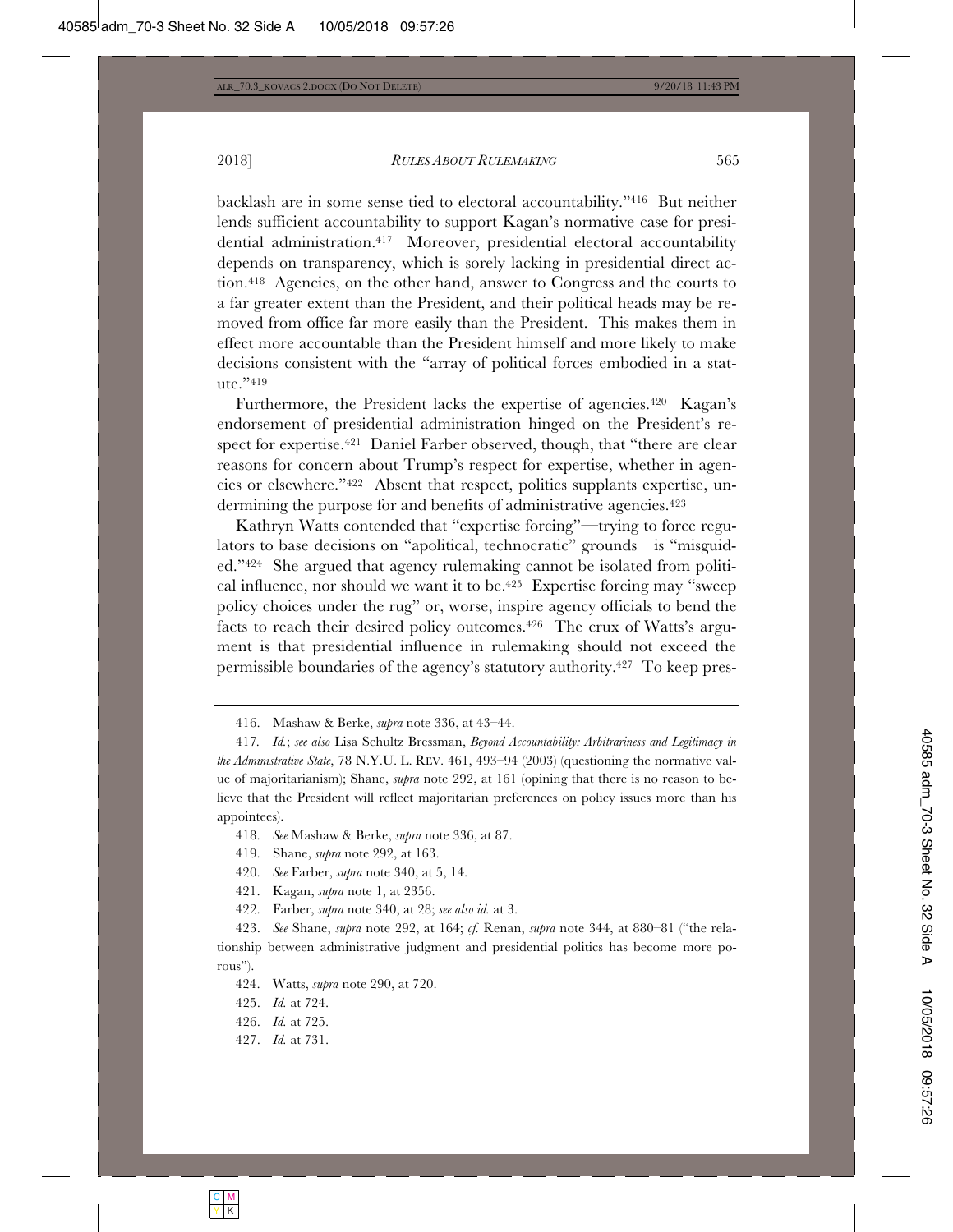idential influence in bounds, she advocates doctrines that incentivize agencies to reveal presidential influence in rulemaking.428

Watts's point is well taken, but recent events inspire a second look. There are many other ways for the first three branches of government to control the fourth that do not resemble autocracy to the same degree as direct presidential control of agency decisionmaking.429 Agencies are not simply tools of the President, and the transparency on which Watt's normative argument depends is unfortunately not forthcoming.

Moreover, "White House intervention in rulemaking has at times induced agencies to exceed their statutory powers or to ignore the permissible fact and policy bases for regulations that are contained in administrative records."430 Daphna Renan argued that "considerations of legality and considerations of politics or policy are no longer institutionally distinct and sequential inside the executive; they are intermingled."431 In the rulemaking arena, this intermingling of law and politics could well lead to arbitrary, capricious, or unlawful agency actions.432

Kagan acknowledged this danger, but thought that judicial review would provide an adequate backstop.433 She contended that *Franklin v. Massachusetts*'434 holding that the President is not an "agency" under the APA should not apply when the President "step[s] into the shoes of an agency head."435 Even if that distinction were upheld, however, and enabled some APA suits against the President, applying the rulemaking provisions of the APA to the President would be another battle.<sup>436</sup> Unless the President is obligated to consider a multiplicity of public views in an open decisionmaking process, he should not be engaged in the quasi-legislative function of rulemaking.

431. Renan, *supra* note 344, at 835 (emphasis omitted).

432. Indeed, it already has. *See supra* note 323.

433. Kagan, *supra* note 1, at 2349–50.

434. 505 U.S. 788 (1992).

435. Kagan, *supra* note 1, at 2351.

436. *Cf.* Shane, *supra* note 292, at 29 (explaining judicial reluctance to interfere with presidential direct action).

<sup>428</sup>*. Id.* at 735–40.

<sup>429.</sup> Appointments and removal, the budget, advancing legislative and litigation priorities, congressional inquiries, and judicial review come to mind. *See* Mashaw & Berke, *supra* note 336, at 6.

<sup>430.</sup> Bruff, *supra* note 366, at 1121; *see also* Heinzerling, *supra* note 399, at 63; Lisa Heinzerling, *The Legal Problems (So Far) of Trump's Deregulatory Binge*, 12 HARV.L&POL. REV. (forthcoming 2018) (manuscript at 3, 7–8), https://papers.ssrn.com/sol3/papers.cfm? abstract\_id=3049004 (detailing the illegality of many Trump Administration rule delays); Kagan, *supra* note 1, at 2394.